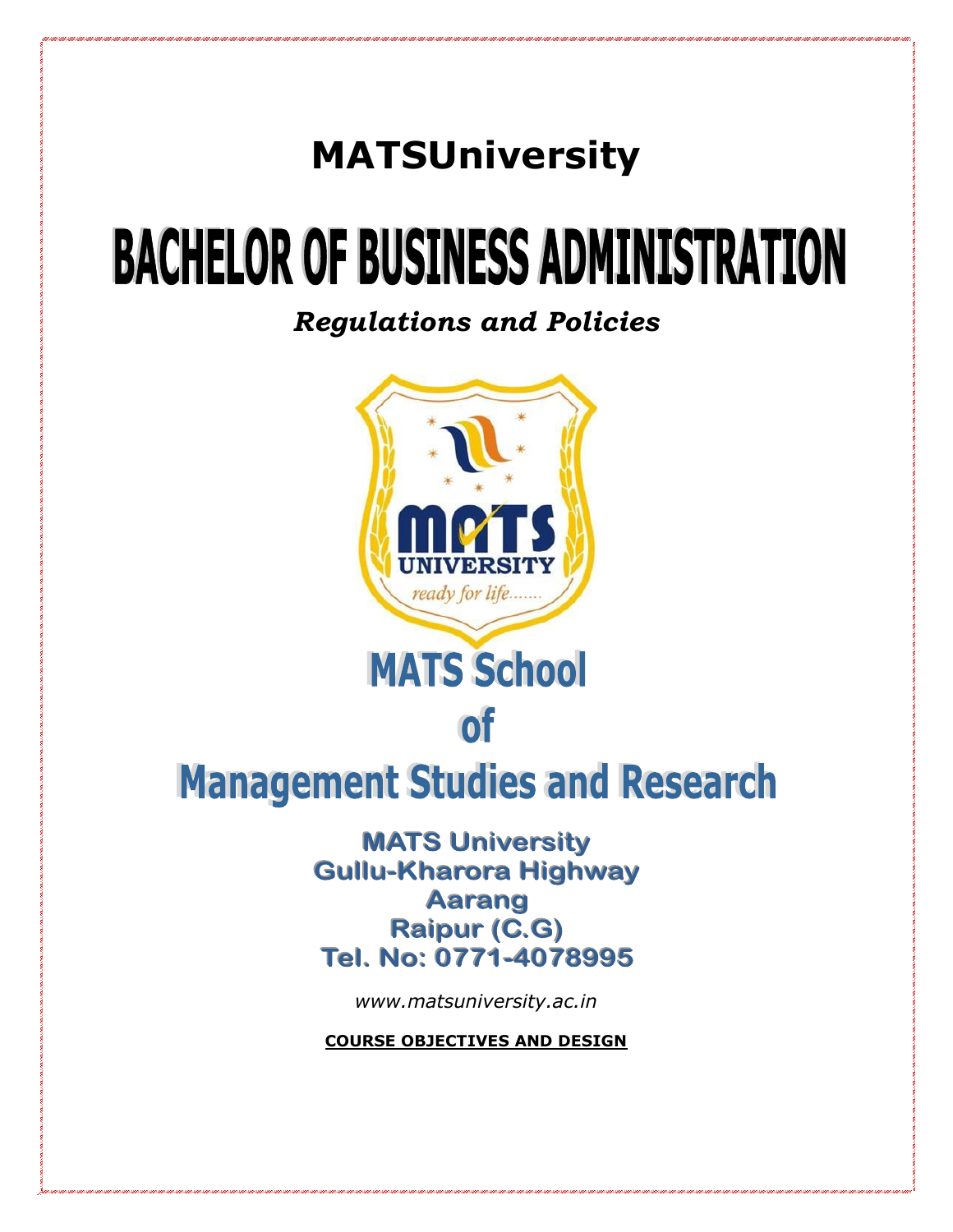

# Regulation & Policies

# **1.A. INTRODUCTION TO THE COURSE**

The business world today is more complex, dynamic and ever demanding then before. Computers, information-technology, liberalization and globalization all together are shipping our businesses and lives at an inconceivably fast pace. The technologies are heavy, the challenges are many. The MATS School of Management Studies & Research and Research (MSMSR) has designed management programs to suit dynamic and responsive business and management.

The MATSSchool of Management Studies & Research and Research strives to embody and usher in a new concept in the field of business studies in India. The relevance and usefulness of these programs is underlined by their pragmatic and innovative yoking together of the theories and practices of management with those of information technology. Such an interdisciplinary integration aims at achieving and inculcating in the students a strategic perspective and edge necessary for effective and incisive decision making within an ever-fluid Indian business and industry scenario. The School offers an interactive learning process through spontaneity in teacher-student relationship. The skills imparted here are in conformity with those demanded by the ever-changing corporate expectations. The industrial exposure vitally supports the honing of the budding managers and provides them with the cutting edge know-how, a primary prerequisite of the new age manager.

One of the key foci of the MATS University Bachelors of Business Administration (BBA) is on fostering closer interactions with trade and industry. The school strongly believes in imparting knowledge and training to the students which can be applied in practice and has relevance to the business firms. With this objective in mind, the school invites professionals and practitioners for delivering special lectures to the students.

# **1.B. OBJECTIVES OF THE COURSE**

The Institute proposes to make its students agents of social change, and acting as a catalyst in the economy of the nation, who see their future not primarily as a career for selfenrichment but as a way of contributing their part to the basic evolution in the field of business that is taking place in India today.

In this context, the imparting of knowledge and skills is of vital importance, but even more crucial is the purpose for which this knowledge and these skills are utilized. Will they contribute to justice for the poor and oppressed, more social concern, more honesty and cultural understanding, along with the strong managerial and business skills rather than the maintenance of the status quo and a lopsided distribution of power and benefits? This will,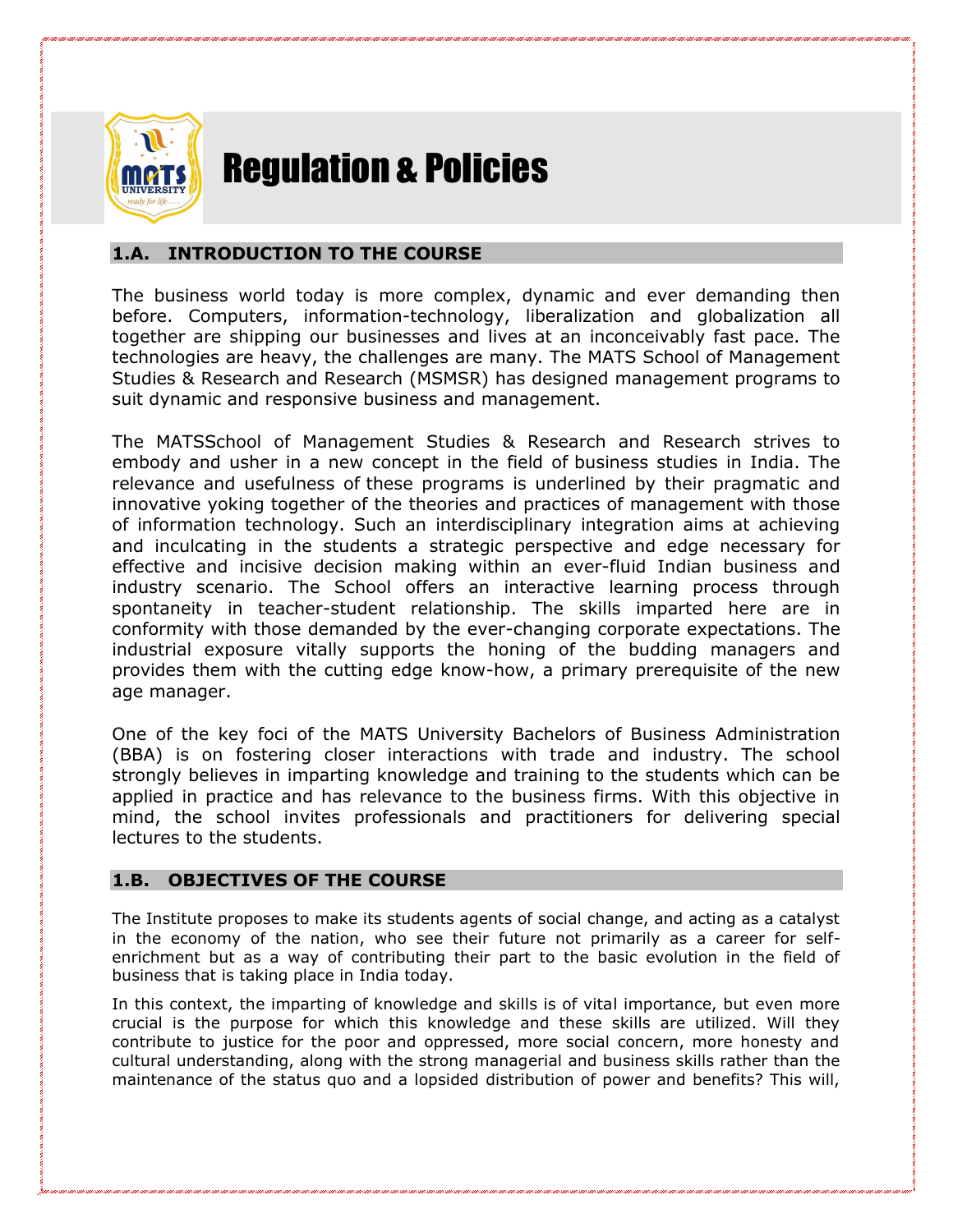to a great extent, depends on the values that students carry with them when leaving the Institute.

In order to prepare students for the challenging tasks that await them, the programme equips them with knowledge, skills and values. This can be spelled out as follows:

- 1.B.1 Students are acquainted with the conceptual knowledge of different aspect of management, business, industry, and industrial and social administration. This is done through a broadening of horizons by making available information in the form of books and magazines, research reports and by generating in students the desire to learn more as a lasting inclination for the rest of their professional lives.
- 1.B.2 Students are taught to reflect for themselves. The analytical and logical powers are developed so that they can comprehend problems and their implications. This is done through case studies, Industrial visits, foreign visit, exposure camps and seminars.
- 1.B.3 Efforts are made to awaken in the students a scientific interest in management problems and to equip them with a workable knowledge of research principles and techniques.
- 1.B.4. Every effort is taken to transform a student from job seeker to job provider by inculcating there entrepreneurial skills.

By the time a student leaves the Institute, She/he is expected to have acquired a scientific bent of mind and an analytical ability to carry out the complete business and management practices.

Students are therefore asked to submit a project report so that they can be exposed to the current business and management practices.

1.B.5. The communication and interpersonal skillsof the students are developed, so that they can express themselves clearly and with self-confidence and exert influence on others. Students are also trained to be good listeners, who are sensitized to the expectations of others, especially small people, and who can play effective role in-group situations.

The Institute tries to achieve this objective through courses and practical exercises in communication, mock interviews, role playing, group dynamics, besides classes to enhance skills to both English and Hindi languages.

- 1.B.6. Practical Training assumes, in the light of the objectives of the Institute, great importance and is therefore given considerable institutional and industrial visits, placement as an apprentice.
- 1.B.7. Motivational Training: The programme tries to cultivate in the students values, attitudes and strong understanding of business that make them agents of social change.

#### **BBA Programme Outcomes**

**On successful completion of the program the student will be able to:**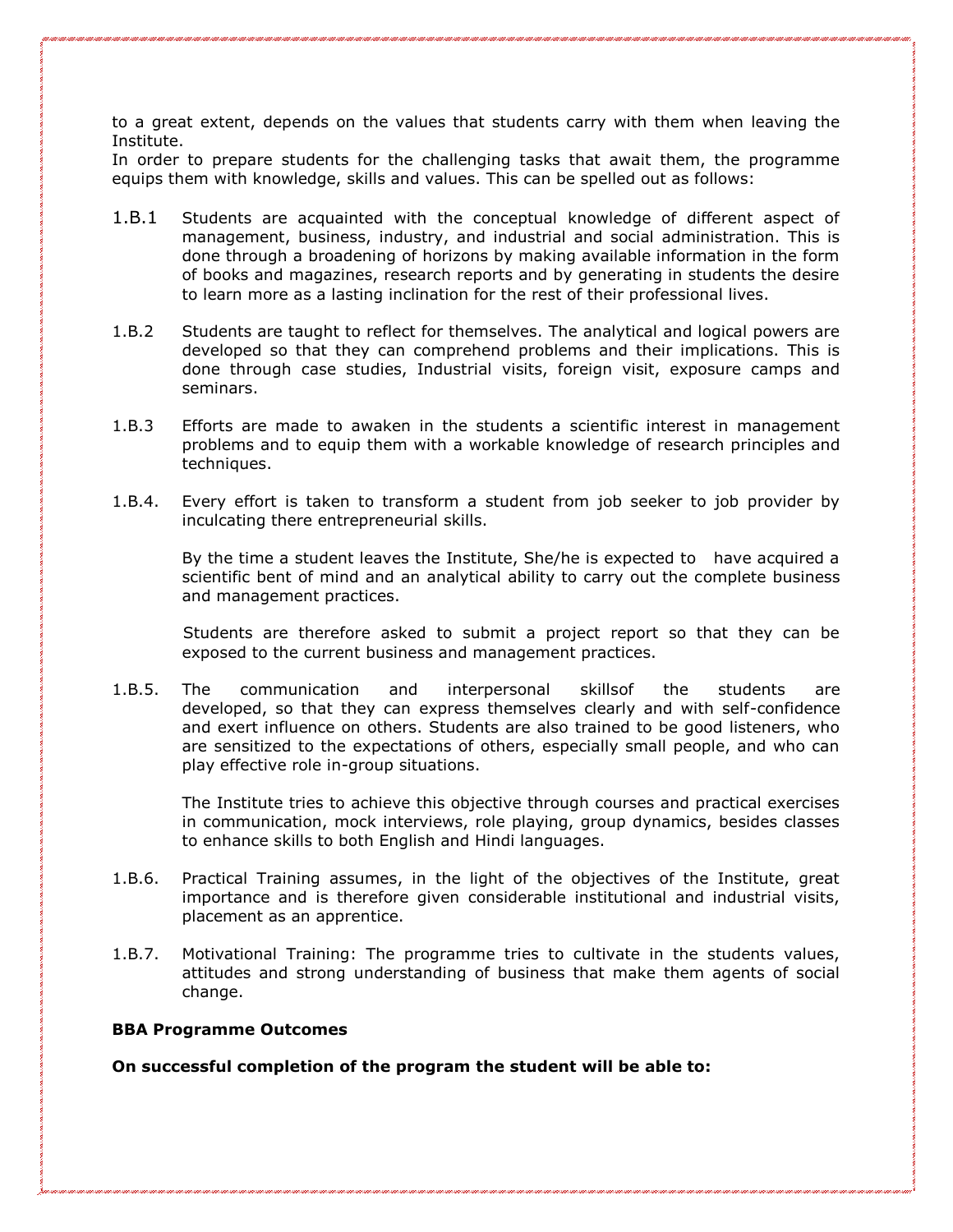1.B.8. Develop the knowledge, skill and attitude to creatively and systematically apply the principles and practices of management, accountancy, finance, business law, statistics, HR, operations and IT to management problems and work effectively in modern day business and non-business organizations.

1.B.9. Develop fundamental in-depth knowledge and understanding of the principles, concepts, values, substantive rules and development of the core areas of business such as finance, accounting, marketing, HR, operations along with the statistical tools.

1.B.10. Demonstrate the critical thinking mindset and the ability to identify and formulate research problems, research literature, design tools, analyse and interpret data, and synthesize the information to provide valid conclusions and contextual approaches across a variety of subject matter.

1.B.11. Exhibit self-confidence and awareness of general issues prevailing in the society and communicate effectively with the accounting, commerce, management, business, professional fraternity and with society at large through digital and non-digital mediums and using a variety of modes such as effective reports & documentation, effective presentations, and give and receive clear instructions.

1.B.12. Function effectively as an individual, and as a member or leader in teams, and in multidisciplinary settings by demonstrating life skills, coping skills and human values

1.B.13. Ability to understand, analyse and communicate regional, national, global economic, legal, and ethical aspects of business.

1.B.14. Ability to lead themselves and others in the achievement of organizational goals, contributing effectively to a team environment.

# **1.C. COURSE DESIGN**

The subjects in the syllabus of the Under-Graduate course in Business Administration can be classified under three major headings.

1.C.1. CORE COURSES

1.C.2. GE

1.C.3. AECC

1.C.4 DSE

The following table indicates the coverage of courses along with the marks they carry.

#### **1.D. Scope and Content:**

1.D.1. The user of this document is notified to go through the contents scrupulously. There are certain Regulations and Policies, which would be applicable only for certain, programmes.

As such the applicability of their Regulations and Policies must be understood in the content of the given Course Matrix and Syllabus of each programme.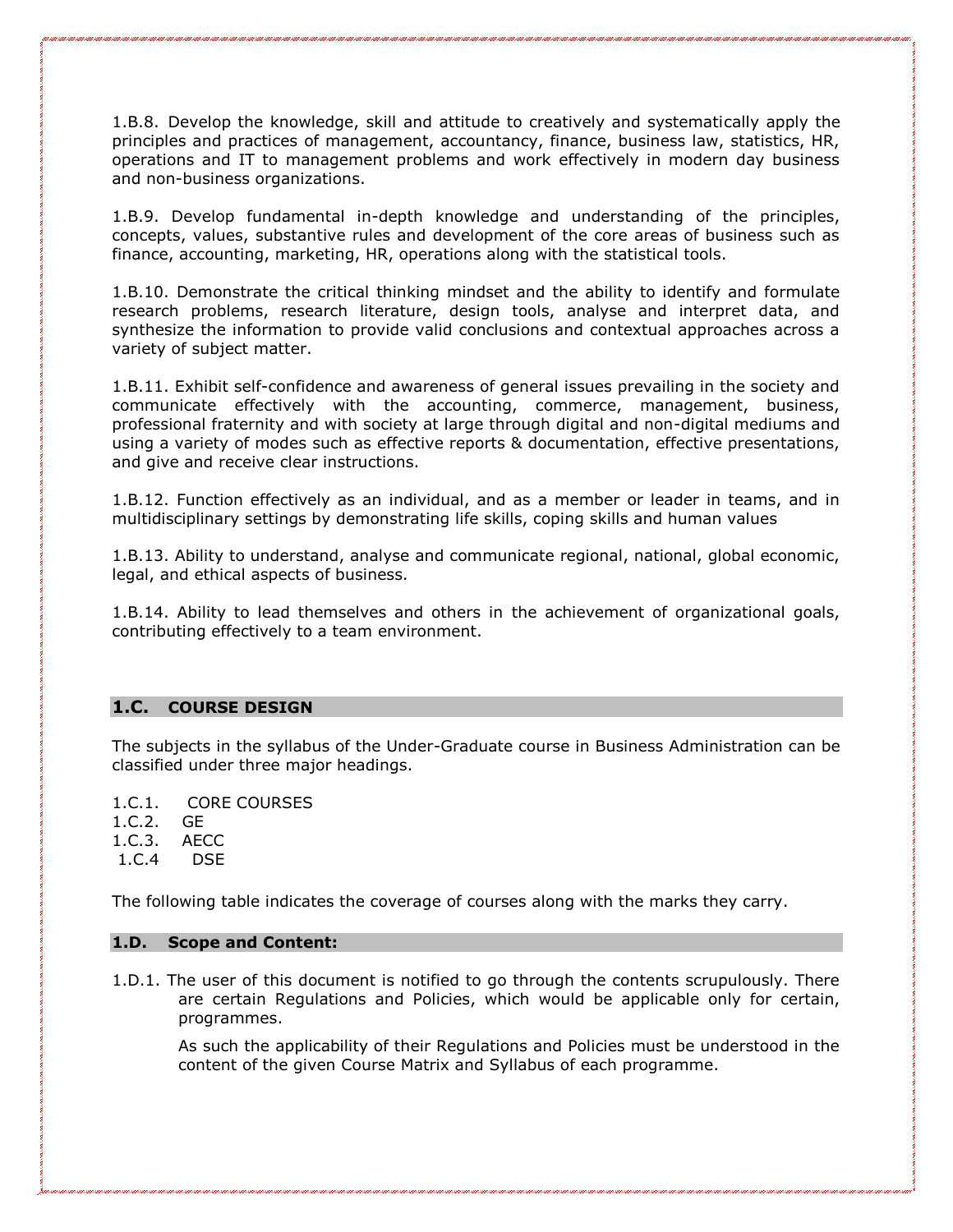- 1.D.2. The Regulations and Policies given here are in addition to the rules and regulation notified at the time of admission.
- 1.D.3. The authorities of University may modify, add, delete, expand or substantiate any part of the Regulations and Policies without the prior approval of the student.

#### **1.E. Course Matrix**

1.E.1. Each semester of the programme will consists of the following subjects:

1.E.1.2 CORE COURSES

1.E.1.3 GE

1.E.1.4 AECC

1.E.1.5 DSE

#### 1.E.2. Core Courses

Core courses including electives comprise subjects that form an integral part of a high quality BBA (HR / Finance & Marketing) programme. These courses provide a strong grounding in basic Management discipline. The course matrix for these courses has been developed by Board of Studies, represented by Professionals from Industry as well as Academia.

- 1.E.3. AECC –Ability enhancement compulsory course. This section enhances the personal skill of the students from different stream.
	- 1. E.4 DSE –Discipline specific electives. It covers the specializations from HR and Finance to give students deep insight.

#### **1.F. Assessment and Examination**

1.F.1. Credits

Credit Points will be awarded for all CORE and AECC and GE subjects. One credit is equivalent to 1 classroom contact hours.

#### 1.F.2. Internship

The duration for the internship programme will be four weeks in an industry of repute or in self managed family business. The internship will carry a total of 100 marks. of this, 70 marks are for the report, 30 marks for the presentation and the viva-voce examination which will be conducted by external experts in the relevant disciplines.

1.F.3. Eligibility to appear for the Term-end Exam.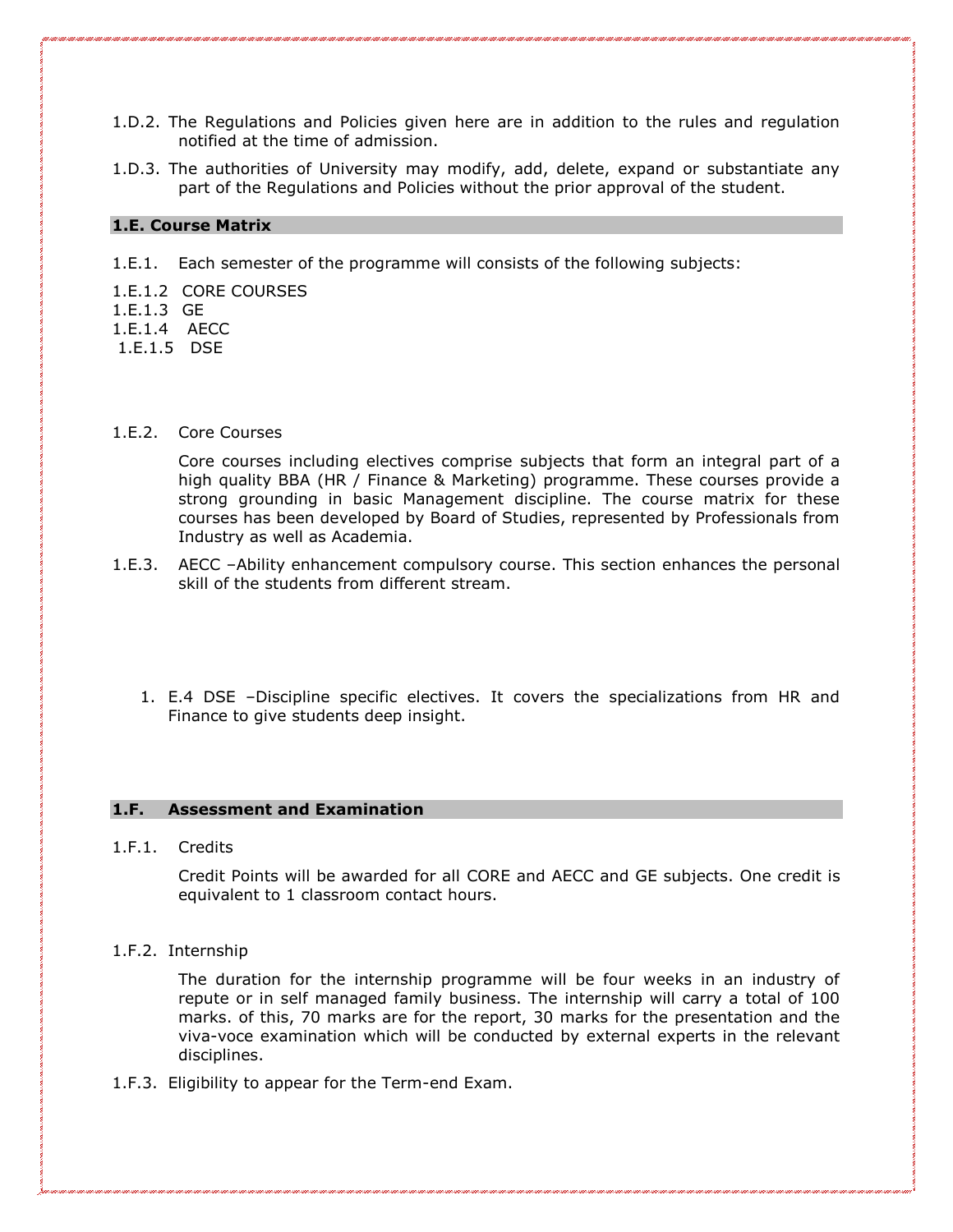Students, who have put in a minimum of 75% attendance in each subject, shall be eligible to appear for the Term-end examination. Minimum of 40% marks in midterm examination individually in all papers

# **1.G Award of Degree**:

A student will awarded Degree after successful completation of six semesterssecuring 4 grade in each paper or minimum 40 marks out of 100 as per examination ordinance.

#### **1.H. Classification of successful candidates**

# 1.H.1. GRADE POINT, LETTER GRADE

Grade Pointe is an integer indicating the numerical equivalent of the letter grade.

- a) Two methods relative grading or absolute grading have been in vogue for awarding grades in a course. The relative grading is based on the distribution (usually normal distribution) of marks obtained by all the students of the course and the grades are awarded based on a cut – off marks or percentile. Under the absolute grading, the marks are converted to grades based on pre- determined class intervals.
- b) MATS University will follow the absolute grading system.

| Marks Secured (in %)      | <b>Grade Point</b> | <b>Letter Grade</b> |
|---------------------------|--------------------|---------------------|
| 80 and above              | 10                 | Outstanding (O)     |
| 70 and above but below 80 | 9                  | Excellent (A+)      |
| 60 and above but below 70 | 8                  | Very Good (A)       |
| 55 and above but below 60 | $\overline{7}$     | Good $(B+)$         |
| 50 and above but below 55 | 6                  | Above Average (B)   |
| 45 and above but below 50 | 5                  | Average (C          |
| 40 and above but below 45 | 4                  | Pass (P)            |
| Below 40                  | 0                  | Fail (F)            |
|                           | 0                  | Absent (AB)         |

Following Grading system will be applicable for UG courses of BBA

# 1.H.2. Ranks

Only candidates who have passed each of the semester examination at the first appearance shall be eligible for award of Ranks. The first ten ranks shall be notified.

#### **1.J. Academic Integrity and Ethics**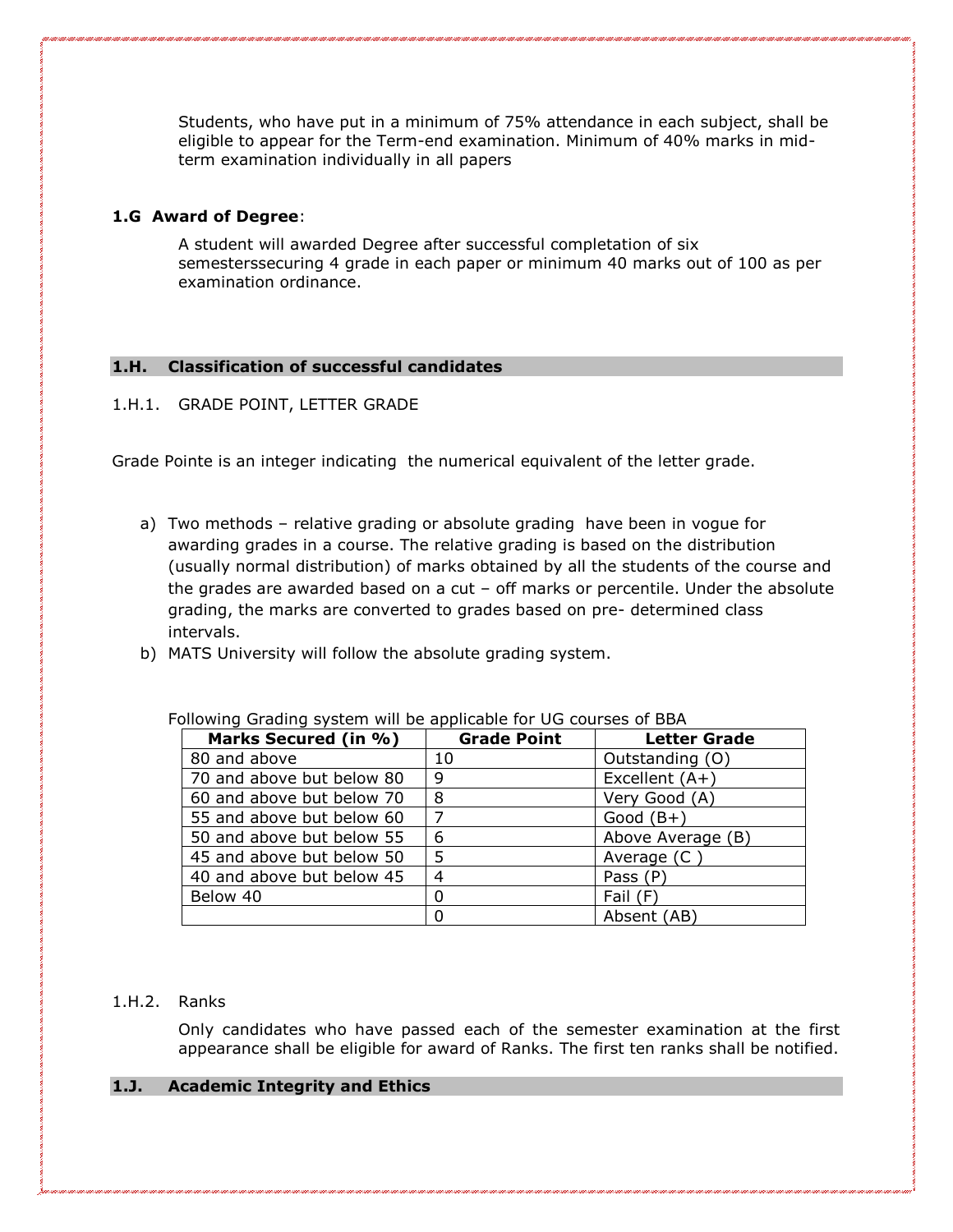A student who has committed an act of academic dishonesty will be deemed to have failed to meet a basic requirement of satisfactory academic performance. Thus, academic dishonesty is not only a basis for disciplinary action but also is relevant to the evaluation of student's level of performance and progress.

Where there has been violation of the basic ethos and principles of academic integrity and ethics, the Director/Board of Examiners/Course coordinator may use their discretion in terms of disciplinary action to be taken.

Academic dishonesty includes, but is not necessarily limited, to the following

1.J.1.Cheating or knowingly assisting another student in committing an act of cheating

- 1.J.2. Unauthorized possession of examination materials, destruction or hiding of relevant materials
- 1.J.3.Act of plagarism.
- 1.J.4.Unauthorized changing of marks or marking on examination records.

# **1.I. Attendance**

Students are required to attend and participate in all scheduled class sessions, guest lectures, workshops, activities of both academic and non-academic nature.

A student is eligible for the end-term exam, amongst other regulations, only if he/she has a minimum of 75% attendance in each subject individually.

Students may be dropped from the programs due to excessive and non-intimated absences.

Students must notify the program coordinator in writing, the reasons for absence, if any, from class sessions, activities and assessment components.

On notification of absences (including anticipated absences) The Director/Programme coordinator would determine whether the absences could be rectified or whether it is possible to satisfactorily complete the subject with the number of identified absences.

#### **1.J. General Guidelines**

- 1.J.1. The students are expected to spend a considerable amount of time in research, reading and practice.
- 1.J.2. All students are expected to develop and maintain a positive professional attitude and approach throughout the Programme and in conduct of all other activities.
- 1.J.3. Attendance alone is not sufficient. Students are expected to Participate, to help the class learn and understand the topics under consideration.
- 1.J.4. Food and drinks are not permitted in the classroom / conference hall.
- 1.J.5. All students are expected to dress as per stipulated dress code.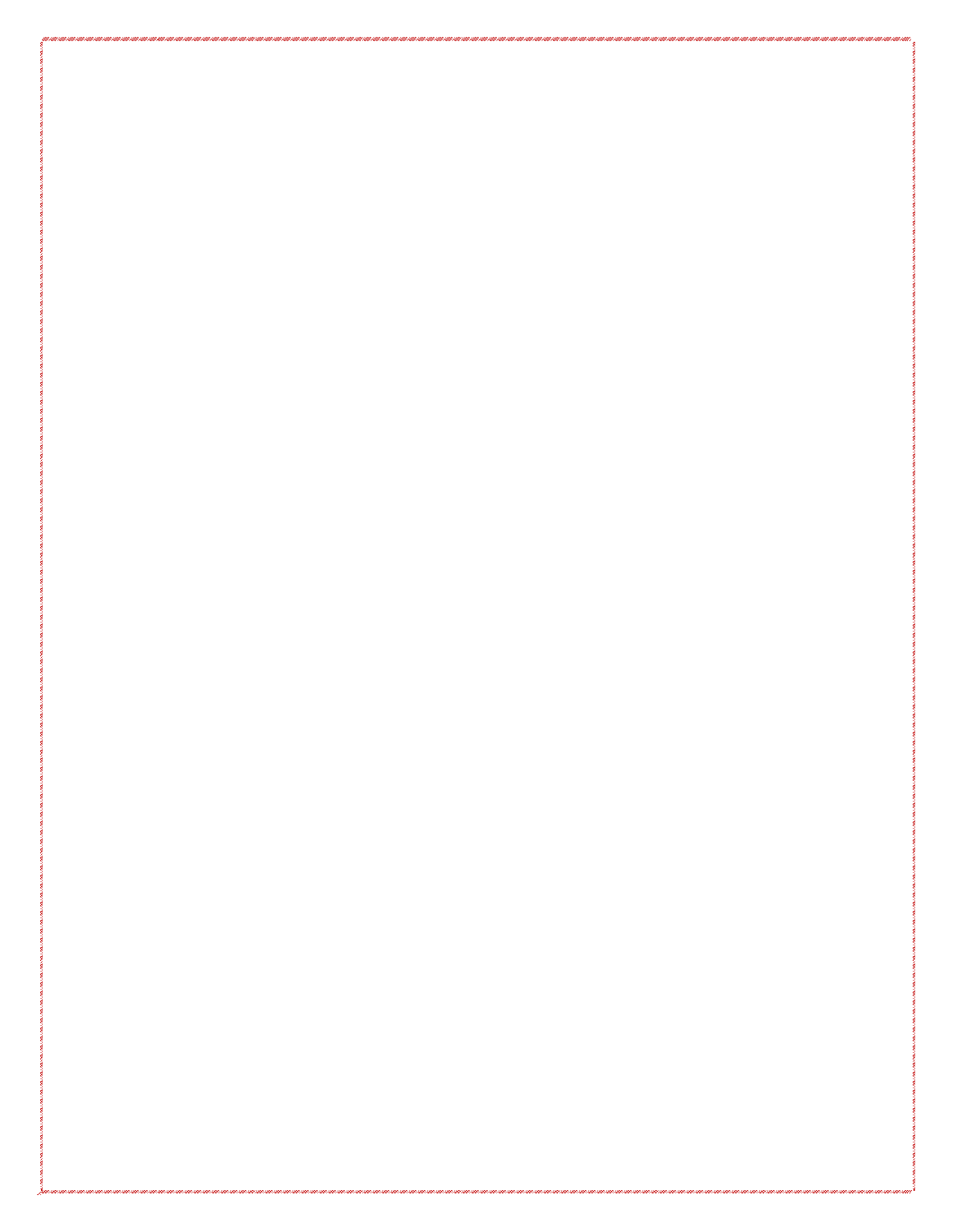# Curriculum Matrix

# **BBA :2018-21 CBCS PATTERN**

|                | <b>SUBJECT</b> |                                            |                 |                |              |                |                |
|----------------|----------------|--------------------------------------------|-----------------|----------------|--------------|----------------|----------------|
| <b>SEM-I</b>   | <b>CODE</b>    | <b>SUBJECTS</b>                            | <b>CATEGORY</b> | L              | Τ            | P              | <b>TOTAL</b>   |
|                | MSMSR/BBA/101  | <b>COMMUNICATIVE- ENGLISH</b>              | <b>AECC</b>     | $\overline{2}$ | 0            | 0              | $\overline{2}$ |
|                | MSMSR/BBA/102  | PRINCIPLES OF MANAGEMENT                   | <b>CORE</b>     | 5              |              | $\Omega$       | 6              |
|                | MSMSR/BBA/103  | <b>BUSINESS ENVIRONMENT</b>                | <b>CORE</b>     | 5              | 1            | $\mathbf 0$    | 6              |
|                | MSMSR/BBA/104  | FINANCIAL ACCOUNTING                       | <b>CORE</b>     | 6              | $\Omega$     | $\Omega$       | 6              |
|                | MSMSR/BBA/105  | <b>FUNDAMENTALS OF COMPUTERS</b>           | <b>GE</b>       | 5              | 1            | 0              | 6              |
|                |                | <b>SEMSTER TOTAL CREDIT</b>                |                 | 23             | 3            | $\overline{0}$ | 26             |
|                |                | <b>TOTAL NO OF WEEKLY HRS</b>              |                 |                |              |                | 26             |
|                |                |                                            |                 |                |              |                |                |
| SEM-II         | MSMSR/BBA/201  | <b>ENVIRONMENTAL STUDIES</b>               | <b>AECC</b>     | $\overline{2}$ | $\mathbf 0$  | $\mathbf 0$    | $\overline{2}$ |
|                | MSMSR/BBA/202  | MARKETING MANAGEMENT                       | <b>CORE</b>     | 5              | 1            | 0              | 6              |
|                | MSMSR/BBA/203  | <b>MANAGERIAL ECONOMICS</b>                | <b>CORE</b>     | 6              | $\mathbf 0$  | $\mathbf 0$    | 6              |
|                | MSMSR/BBA/204  | <b>BUSINESS MATHEMATICS AND STATISTICS</b> | <b>CORE</b>     | 5              | 1            | 0              | 6              |
|                | MSMSR/BBA/205  | <b>BUSINESS COMMUNICATION</b>              | <b>GE</b>       | 5              | $\mathbf{1}$ | $\mathbf 0$    | 6              |
|                |                | <b>SEMSTER TOTAL CREDIT</b>                |                 | 23             | 3            | $\mathbf{0}$   | 26             |
|                |                | <b>TOTAL NO OF WEEKLY HRS</b>              |                 |                |              |                | 26             |
|                |                |                                            |                 |                |              |                |                |
| SEM-           |                |                                            |                 |                |              |                |                |
| $\mathbf{III}$ | MSMSR/BBA/301  | TOTAL QUALITY MANAGEMENT                   | <b>CORE</b>     | 5              | 1            | $\mathbf 0$    | 6              |
|                | MSMSR/BBA/302  | <b>COST ACCOUNTING</b>                     | <b>CORE</b>     | 5              | $\mathbf{1}$ | 0              | 6              |
|                | MSMSR/BBA/303  | <b>BUSINESS LAW</b>                        | <b>CORE</b>     | 5              | $\mathbf 1$  | $\mathbf 0$    | 6              |
|                | MSMSR/BBA/304  | <b>INVESTMENT ANALYSIS</b>                 | <b>GE</b>       | 5              | $\mathbf{1}$ | $\mathbf 0$    | 6              |
|                | MSMSR/BBA/305  | <b>INTRODUCTION TO ENTREPRENEURSHIP</b>    | <b>SEC</b>      | $\overline{2}$ | $\mathbf 0$  | $\mathbf 0$    | $\overline{2}$ |
|                |                | <b>SEMSTER TOTAL CREDIT</b>                |                 | 22             | 4            |                | 26             |
|                |                | <b>TOTAL NO OF WEEKLY HRS</b>              |                 |                |              |                | 26             |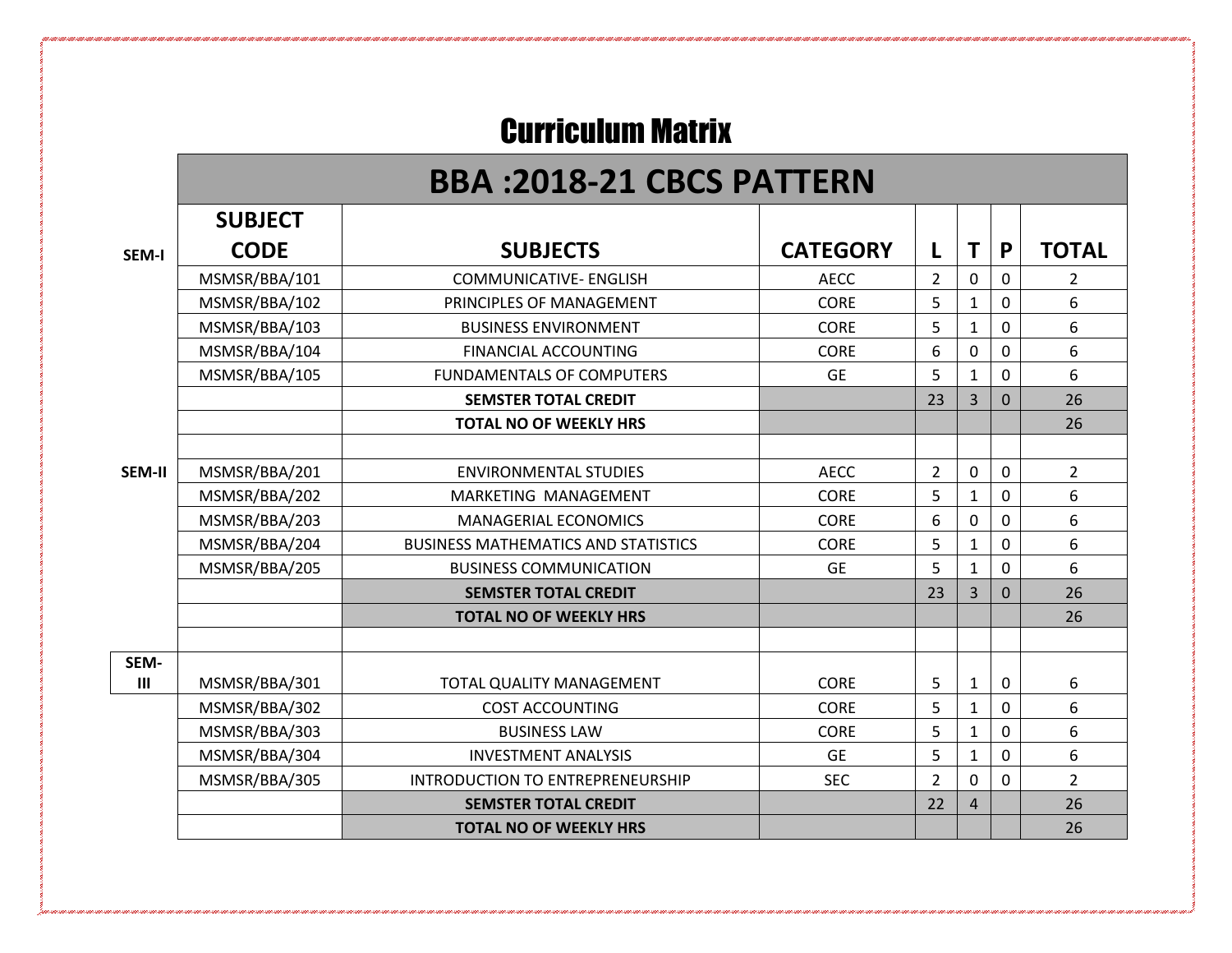| SEM-  |                  |                                              |             |                |                |             |                |
|-------|------------------|----------------------------------------------|-------------|----------------|----------------|-------------|----------------|
| IV    | MSMSR/BBA/401    | PRINCIPLES OF HUMAN RESOURCE MANAGEMENT      | <b>CORE</b> | 5              | $\mathbf{1}$   | 0           | 6              |
|       | MSMSR/BBA/402    | FINANCIAL MANAGEMENT                         | <b>CORE</b> | 5              | $\mathbf{1}$   | $\mathbf 0$ | 6              |
|       | MSMSR/BBA/403    | ORGANISATIONAL BEHAVIOUR                     | <b>CORE</b> | 5              | $\mathbf{1}$   | 0           | 6              |
|       | MSMSR/BBA/404    | ETHICS& CORPORATE SOCIAL RESPONSIBILITY      | <b>GE</b>   | 5              | $\mathbf{1}$   | $\mathbf 0$ | 6              |
|       | MSMSR/BBA/405    | <b>RESEARCH METHODLOGY</b>                   | <b>SEC</b>  | $\overline{2}$ | $\mathbf 0$    | $\mathbf 0$ | $\overline{2}$ |
|       |                  | <b>SEMSTER TOTAL CREDIT</b>                  |             | 22             | $\overline{4}$ |             | 26             |
|       |                  | <b>TOTAL NO OF WEEKLY HRS</b>                |             |                |                |             | 26             |
|       |                  |                                              |             |                |                |             |                |
| SEM-V | MSMSR/BBA/501    | <b>INTERNATIONAL TRADE</b>                   | <b>CORE</b> | 5              | $\mathbf{1}$   | $\mathbf 0$ | 6              |
|       |                  | CONSUMER BEHAVIOUR AND ADVERTISEMENT         |             |                |                |             |                |
|       | MSMSR/BBA/502    | MANAGEMENT                                   | <b>CORE</b> | 5              | $\mathbf{1}$   | 0           | 6              |
|       | MSMSR/BBA/503    | PROJECT (REPORT&VIVA-VOCE)                   | <b>DSE</b>  | 5              | $\mathbf{1}$   | $\mathbf 0$ | 6              |
|       | MSMSR/BBA/504(F) | <b>FINANCIAL MARKETS</b>                     | <b>DSE</b>  | 5              | $\mathbf{1}$   | $\mathbf 0$ | 6              |
|       | MSMSR/BBA/504(H) | <b>INDUSTRIAL RELATION &amp; LABOUR LAWS</b> | <b>DSE</b>  | 5              | $\mathbf{1}$   | $\mathbf 0$ | 6              |
|       |                  | <b>SEMSTER TOTAL CREDIT</b>                  |             | 20             | $\overline{4}$ |             | 24             |
|       |                  | <b>TOTAL NO OF WEEKLY HRS</b>                |             |                |                |             | 30             |
|       |                  |                                              |             |                |                |             |                |
| SEM-  |                  |                                              |             |                |                |             |                |
| VI    | MSMSR/BBA/601    | <b>INCOME TAX</b>                            | <b>CORE</b> | 5              | $\mathbf{1}$   | 0           | 6              |
|       | MSMSR/BBA/602    | LOGISTICS AND SUPPLY CHAIN MANAGEMENT        | <b>CORE</b> | 5              | $\mathbf{1}$   | $\mathbf 0$ | 6              |
|       | MSMSR/BBA/603(F) | <b>BANKING SERVICES AND OPERATIONS</b>       | <b>DSE</b>  | 5              | $\mathbf{1}$   | 0           | 6              |
|       | MSMSR/BBA/604(F) | RISK MANGEMENT& INSURANCE                    | <b>DSE</b>  | 5              | $\mathbf{1}$   | $\mathbf 0$ | 6              |
|       | MSMSR/BBA/603(H) | HUMAN RESOURCE PLANNING AND PROCUREMENT      | <b>DSE</b>  | 5              | $\mathbf{1}$   | $\Omega$    | 6              |
|       | MSMSR/BBA/604(H) | DEVELOPING AND UTILIZING HUMAN RESOURCE      | <b>DSE</b>  | 5              | $\mathbf{1}$   | $\mathbf 0$ | 6              |
|       |                  | <b>SEMSTER TOTAL CREDIT</b>                  |             |                |                |             | 24             |
|       |                  | <b>TOTAL NO OF WEEKLY HRS</b>                |             |                |                |             | 24             |
|       |                  |                                              |             | 24             | $\overline{4}$ |             |                |
|       |                  | <b>PROGRAMME TOTAL CREDIT</b>                |             | 5              | $\mathbf{1}$   |             | 152            |
|       |                  | <b>TOTAL NO OF HRS</b>                       |             |                |                |             | 152            |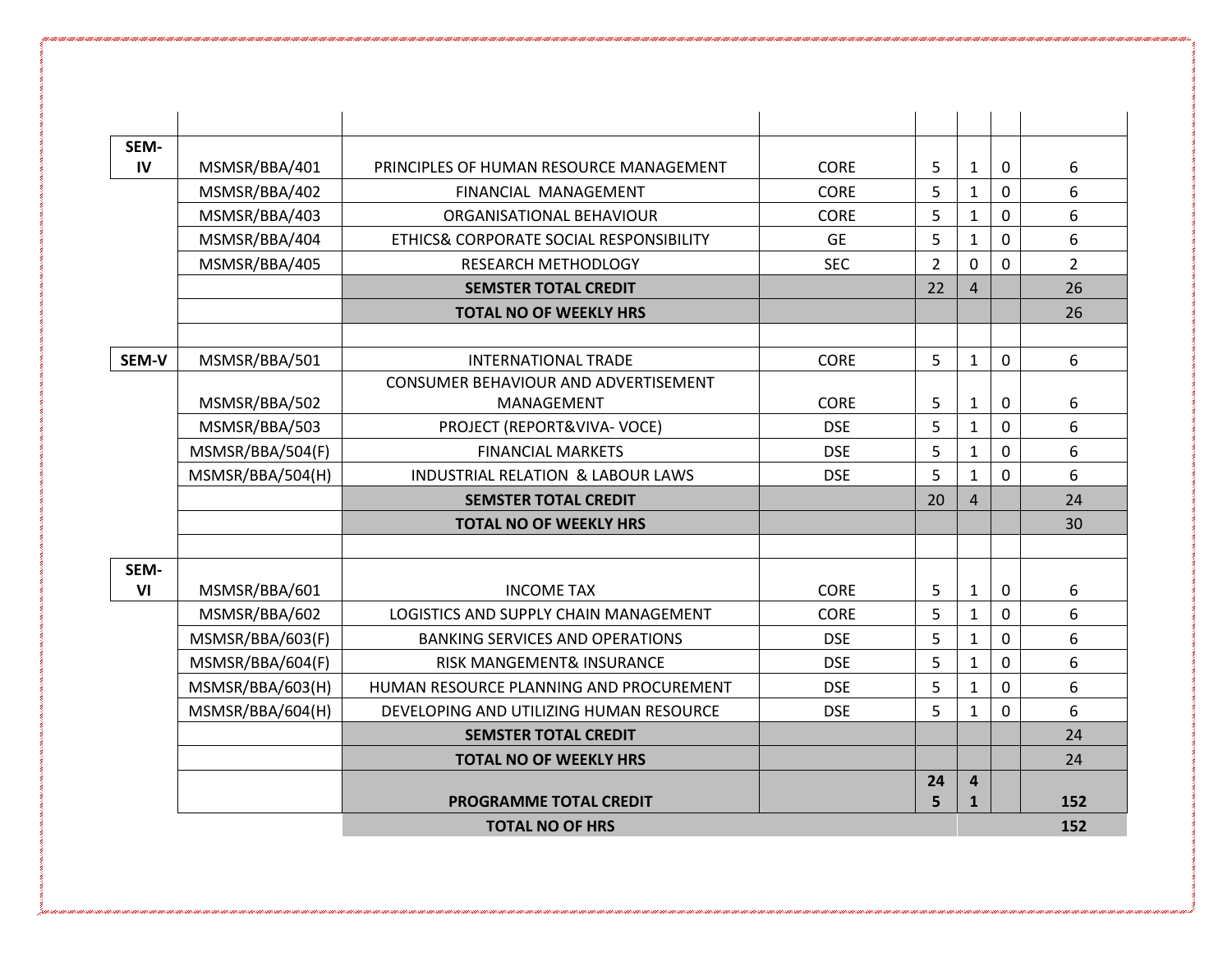# **Communicative English**

# **MSMSR/BBA/101(AECC)**

#### **Course Objective:**

• A good communicator is a successful in this world; so our main objective is to enable the students to be a good communicator in the chosen field.

# **Course contents**:

# **Module – 1:** Introduction and types of Communication

- Purpose of Communication
- Process of Communication
- Scopes or functions of communication
- Elements of communication
- Types of communication
- Verbal Communication
- Important advantages of communication

# **Module – 2**: S.L.R. skills

- What is Listening
- Types of Listening
- Active Listening or effective Listening Skills
- Barriers in good listening
- Importance of Reading
- Definition of Reading
- Reading : meaning and process
- Components of Reading Skills
- Improvement of Reading skills
- Importance of Speaking skills
- Pronunciation
- Pause, Tone,Stress

# **Module – 3 :** Writing skills

- General principal of Writing
- Improving Writing skills
- Essentials of good Style
- Grammar and usage
- Writing business letter, importance and difference between personal and business letters
- Circulars, Memos and notices
- Report writing

**Module-4:** Oral Communication skills

- Oral Presentation
- Objectives of Presentation
- Types of Presentation
- Communication in an organization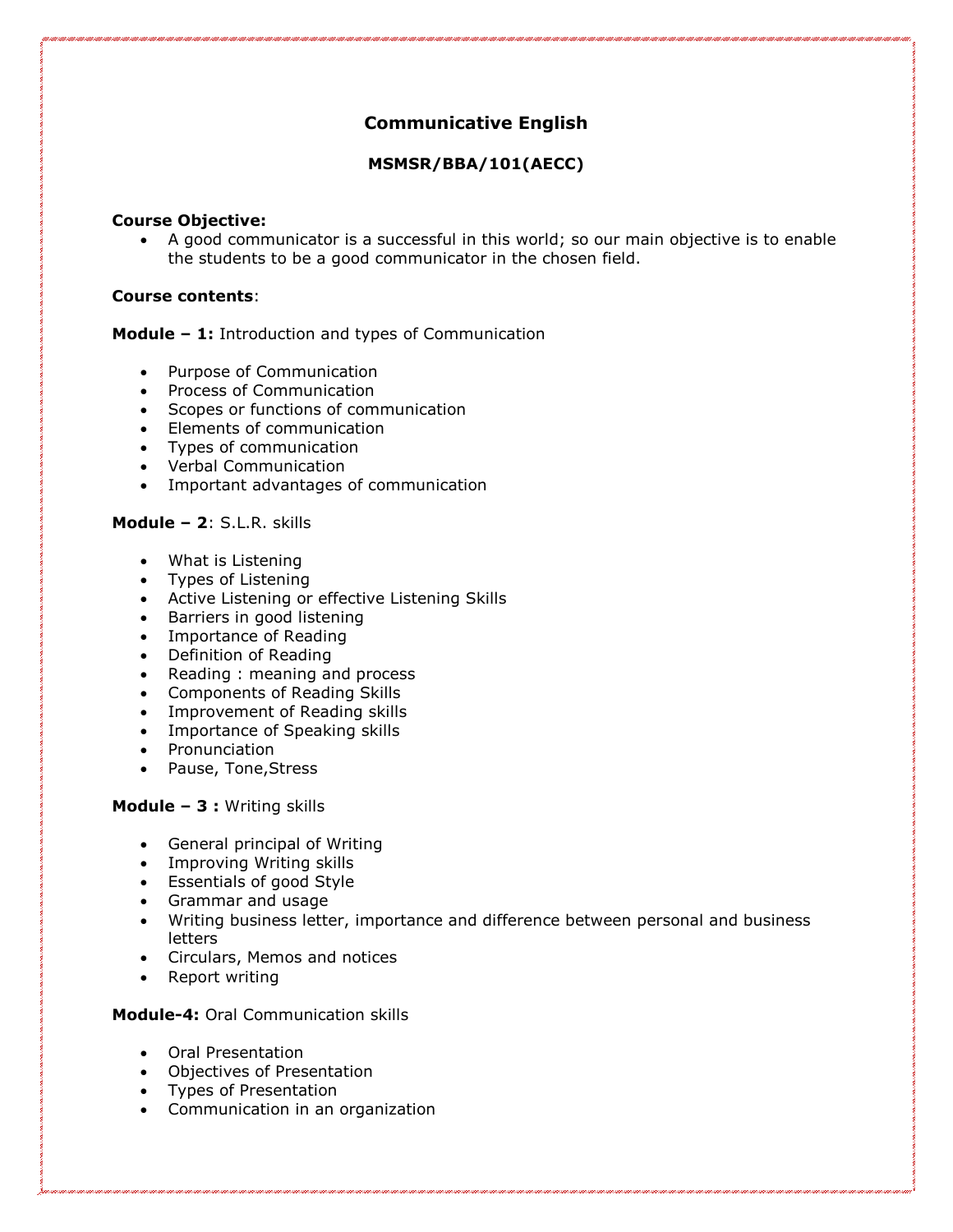- Channels of internal and external Communication
- Communication Network: upward,downward,horizontal,diagonal

**Module – 5:** Employment Communication

- Resume; content of good Resume, guidelines for writing Resume and different types of Resumes
- Job Interview; importance and factors involving job Interview
- Characteristics and process of Job interview
- Technique of Job Interview
- Manners and Etiquettes to be followed in Job Interview

# **Reference Books:**

1.PROFESSIONAL COMMUNICATION:Dr.T.N. CHHABRA (SUN INDIRA PUBLICATION)

- 2.ESSENTIALS OF BUSINESS COMMUNICATION, RAJENDRA PAL AND J.S. KORLHALLI(SULTAN CHAND & SON'S)
- 3. BUSINESS COMMUNICATION, K.K. SINHA(GALGOTIA PUBLISHING COMPANY)
- 4. BUSINESS CORRESPONDENCE AND REPORT WRITING R.C. SHARMA & KRISHNA MOHAN (TATA MEGROW HILL PUBLISHING COMPANY LIMITED)
- 5. COMMUNICATE TO WINRUCHARD DENNY (KOGAN PAGE INDIRA )

# **Text Books**:

1.ENGLISH ESSENTIAL ENGLISH :E. SURESH KUMAR ,P.SRIHARI

2.BUSNISS COMMUNICATION FOR SUCCESS :BY SCOTT MEEAR

STAND UP , SPEEK OUT THE PRACHIS & ETHICS OF PUBLLIC SPEAKER BY JASON S.WRENCHANNE GODING COMMUNICATION IN THE REAL WORLD

3.AN INTRODUCTION TO COMMUNICATION-STUIES (RECHARD G.JHONES) ORGANIJATIONAL COMMUNICATION

BY JASON S. WRENCH NAUSSRA PUNYANEENT CARTER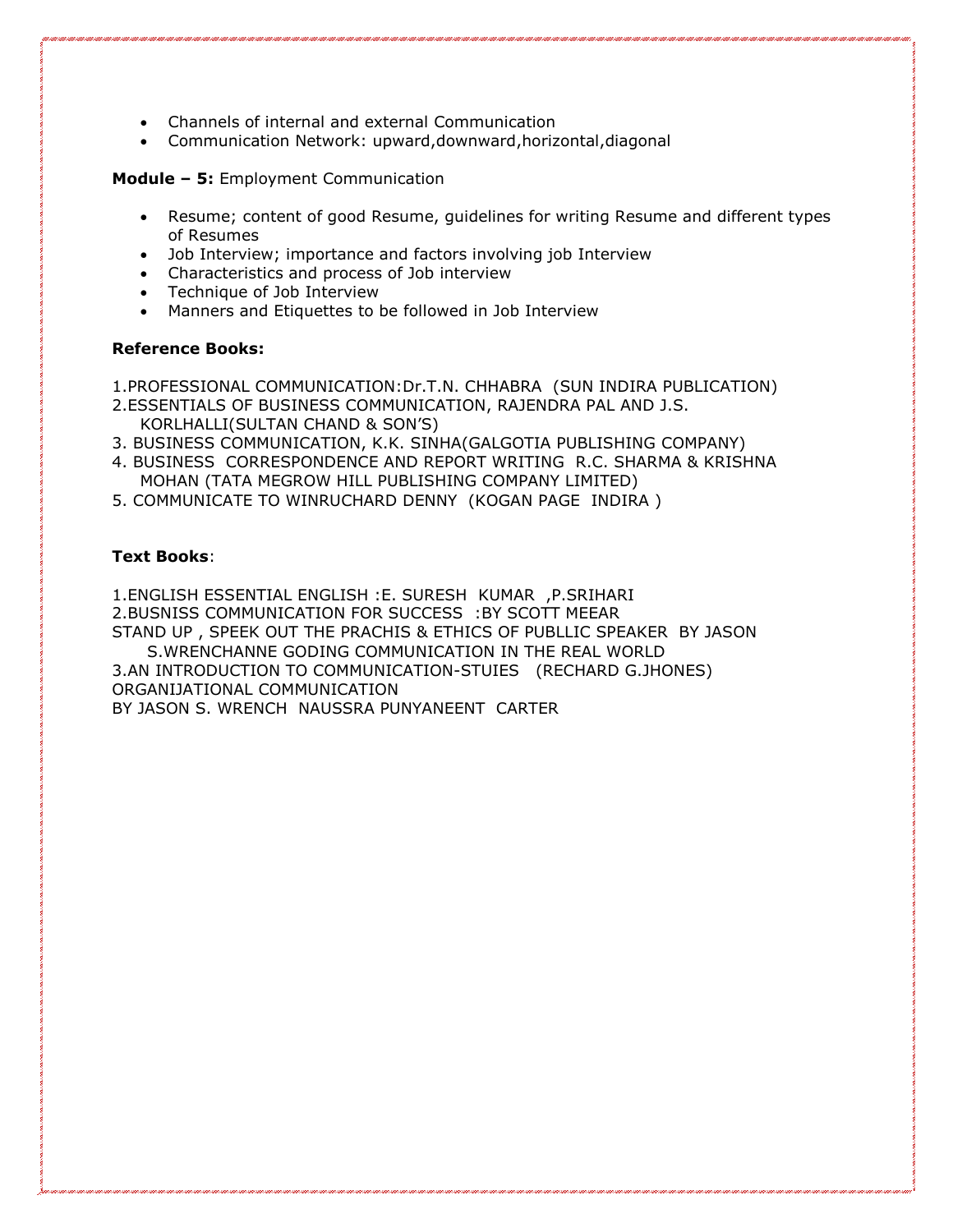# **PRINCIPLES OF MANAGEMENT**

# **MSMSR/BBA/102(CORE)**

#### **Course Objectives:**

- To make the students understand the basic concepts and Principles of Management
- To develop the acumen to extend these concepts to business situations in particular and to life in general

#### **Course Contents:**

# **Module I**

#### **Introduction to Management:**

Definition**,** Concept, Nature, Scope, Process and Significance of Management, Managerial Levels, Skills, Functions and Roles; Management vs. Administration, Coordination as Essence of Management,Social Responsibility of Managers.

#### **Theories of Management:**

Evolution of Management Thoughts, The Pre-Scientific Management Contribution; Scientific Management School,Human Relations Theory; The Behavioral Approach; The System Approach; The Quantitative Approach; The Contingency Approach.

# **Module II**

#### **Planning**:

Meaning; Definition; Nature Scope and Objectives of Planning; Essentials of a Good Plan; Limitation of Planning; Steps in Planning; Types of Plans.

#### **Decision Making:**

Meaning; Definition; Characteristics; Importance; Types of Decisions; Techniques of Decision Making

#### **Management by Objectives (MBO):**

Meaning; Definition; Process of MBO; Advantages; Limitation; Suggestion for Improving Effectiveness of MBO

# **Module III**

# **Organizing**:

Concept, Nature, Process and Significance; Principles of an Organization; Span of Control; Departmentation; Types of an Organization; Authority-Responsibility; Delegation and Decentralization; Formal and Informal Organization; Line and Staff Relationships.

#### **Staffing:**

Concept, Nature and Importance; Factors Affecting Staffing; Selection Process; Techniques & Instruments; Delegation of Authority.

# **Module IV**

#### **Direction:**

Meaning; Definition; Scope; Element of Direction; Principles of Direction; Importance of Effective Direction; Direction and Supervision; Effective Supervision.

# **Motivation:**

Meaning; Definition; Importance; Theories of Motivation; Maslow's Theory of Motivation; Herzberg's Theory of Motivation; McClelland's Needs Theory; Theory X and Theory Y of McGregor's; Vroom's Expectancy Theory; Equity Theory; Carrot and Stick Approach Motivation; Theory Z; Methods of Motivation-Financial and Non-financial.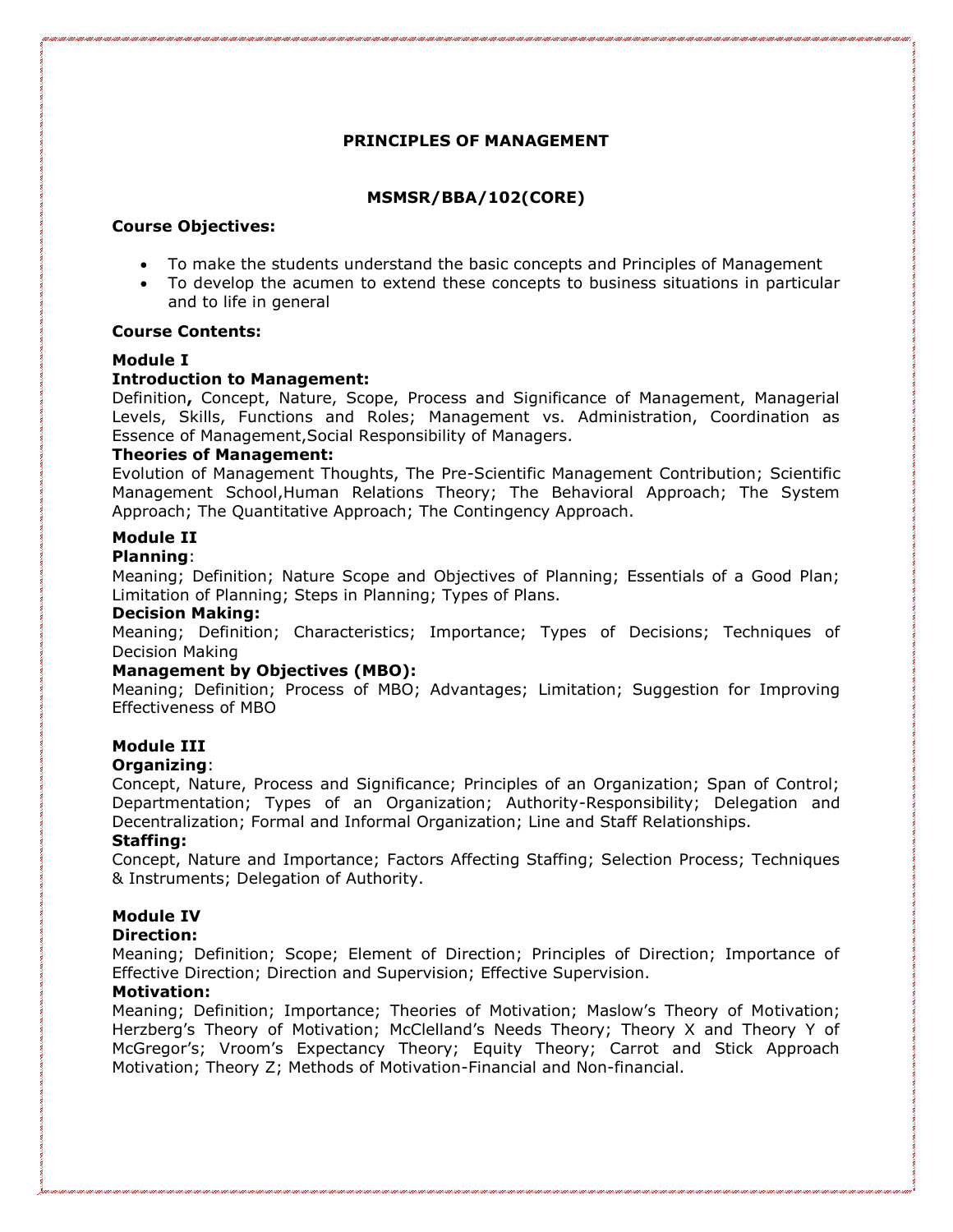#### **Leadership:**

Meaning; Definitions; Importance; Approaches to Leadership; Personal characteristics of Effective Leader; Styles of Leadership.

# **Communication:**

Meaning; Definitions; Characteristics; Communication Process; Importance of Communication; Types of Communications; Barriers to Communication; How to ensure Effective Communication.

# **Module V**

# **Controlling:**

Meaning; Definitions; Features or Characteristics of Managerial Control; Essential prerequisites of control system; Objectives and Importance of Control; Steps in Controlling; Types of Control; Controlling and Management by Exemption.

#### **Text Books:**

- 1. Harold Koontz and Heinz Weihrich; "*Management a Global Perspective"*
- 2. Stoner, Freeman and Gilbert Jr., **"***Management",* Prentice Hall of India, New Delhi, 2003.
- 3. Gupta, C.B., **"***Management Concepts and Practices",*Sultan Chand and Sons, New Delhi, 2003.
- 4. Koontz and O'Donnell "*Essentials of Management"*

#### **Reference Books:**

- 1. O'Donnel, Koontz and Weirich**,"***Management***"**,Tata McGraw Hill publishing Company, New Delhi, 2001.
- 2. Chopra, R.K**. "***Principles & Practices of Management***",** Sun India publication, 2005.
- 3. Tripathi, P.C and Reddy,P.N., **"***Principles & Practices of Management"*,2nd edition,Tata McGrawHill,2003.
- 4. L M Prasaad *"Principles and Practices of Management"*
- 5. Peter F Druker *"Essentials of Management"*
- 6. Business Today, Business World, The Economic Times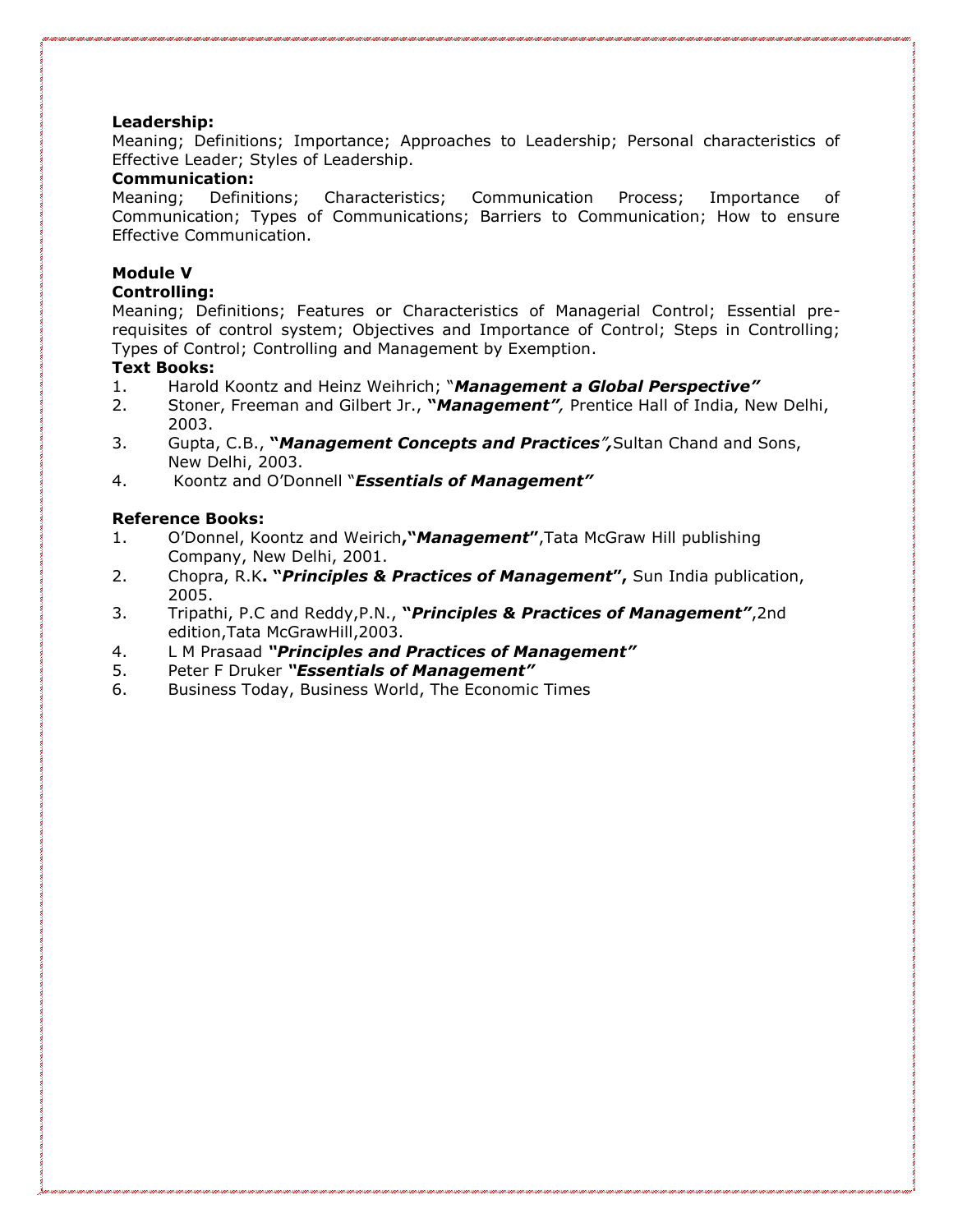# **Business Environment**

# **MSMSR/BBA/103 (CORE)**

# **Course Objectives:**

- Acquainting the students with the nature and dimensions of the evolving business environment in India which influence managerial decisions.
- Making student understand the Macro and Micro Environment of the business.

# **Course Contents:**

# **Module I**

# **A Glimpse of Business Environment**

Nature and significance of environmental analysis for business decisions Dimensions of Business Environment: Economics, Technological, Socio-cultural, Political, Legal-Regulatory, Demography Environment and Societal Environment.

# **Module II**

# **Economic Environment**

Structure of Economics – An overview Changes in Government policies since 1991(2). Impact of liberalization, globalization Import-expert policy and its domestic and international implications. Financial sector reforms

# **Module III**

# **Natural &Technological environment**

Innovation, Technological Leadership and Followership; Dynamics of technological environment, Challenge of technology up gradation, Impact of foreign investment and foreign collaboration Globalization, EXIM policy and role of EXIM bank, FDI policy, Multinational Corporation (MNCs) and Transnational Corporations (TNCs), Global Competitiveness, technology and competitive advantage, technology transfer - importance and types, Appropriate technology and technology adaptation.

# **Module IV**

# **Societal Environment**

Business and Society; Objectives and Important of Business, Professionalization Business Ethics, Business and Culture, Religion, Language, Culture and Organization Behavior Other Socio Cultural Factors, Technological Development and Social Change

# **Module-V**

# **Political environment**

Economics Roles of Government in India, New Economic Policy of Government , Functions of States and central Government towards business environments, Government and Legal Environment.

# **REFERENCE BOOKS**

- 1. Sankaran. S Business Environment
- 3. Aswathappa Business Environment
- 4. Dasgupta & Sengupta Government and Business in India
- 5. Srinivasan. K. Productivity and Social Environment
- 6. Ghosh, P.K., ―*Business and Government"*, 1998, Sultan Chand, Delhi.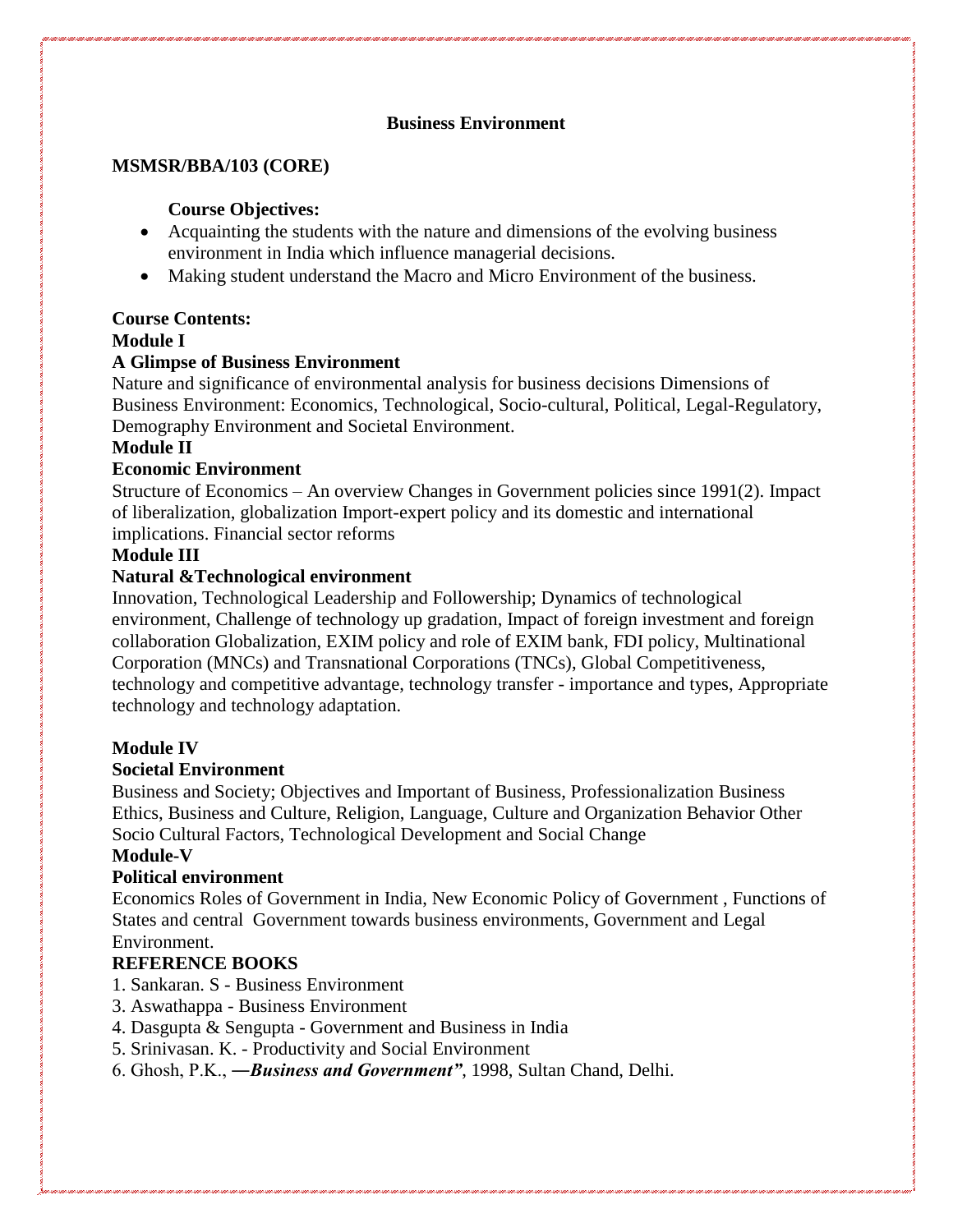7. Devis, Keith, and Blomstrom, Robert L; ―*Business and Society: Environment and Responsibility"*, 1975.

8. Ghosh, P.K. and Kapoor, G.K; ―*Business Policy and Environment"*  1998, Sultan Chand, Delhi.

9. Adhikary, M.; ―*Economic Environment of Business"* (latest ed.), Sultan Chand, Delhi

5. Jalan, B,―*India's Economic Crises,1991"*, Oxford Univ. Press, New Delhi.

6. Aswathappa, K.; ―*Essentials of Business Environment"*, Himalaya.

# **Text Books:**

- 1. Sanjay Business Environment
- 2. Francis Cherunilam Business Environment
- 3. Cherunilam, Francis; ―*Business Environment"*, Himalaya Pub. House, 1996.

#### **Financial Accounting**

#### **MSMSR/BBA/104(CORE)**

#### **Course Objectives:**

• To acquaint the students with the basics of financial accounting system which processes transactions and other business through a book – keeping mechanism to prepare and analyzing any financial statements.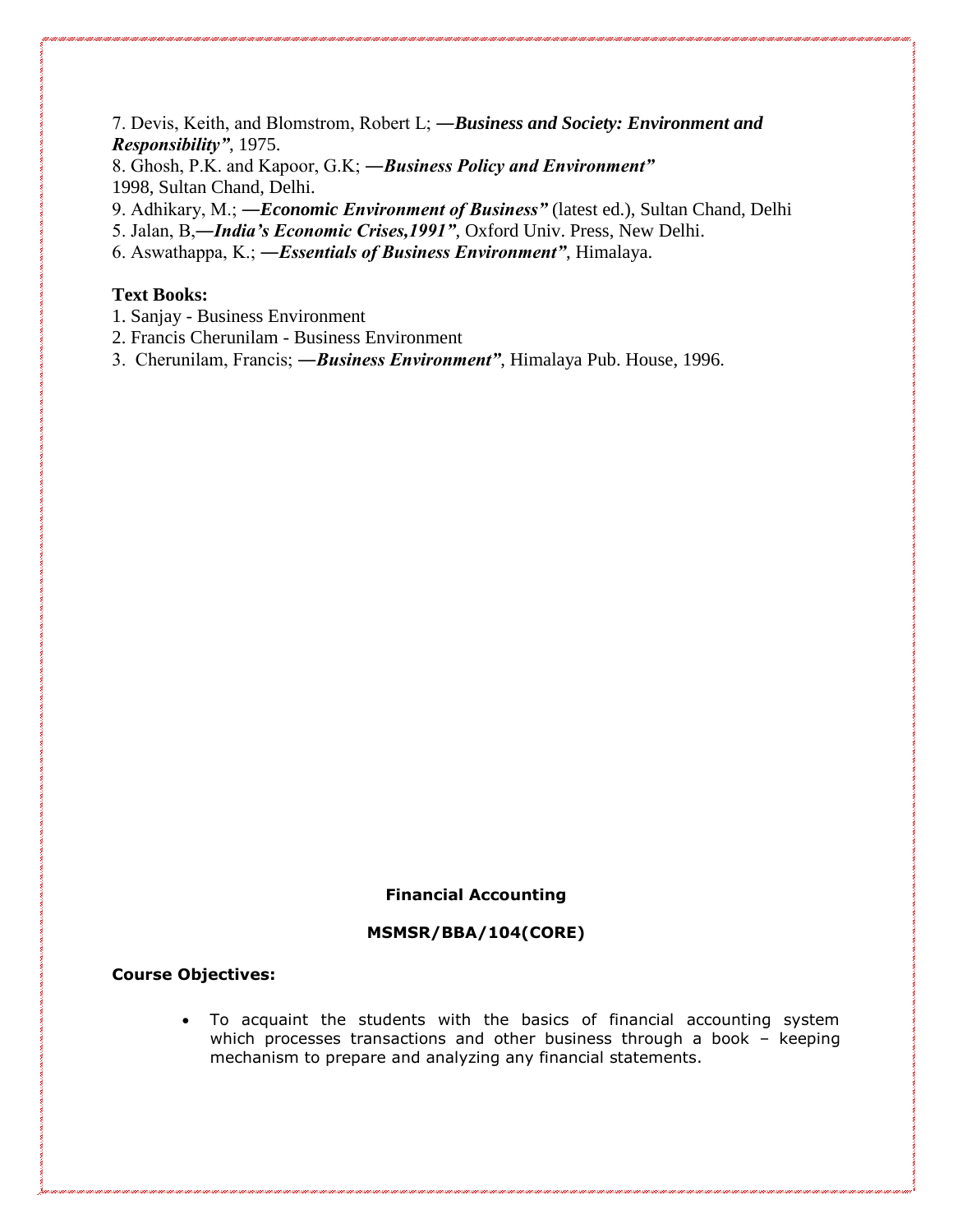• The purpose of this subject is to explain the way in which accounting information can be used by the manager in performing his managerial function of planning and control.

#### **Course Contents:**

#### **Module I**

Need for Accounting; Learning Objectives; Definition of Accounting; Functions of Accounting; Book Keeping and Accounting; Branches of Accounting: Financial Accounting, Cost Accounting and Management Accounting.Single Entry System: Introduction; Difference between Single Entry and Double Entry

# **Module II**

Meaning of Accounting Principles; Accounting Concepts; Accounting Conventions; Accounting Standards; Systems in Book-Keeping; Journal; Rules Of Debit And Credit; Journal Entries; Ledger Posting; Trial Balance.

#### **Module III**

Preparation and Analysis of Financial Statements: Manufacturing Account; Trading Account; Profit & Loss and Balance Sheet with& without adjustments

#### **Module IV**

Rectification of Errors: Meaning; Type of Errors; Rectification of the errors; Suspense Accounts

Bank Reconciliation Statement: Advantages of Keeping Bank Account; Causes of Difference; Meaning and Objective of Reconciliation; Technique for Preparation.

#### **Module V**

Depreciation Accounting: learning Objectives; Concept of Depreciation; Causes of Depreciation; Meaning of Depreciation Accounting; Fixation of Depreciation Amount; Methods of Recording Depreciation; Provisions & Reserves

| <b>Text Book</b> | : Financial Accounting $-$ | S. M. Shukla     |  |  |  |
|------------------|----------------------------|------------------|--|--|--|
|                  | Financial Accounting       | S. N. Maheshwari |  |  |  |

**Reference Book : Company accounts** Hanif Mukherjee, 2nd Edition Vol-2, TATA Mc Graw Hill publishing company Ltd.

# **FUNDAMENTAL OF COMPUTERS MSMSR/BBA/105(GE)**

#### **Course Objectives:**

- To provide help in using Computer based analytical and data process useful information for decision making at all management levels.
- To understand Basic architecture of a computer system.
- To help students become familiar with system software, data Communication and networks.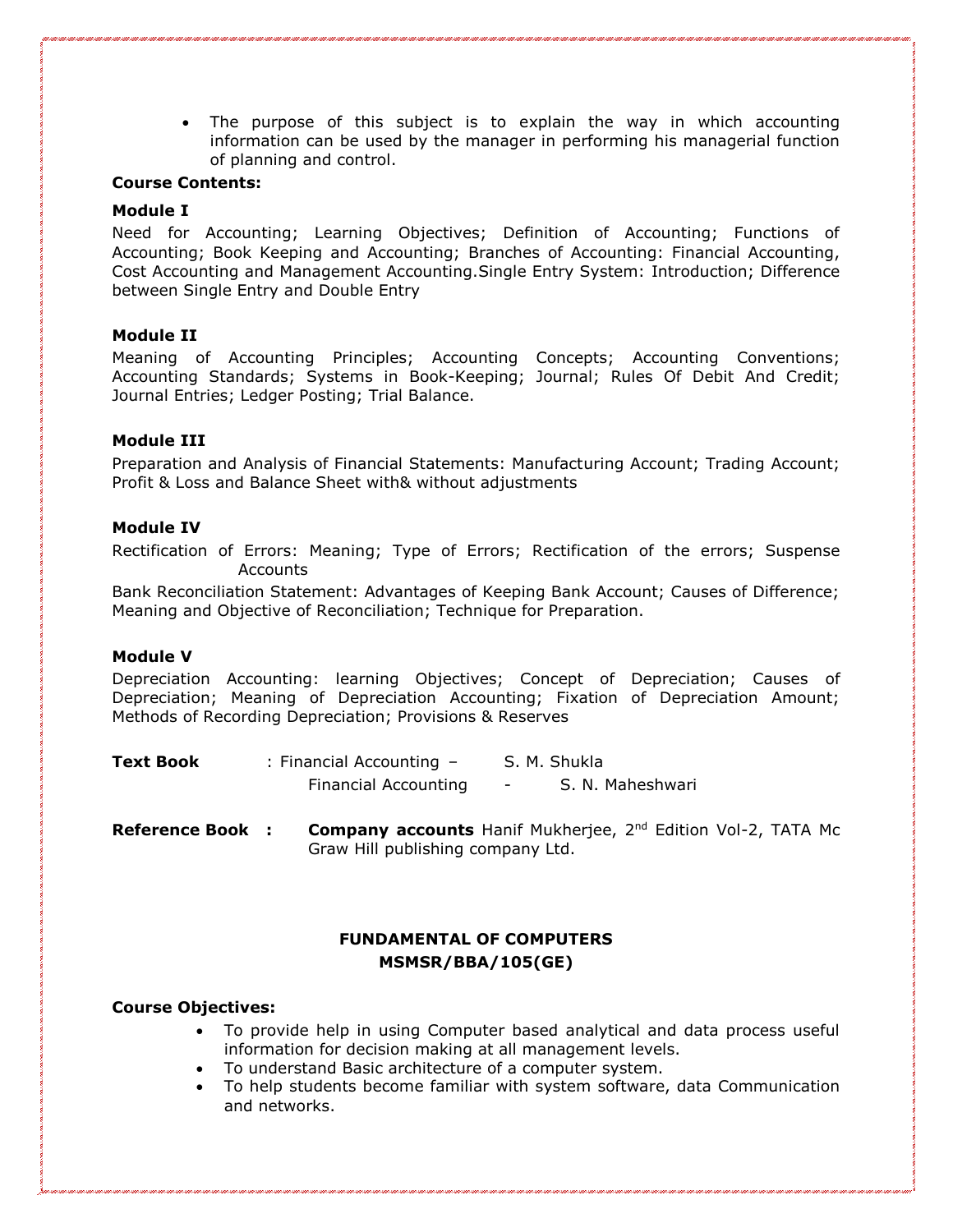# **Course Contents: Module I Introduction to Computers**

Computer System Characteristics and Capabilities: Speed, Accuracy; Reliability; Memory capability; Repeatability. Computer Hardware and Software: Block Diagram of a Computer; Different Types of Software's. Data Processing: Data; Data Processing System; Storing Data; Processing Data. Types of Computers: Analog; Digital; Hybrid General and Special Purpose Computers. Computer Generations: Characteristics of Computer Generations Computer Systems; Micros; Minis & Main-frames. Introduction the Embedded Systems and its application areas, Artificial Intelligence (AI).

# **Module II**

# **Classification of Computers**

Classification as per logic used by computer; Major Component of Computer; Organization of Computer; Memory Types; Communication Paths; Working of CPU; System Software and Application Software.**Operating System:** Concepts; Types of Operating System; Features of Operating System; Objective of Operating System, Layers of Computer system, Operating system Overview, Services provided by the operating system, OS as a resource manager , Mobile OS Preemptive Scheduling and Non-Preemptive Scheduling. Introduction to DBMS.

#### **Module III**

#### **Data Representation**

Introduction: Decimal Number System; Binary Number System; Octal Number System; Hexa Decimal Number System; Conversion of number from any other number system to decimal number system; Conversion of Octal number to Decimal number; Conversion of Hexa Decimal number to Decimal number; Conversion of Decimal number to any other number system; Conversion of Decimal number to Binary numbers.

# **Module IV**

#### Network Technologies & Internet

Introduction; Type of Networks: Local Area Network(LAN); Wide Area Network (WAN); Intranet; Extranet; Network Topologies; Network Architecture & Protocols, ITES, Call Centers ,GIS.

Internet: History; Indian Internet History, Application in Internet Environment, uploading and downloading files, internet protocols TCP/IP, URL, IP Addresses, Domain Name System, IP Addresses; World wide web (WWW); browsing and Information retrieval, exploring the WWW, Concept of Website, Web standards Internet Security & Applications. Introduction to HTML,What is HTML, HTML documents/file, Search Engines, E-Commerce, M-Commerce, Online Marketing.

#### **Module V –**

# **Word Processor&Working with Spreadsheet**

Word processor, features of word processor,creating & editing word documents, Formatting documents, working with tables, using tools, working with menus, creating flowchart, creating templates, working with Mail – Merge,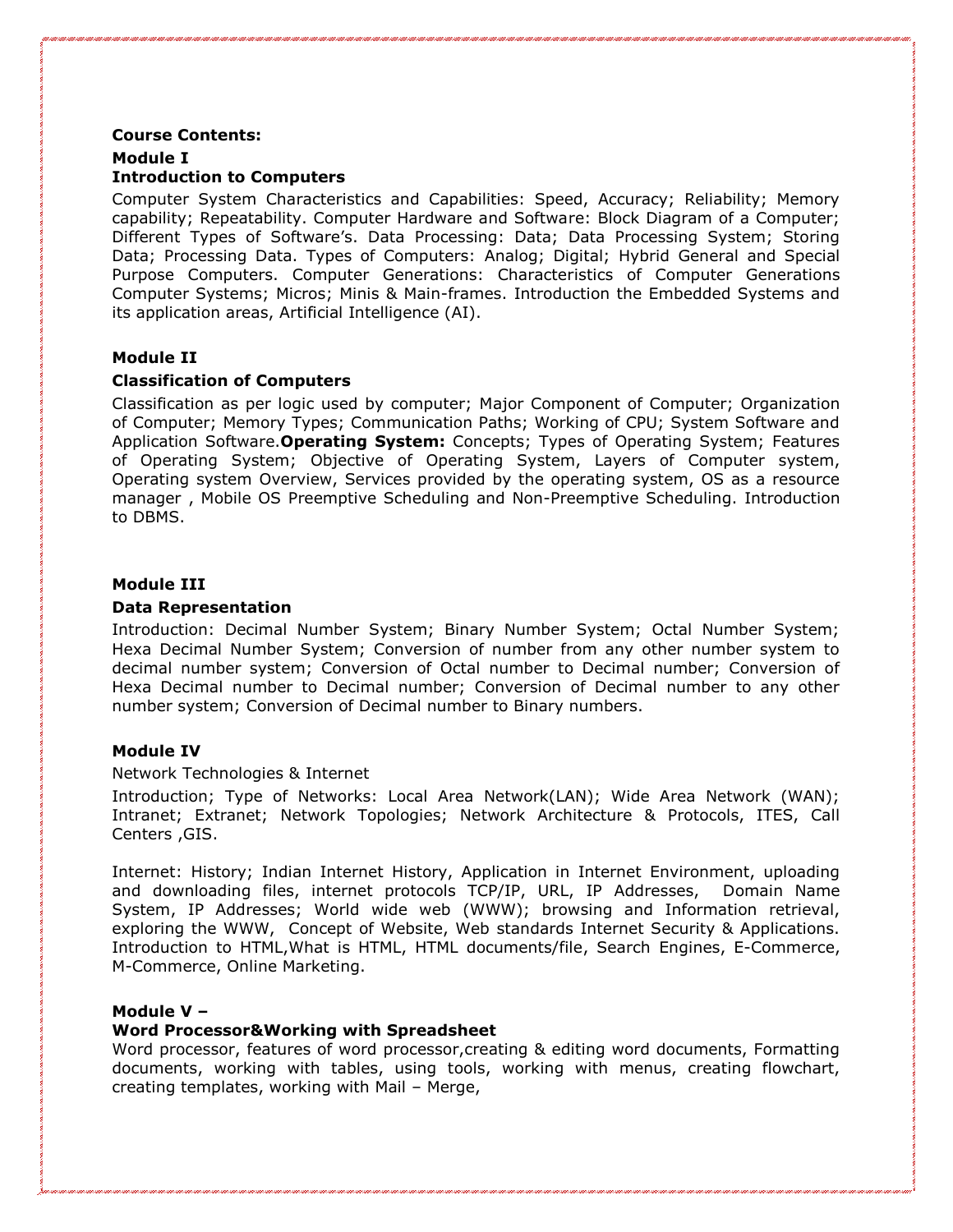Presenting with power point : Creating presentation, working with slides, Different type of slides ,setting page layout, selecting background & applying design, adding Graphics to slide, adding sound & Movie, working with table, creating chart & Graph, playing a slide show, slide transition, advancing slides, setting time, rehearsing timing, animating slide, animating objects, running the show from windows.

Features of spreadsheet,basic terms of spreadsheet, Introducing Excel, Use of Excel sheet, saving, opening & printing workbook, Apply formats in cell & text, Divide worksheet into pages, setting page layout, adding Header & Footer, Using multiple documents, arranging windows i.e. (Cascade, Tiled, and Split), protecting your work, password protection, Working with Functions & Formulas, cell addressing, Working with Excel Graphics, creating chart & graphs. Working with lists & database, sorting a database, Filtering a database, using auto filter, Criteria Range, Calculating total & subtotal, Use of Freeze option.

#### **Text Books:**

1. Using IT **All Accords** 2008 - Williams, Tata McGraw Hills 2. Fundamentals of Information Technology - Chetan srivastav, Kalyani **Publication** 

# **Reference Books:**

- 1. Fundamental of computers P.K Sinha
- 2. Data Communication and Network Tanunbaum

# **ENVIRONMENTAL STUDIES (AECC) MSMSR/BBA/201**

# **Course objectives**

- To acquaint the students with all types of pollution and their causes.
- To introduce them to waste management, causing pollution.
- To make them understand the social problems and solutions related to environment protection.
- To make them aware of legal issues related to environment.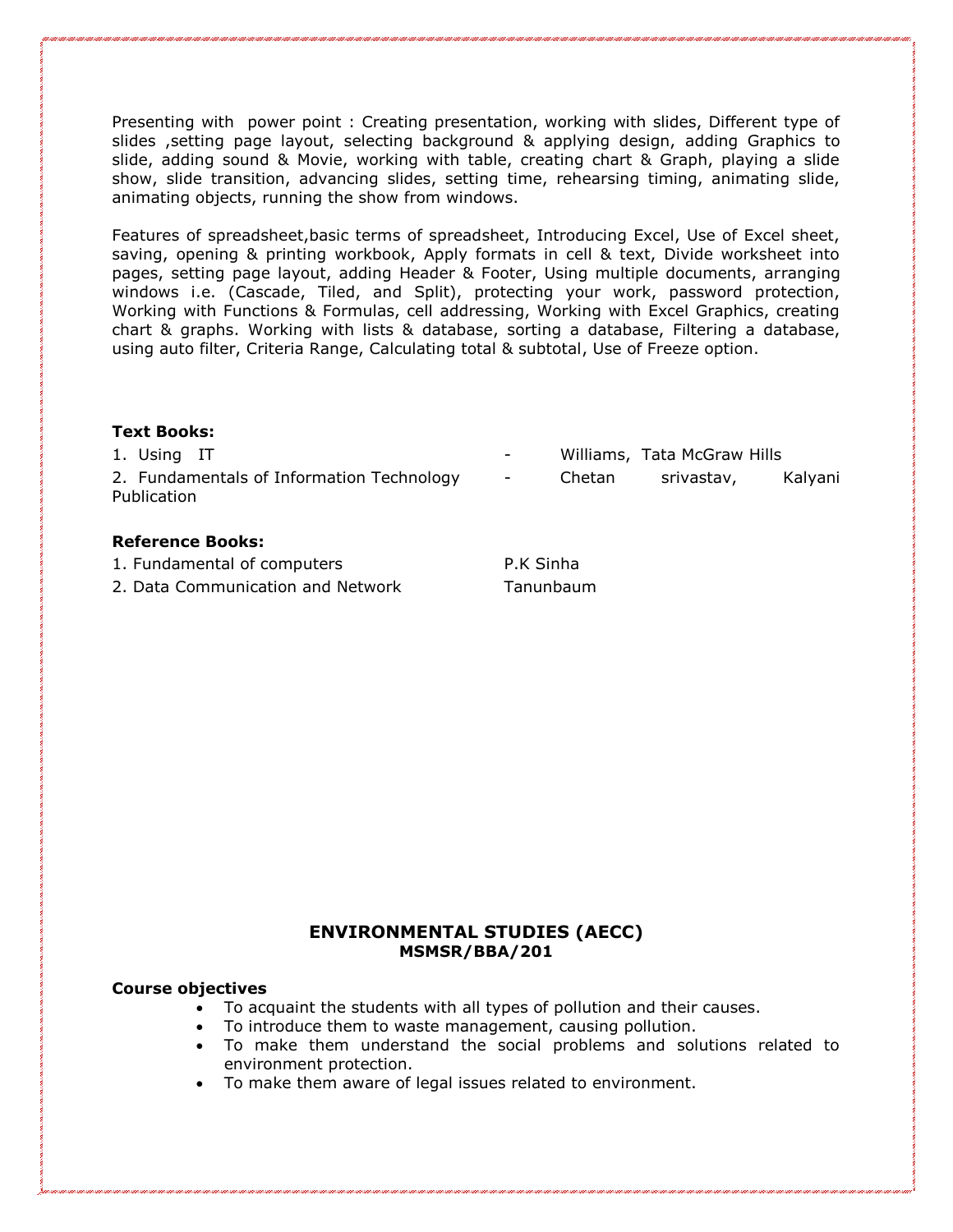• To familiarize them with their rights, dreadful diseases, family, women ,child welfare and basics of information technology involved in environmental sciences

#### **Course Contents:**

#### **Module -I**

**Environmental Pollution:** Definition: Cause, effects and control measure of - Air pollution, water pollution, Soil pollution, Marine pollution, Noise pollution, Thermal pollution, Nuclear hazards.

#### **Module -II**

**Solid waste management:** Causes, effects and control measures of urban and Industrial waste, Role of an individual in prevention of pollution, Pollution case studies Disaster management: floods, earthquake, cyclone and landslides.

#### **Module - III**

**Social Issues and the Environment:** From Unsustainable to Sustainable development. Urban problems related to energy, Water conservation, rain water harvesting, watershed management:. Re-settlement and rehabilitation of people, its problems and concerns, Case Studies. Environmental ethics: Issues and possible solutions. Climate change, global warming, acid rain, ozone layer depletion, nuclear accidents and holocaust. Case Studies. Wasteland reclamation. Consumerism and waste products.

#### **Module - IV**

**Environment Protection Act:** Air (Prevention and Control of Pollution) Act. Water (Prevention and Control of Pollution) Act. Wild-life Protection Act. Forest Conservation Act.. Issues involved in enforcement of environmental legislation.

#### **Module - V**

**Public Awareness**: Human Population and the Environment. Population growth, variation among nations. Population explosion – Family Welfare Programme. Environment and human health. Human Rights. Value Education. HIV / AIDS. Women and Child Welfare. Role of Information Technology in Environment and human health. Case Studies.

#### **Field work**

Visit to a local area to document environmental assets-river/forest/grassland/hill/mountain Visit to local polluted site: Urban/rural/industrial/agricultural. Study of common plants, insects, birds

Study of simple ecosystems-ponds, river, hill slopes, etc.

#### **Text Books**

- 1. Agarwal K.C. 2001 Environmental Biology Nidi Publ. Ltd. Bikaner
	- 2. A Text book of Environmental studies by S .S.Purohit,Shammi,Agrawal.
	- 3. Miller T.G. Jr., Environmental Science, Wadsworth Publishing Co.(TB).
	- 4. Odum, E.P. 1971, Fundamentals of Ecology, W.B. Saunders Co.

#### **REFERENCES:**

- 1. Bruinner R.C., 1989, Hazardous Waste Incineration, Mc Graw Hill Inc.
- 2. Clark R.S., Marine Pollution, Clanderson Press Oxford (TB).
- 3. Cuningham, W.P. Cooper, T.H. Gorhani, E & Hepworth,
- 4. Dr A.K. Environmental Chemistry, Wiley Estern Ltd.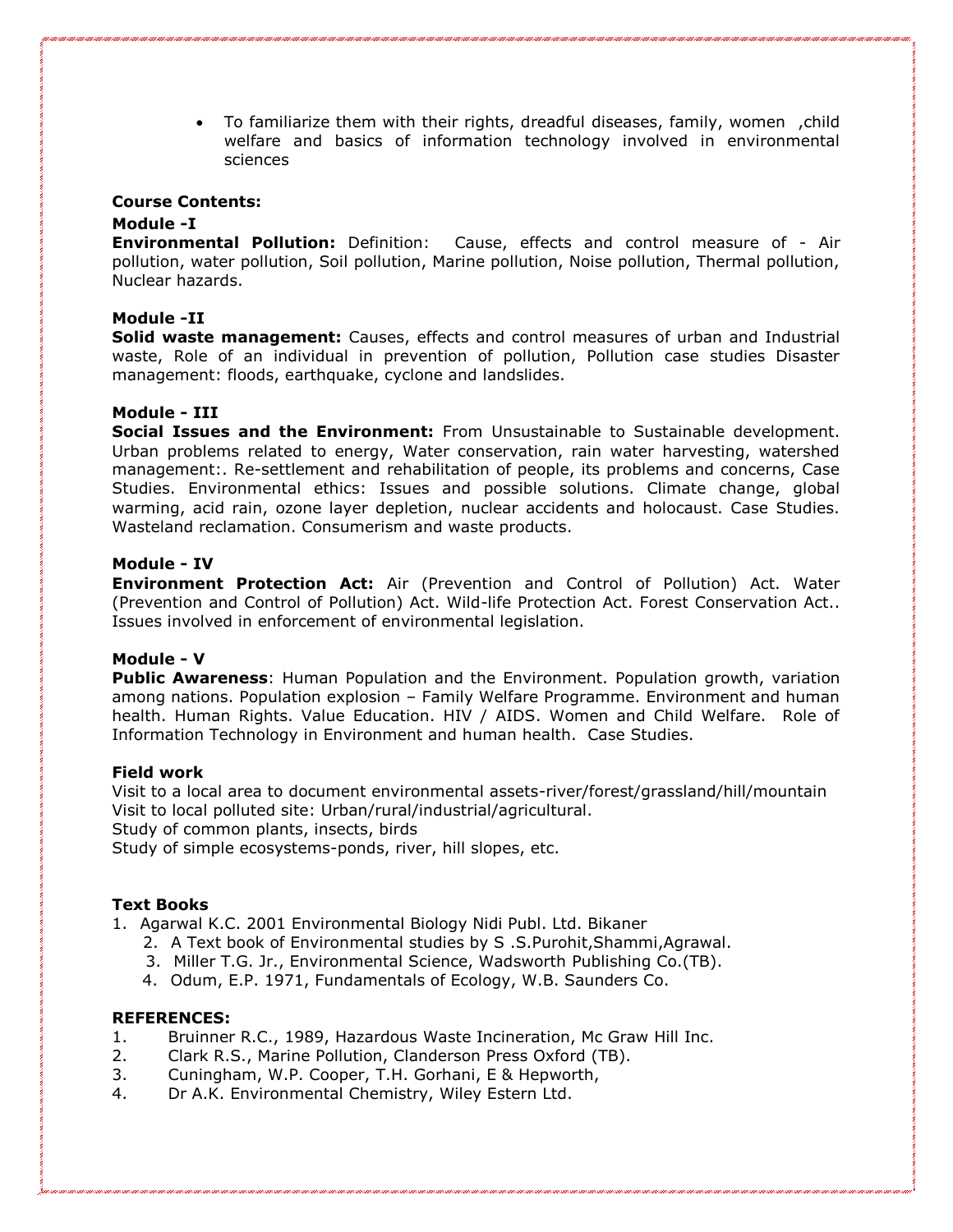5. Down to Earth, Centre for Science and Environment (R)

# **MARKETING MANAGEMENT**

**MSMSR/BBA/202(CORE)**

**Course Objectives:**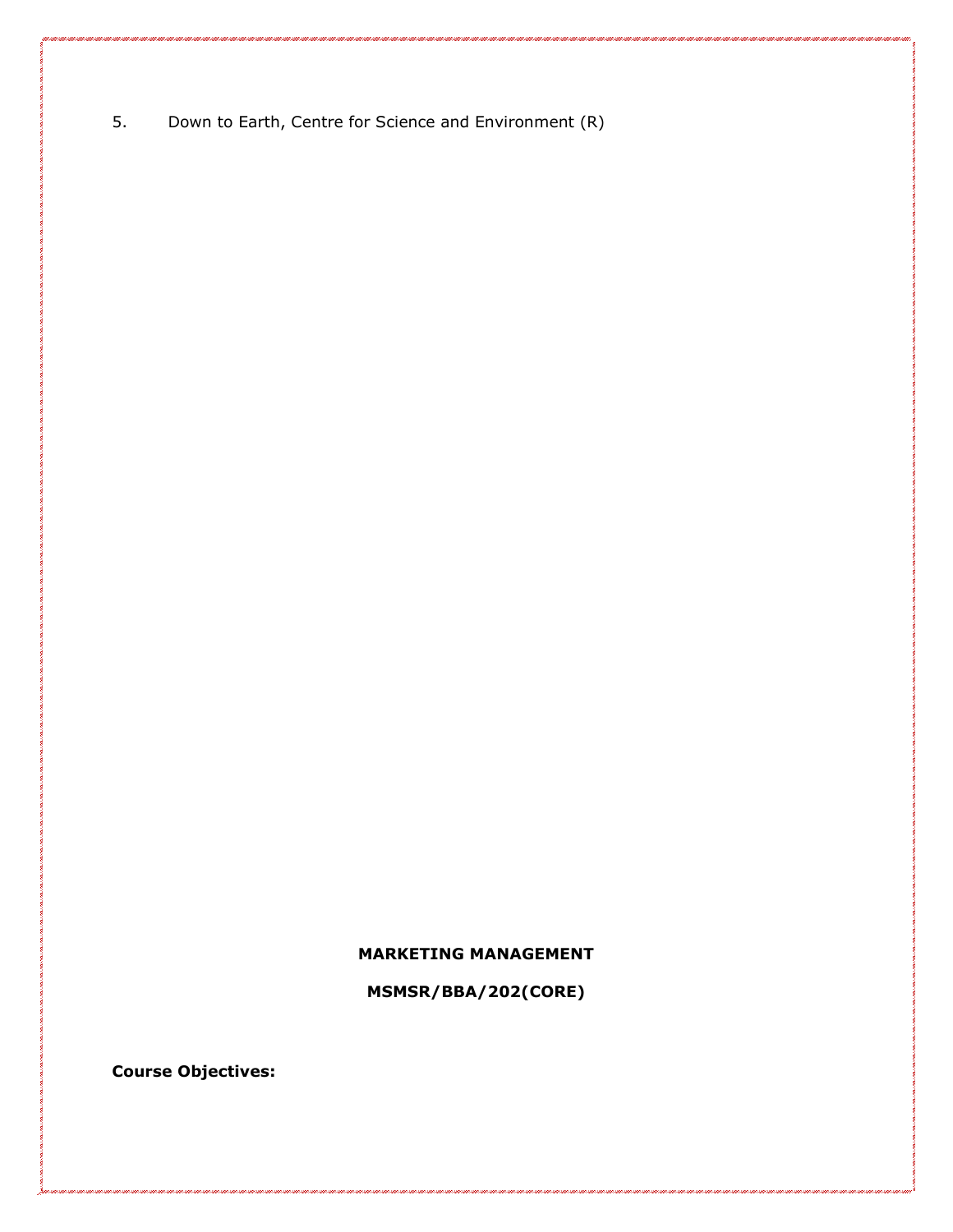• The course is aimed at developing basic knowledge, skill and attitude of the students about concept and strategies of marketing management. The customer is the pivot able point in business and all the marketing activities revolves round customer, which is ultimately market. So understanding the concept of marketing management is essential for every management student.

#### **Course Contents:**

#### **Module 1**

#### **Fundamentals of Marketing**

Introduction to Marketing: Meaning, nature and scope of marketing; Marketing philosophies; Marketing management process; Concept of marketing mix.

#### **Module 2**

#### **Market Analysis**

Understanding marketing environment; Consumer and industrial buyer behavior; Market measurement; Market segmentation, selection and Positioning; Consumer goods and industrial goods.

# **Module 3 Product Planning and Pricing**

Product concept; Types of products; Major product decisions; Brand Management; Product life cycle, New Product Development process; Pricing decisions; Determinants of price; Pricing process; Pricing policies and strategies.

#### **Module 4**

# **Promotion and Distribution decisions**

Communication process; Promotion tools – advertising, personal selling, publicity and sales promotion; Distribution channel decisions – types and functions of intermediaries, Selection and management of intermediaries; Logistics decisions – inventory management, warehousing, transportation and insurance.

# **Module 5**

#### **Marketing Organization**

Emerging trends and issues in marketing – Consumerism, rural marketing; Social marketing; direct and online marketing; Green marketing. **Text books:**

| Kotler            | -                        | "Marketing Management" |
|-------------------|--------------------------|------------------------|
| Cundiff and still | $\overline{\phantom{0}}$ | "Marketing Management" |
| Subhas Mehta      | -                        | "Marketing management" |
| Rajan Nair        | -                        | "Marketing"            |
|                   |                          |                        |

#### **Managerial Economics MSMSR/BBA/203(CORE)**

#### **Course Objectives:**

1. To provide an insight into Managerial Economic analysis which help in evaluating the rationality and optimality of business decision already made or taken.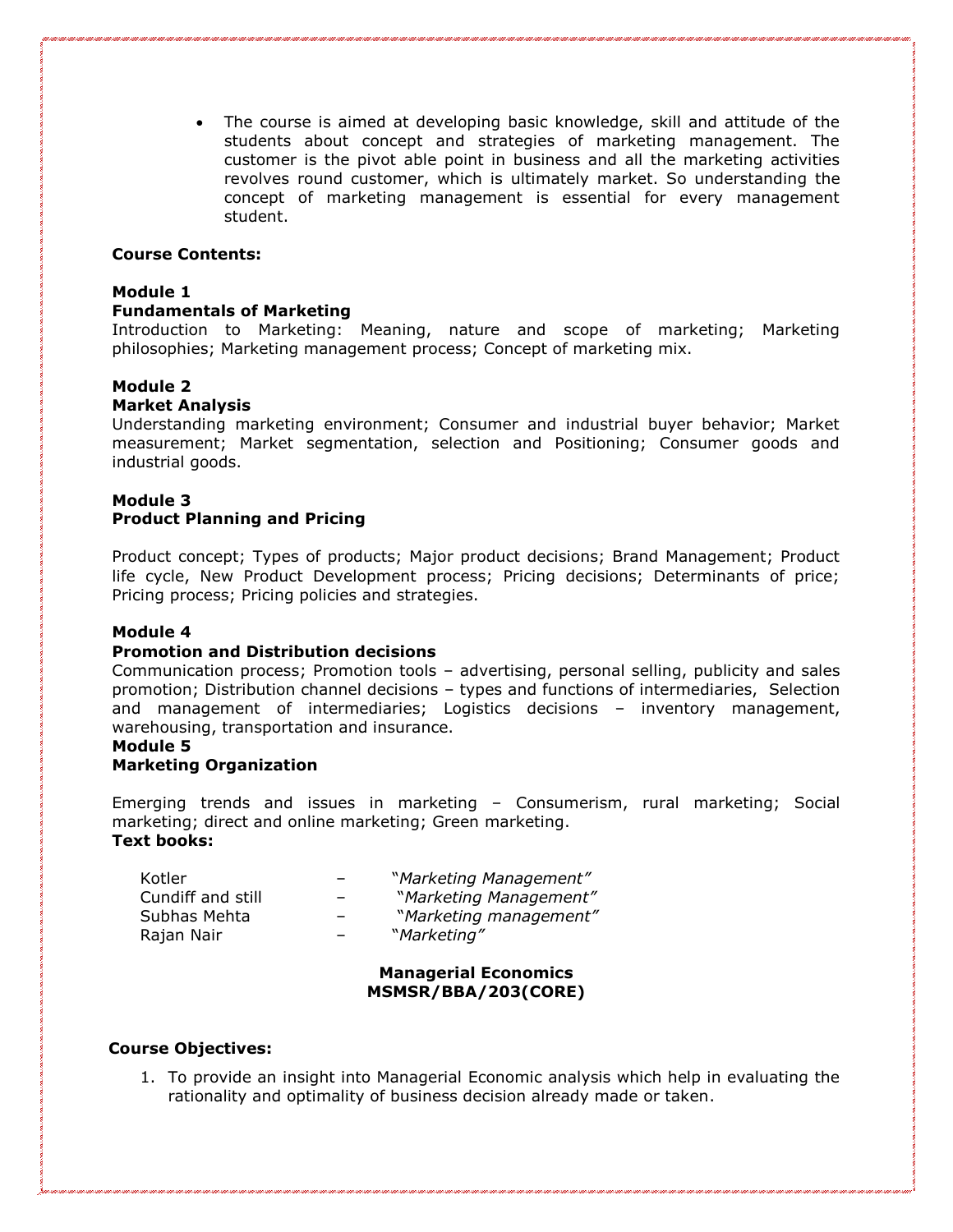- 2. To help students bridge the gap between the pure theories and the day to day decisions that managers face.
- 3. To help students analyze the economic development in and around the business world with the help of simple economic concepts

# **Course Contents:**

#### **Module I**

Definition and Meaning of Managerial Economics: Scope of Managerial Economics; Managerial Economics and its relation with other branch of study like Mathematics; Accounting; Statistics; Operation research and Economics; The gap between theory and practices and the role of Managerial Economics.

#### **Module II**

Objectives of the business firms: Introduction; Profit as business objectives; Theories of Profit; Walkers theory of profit; Problems in profit measurements; Profit maximization as business objectives; Controversies; Alternatives objectives of Business Firms; A reasonable profit target; Profit as control measure.

#### **Module III**

Analysis of demand and demand forecasting: Introduction; Meaning; The basis of Consumer Demand; The law of Diminishing Marginal Utility; Cardinal and Ordinal concept of utility; Analysis of consumer Behavior; Demand function; Elasticity of Demand; Demand Forecasting.

#### **Module IV**

Production and Cost Analysis: Introduction; Production functions; The laws of Production; The laws of return to scale; The theory of cost; Economies and Diseconomies of scale; Linear Programming; Basics concepts used in Linear Programming; Assumptions of LP.

#### **Module V**

Market Structure and Pricing Decisions: Introduction; Market Structure and degree of competition; Pricing under pure monopoly; Measures of Monopolistic Power; Pricing and Output decision under oligopoly, The Game theory.

#### **Text Book:**

*"Managerial Economics Theory and Applications"*by Dr D.M. Mithani *"Managerial Economics"* by D. N. Dwivedi

#### **Reference books:**

*"Managerial Economics"* M.L.Jhingan *"Managerial Economics"* Atmanand *"Managerial Economics"* P.L.Mehta *"Managerial Economics"* H. Ceraig Peterson*. "Managerial Economics" –* Bharti Singh

*"Managerial Economics"* Varshney and Maheswari.

#### **Business Mathematics and Statistics MSMSR/BBA/204(CORE)**

#### **Course Objectives:**

- Generate mathematical and analytical ability in the student.
- Be Conversant with calculations and statistics.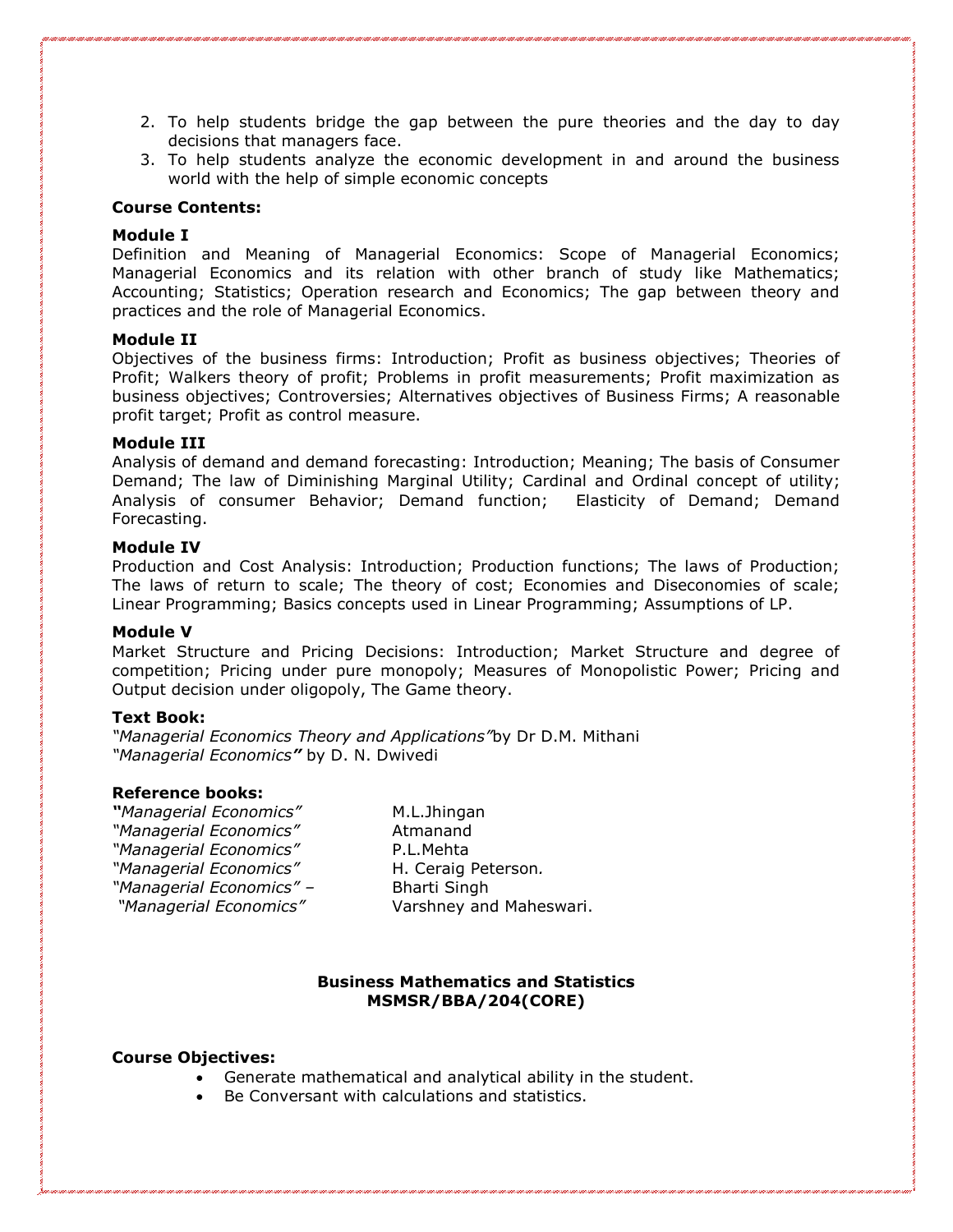#### **Course contents:**

#### **Module I**

Matrices and determinants: Definition of matrix; Types of matrices; Algebra of matrices; Adjoint of a matrix; Finding inverse of a matrix through adjoint.Solving Simultaneous Equations by Matrix Method and Cramer's Rule.

#### **Module II**

Linear programming: formulation of LPP; Graphical method of solution; Problems relating to two variables including the case of mixed constraints.

#### **Module III**

Introduction to statistics: Meaning, various definitions, functions, importance and limitations of statistics; various methods to collect primary and secondary data.

Measures of central tendency and dispersion: Definition, objective and characteristics of measure of central tendency, Types of Averages: Arithmetic mean, Geometric mean, median, mode, Measure of dispersions: mean deviation; standard deviation, coefficient of variations.

#### **Module IV**

Measures of Relation: Meaning, Definition and use of correlation- Types of correlation: Karlpearson's correlation coefficient, spearman's Rank correlation.

Meaning and utility of regression analysis, comparison between correlation and regression, regression equations.

#### **Module V**

Probability & random variable – basic concepts of probability, multiplication and addition theorem of probability; conditional probability.

Index number: Introduction, definition, Interpretation, Relative price indices, aggregative price indices, Quantity indices.

#### **Text Book:**

Business Mathematics Dr. S.M Shukla Statistical Methods **Dr.S.P.Gupta References Book:** Mathematics and statistics Suranjan Saha Business Mathematics D.C. Sancheti, V.K Kapoor *"Quantitative Methods"* D R Agrawal *"Fundamentals of statistics"* D N Elhance

# **BUSINESS COMMUNICATION MSMSR/BBA/205(GE)**

**Course Objective:**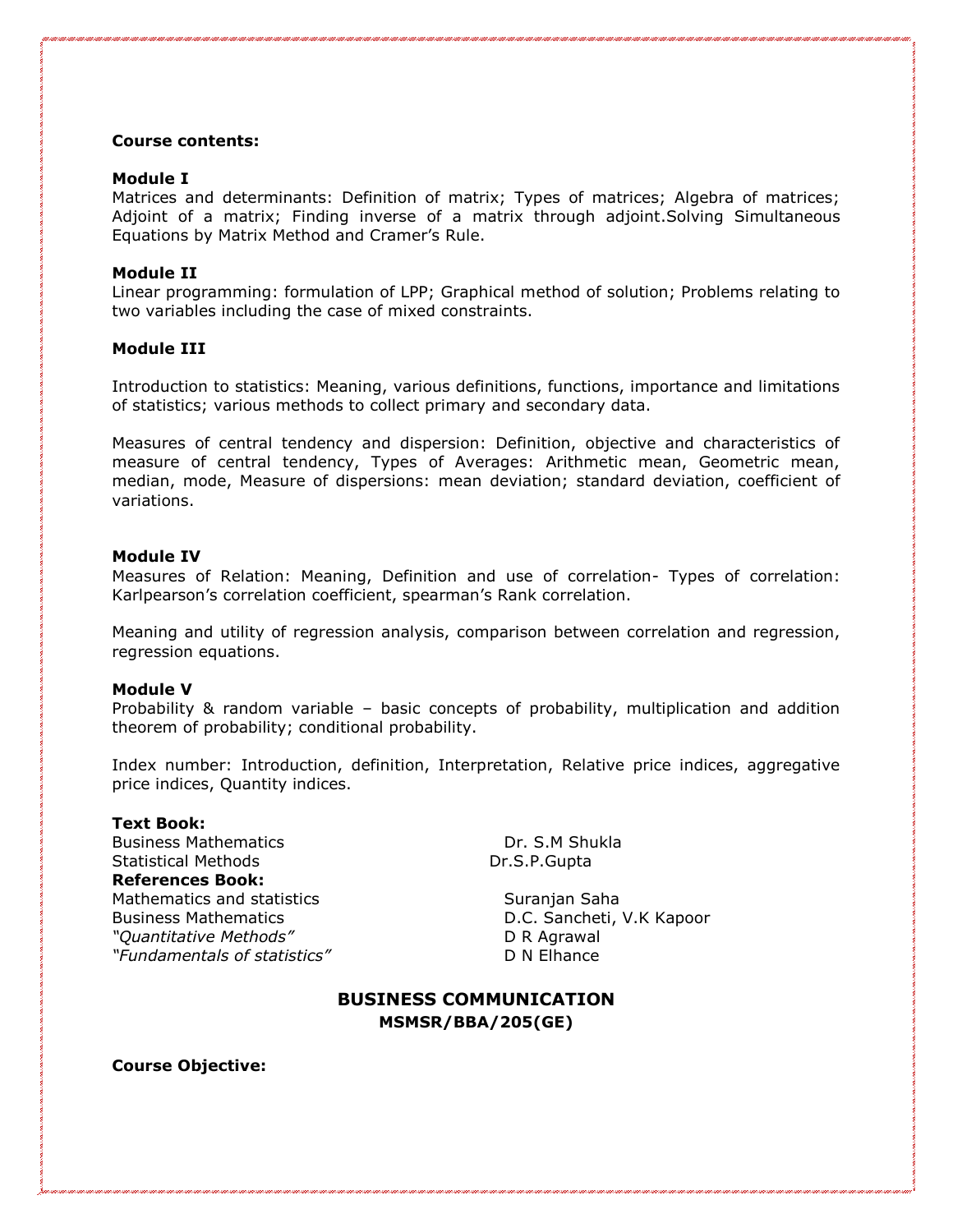• To imbue students with high values forming the basis of the profession, so that they can live up to those standards in their professional life.

# **Course Contents:**

# **Unit-I**

Communication-Defining communication, Process of communication, Communication Model, Objectives of communication, Principles of communication, Importance of Business communication, Importance Feedback

# **Unit-II**

Channels of communication, Types of communication, Dimensions of communication, Barriers to communication Verbal, Non-Verbal, Formal, Informal communication. Barriers to Effective Communication and ways to overcome them, Listening: Importance of Listening, Types of Listening , Barriers to Listening and overcoming them, Listening situations, Developing Listening Skills

# **Unit-III**

Fundamental of Business writing, Format of Business, Types of Business letter, Inquiry letter, complaint letter Persuasive letter, Proposal, Report Writing.

# **Unit-IV**

Employment Messages Writing Resume, Application letter, Writing the opening paragraph, Writing the closing paragraph, summarizing

# **Unit V.**

Spoken skills Conducting Presentation, Oral presentation, Debates, Speeches, Interview, Group Discussion, English Pronunciation, Building Vocabulary.

# **Suggested Readings:**

# **Text Book:**

- 1. Business Communication Vikram Bisen
- 2. Business Communication Namita Gopal
- 3. Business Communication Meenakshi Raman
- 4. Business Communication The Control of the K.K. Sinha

# **References Book:**

1. Essentials of Business Communication Sangeeta Magan

2. Professional Communication and Jain AK & et. Al.

- 3. Written Communication Piyush Bhatnagar
- 4. IIMA Speak With Impact Meenakshi Sharma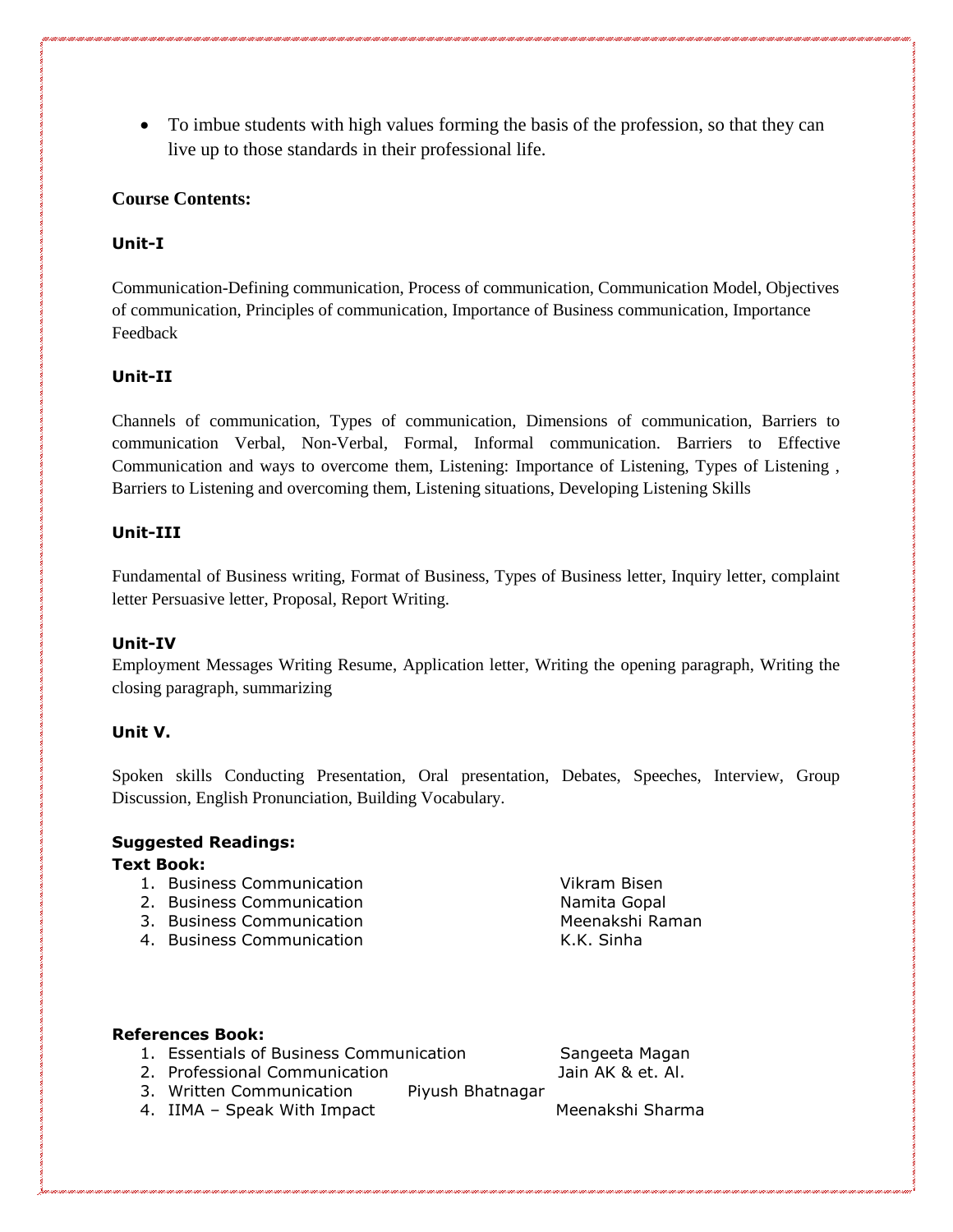5. Know Your Worth: Stop Thinking Start Doing N K Sondhi & Vibha Malhotra

**Total Quality Management MSMSR/BBA/301(CORE)**

**Course Objectives:**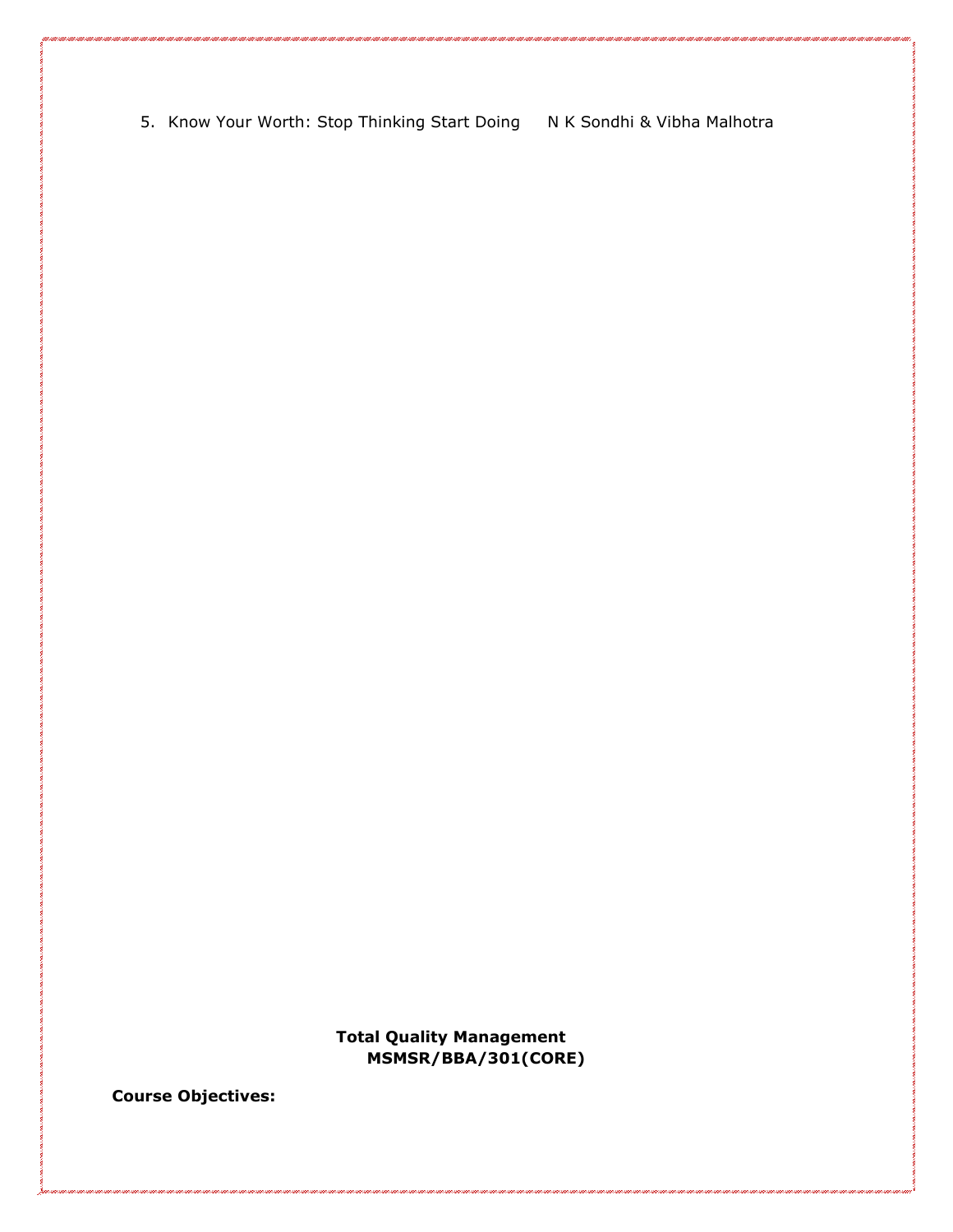- To understand the importance of quality in business and to gain knowledge about various national and international organizations involved in Total Quality management.
- To make students understand the TQM Implementation strategies.

# **Course Contents:**

# **Module I**

# **PRINCIPLES OF QUALITY MANAGEMENT**

Definitions of Quality, Quality Philosophies of Deming, Crossby and Miller, Service vs Product Quality, Customer focus, Quality and Business performance leadership for quality management, Quality planning, Designing for Quality and Manufacturing for Quality, Vision, Mission Statements and Quality Policy.

# **Module II**

# **TOTAL QUALITY MANAGEMENT**

Evolution of TQM, TQM models, Human and System Components, Continuous Improvement Strategies, Deming wheel, Internal External Customer concept, Customer satisfaction Index, Customer retention, Team work and team building, Empowerment, TQM culture, Quality Circle, 5S principle, Top Management commitment and involvement.

# **Module III**

# **Quality Management tools for Business Applications**

Principles and applications of Quality Function Deployment, Failure Mode and Effect Analysis, Taguichi Techniques, Seven old QC tools, Seven New Management tools, (3)Statistical Quality Control techniques, Mistake proofing, Benchmarking, 8D methodology, JIT and Kanban.

#### **Module IV**

# **QUALITY IMPERATIVES FOR BUSINESS IMPROVEMENT**

Dimensions of Quality, Reliability prediction analysis, Total productive maintenance, Costs of quality, Business process reengineering, Process Capability analysis, Quality assurance and ISO9000 and QS9000 certification.

#### **Module V**

# **TQM IMPLEMENTATION STRATEGIES**

Organisational structure and mindset of individuals, Motivational aspects of TQM, Change Management Strategies, Training for TQM, TQM Road map, Quality improvement Index.

# **TEXT BOOK**

- 1. Rose J.E., Total Quality Management, Kogan Page India Pvt., Ltd., 1993.
- 2. Shridhara Bhat,Total quality Management,Himalaya Publishing House.

#### **REFERENCES**

- 1. William J.Kolarik, Creating Quality, McGraw-Hill, Inc., NY, 1995.
- 2. Jill A.Swift, Joel E.Ross and Vincent K.Omachonu, Principles of Total Quality, St.Lucie Press, US, 1998.
- 3. Samuel K.Ho, TQM, An Integrated approach, Kogan Page India Pvt Ltd, 2002.
- 4. Dale H.Besterfield et al, Total Quality Management, Pearson Education Asia, 2001.
- 5. P.L.Jain, Quality Control and Total Quality Management, Tata McGraw-Hill, 2001.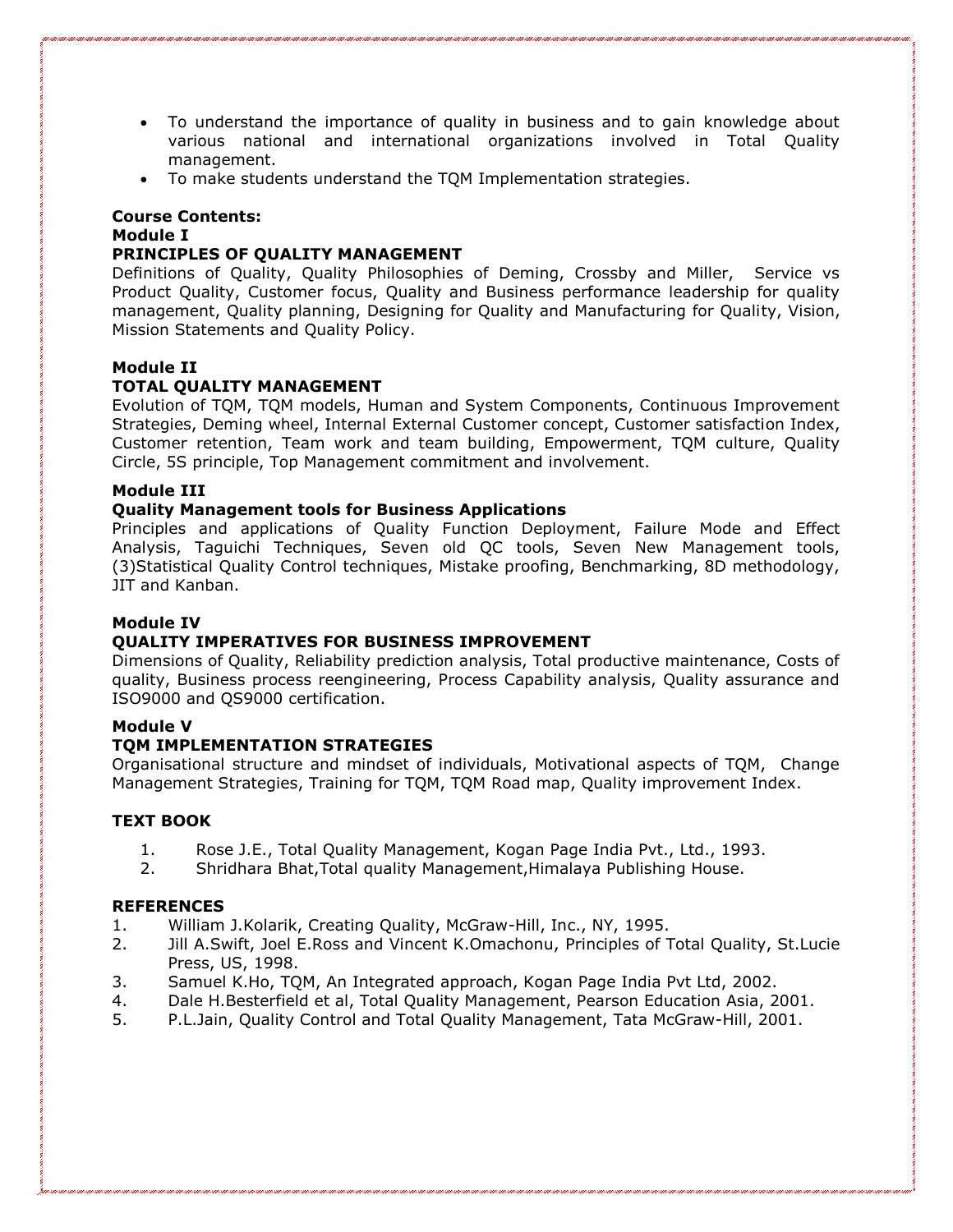**Cost Accounting**

**MSMSR/BBA/302(CORE)**

**Course Objectives:**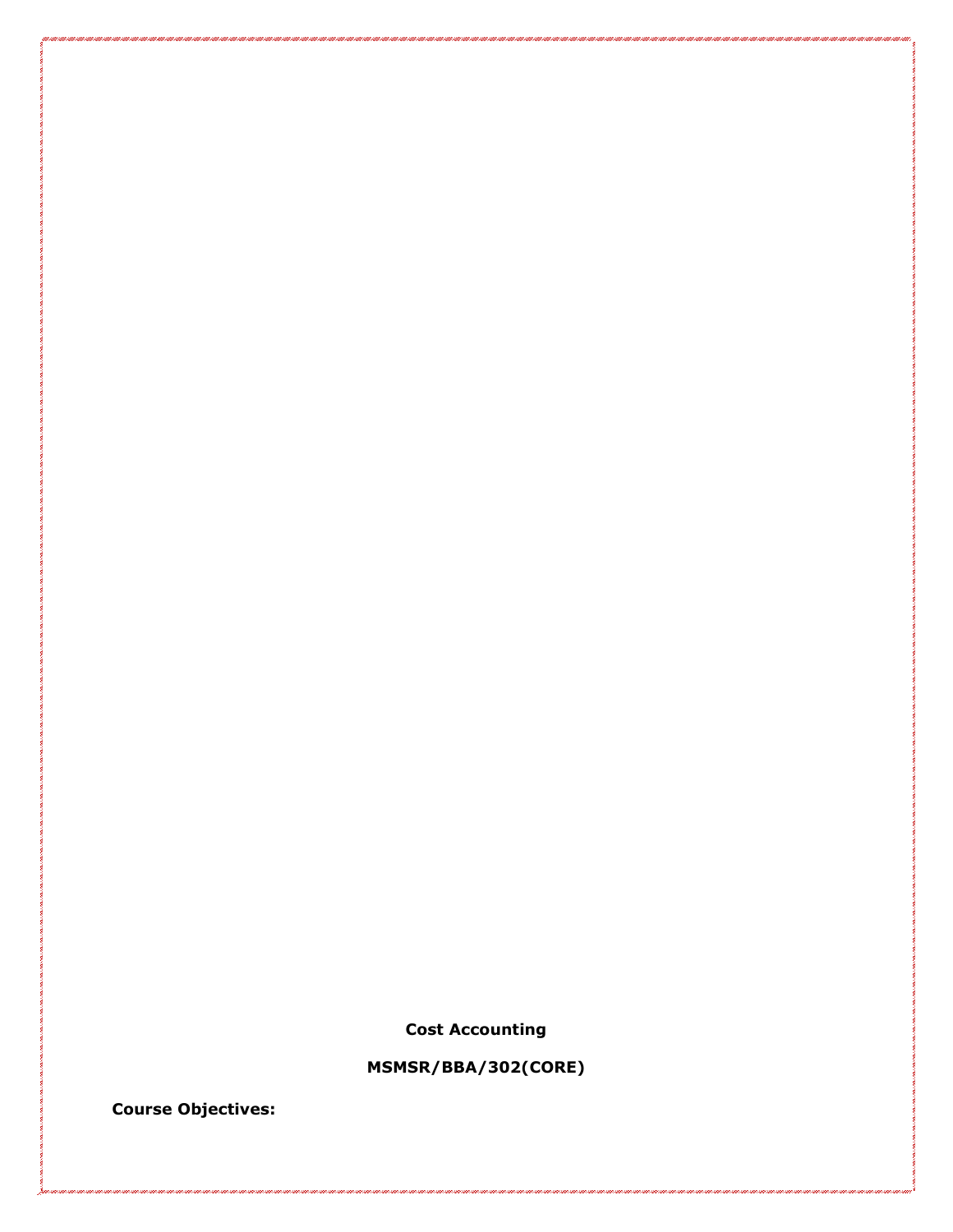- The emphasis is laid on costing concepts and its implementation in decision making
- To give an insight about elements of cost
- To differentiate between types of costing

#### **Course Contents:**

### **Module I**

#### **Introduction to Cost Accounting:**

Learning Objectives, Difference between the Financial and Cost Accounting. Cost Concepts For Control, Cost Concepts Of Decision Making. Elements of Cost.

#### **Module II**

#### **Costing and Control:**

Material Costing - Control Of Material, Cost Of Inventory And Costing Methods. Labour Costing-Different Remuneration Method & Difference Between Halsey & Rowan Plan and Group Bonus Plan.

Overheads - Cost Allocation, Absorption of Factory Overheads & apportionment of Expenses.

#### **Module III**

#### **Job, Order, Process Costing:**

Introduction to Job Order Costing, Batch Costing, Contract Costing. Process Cost, Joint Costing and By-product Costing. Practical Problems.

#### **Module IV**

#### **Standard Costs:**

Introduction, Meaning of Standards, Establishing Cost Standards Components of Standard Cost. Calculation of MV, LV, SOHV.

# **Module V**

#### **Budgets:**

Introduction, The Planning Process, Budget Purpose, Preparation Types Of Budgets**.** 

#### **Text Book :**

**"**Cost Accounting" M.L. Agrawal, Jain Narang, Maheshwari

# **Reference Book :**

| "Cost Accounting" | M.L. Agrawal, Sahitya Bhawan publication, |
|-------------------|-------------------------------------------|
| "Cost Accounting" | Jain Narang, Kalyani Publishers           |
| "Cost Accounting" | S.N. Maheshwari,                          |

"*Cost Accounting*" Saxena and Vashist, Sultan Chand and Sons

#### **Business Law**

**MSMSR/BBA/303(CORE)**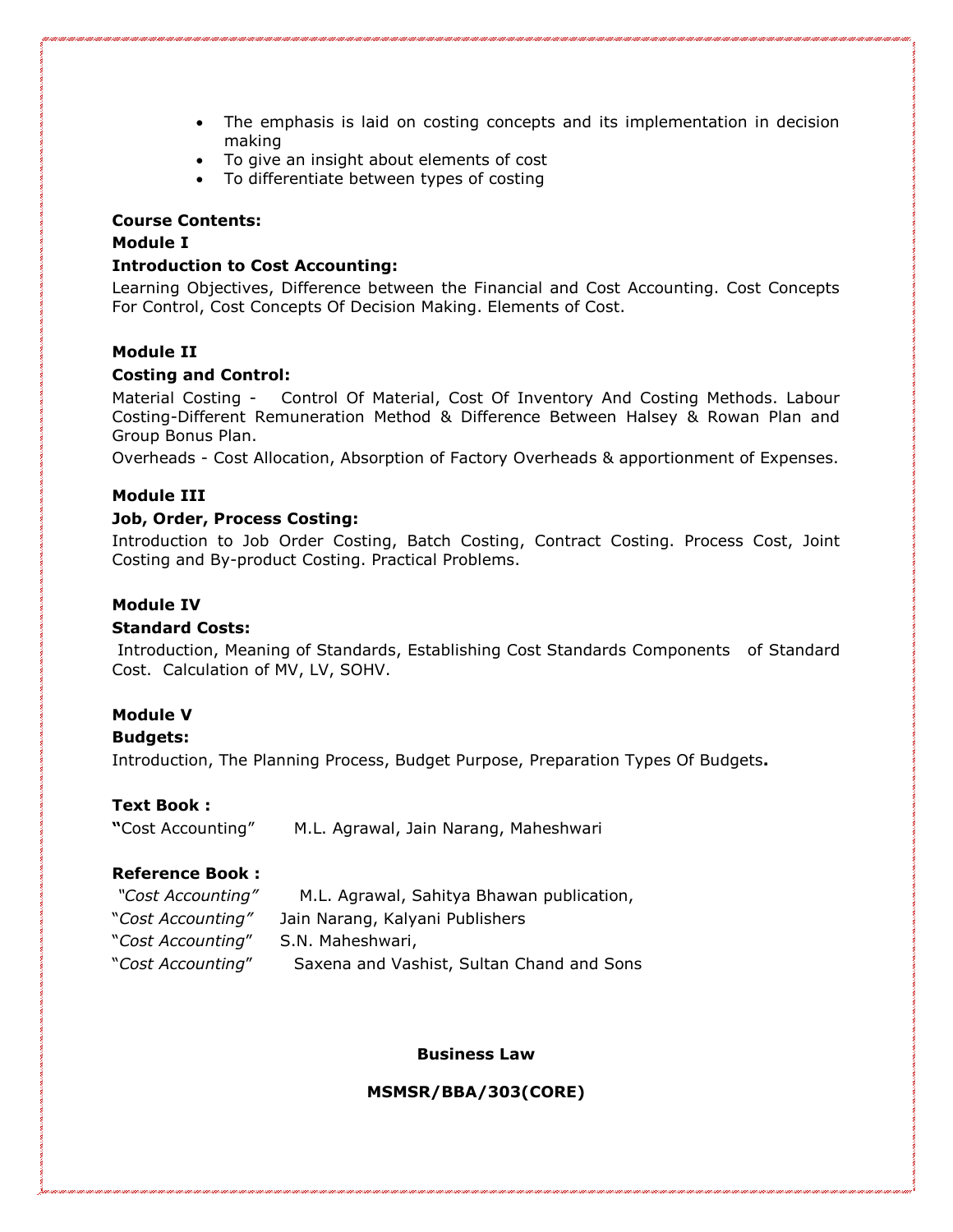# **Course Objectives:**

- To impart knowledge of different business laws prevalent in the country.
- To help student Develop the skill to tackle legal complicacies involved in the business.
- To generate awareness about legal environment affecting the business.
- To deliver knowledge to students regarding various rules and regulations of Incorporating any business venture and also various negotiable instruments used in the transactions

#### **Course Contents:**

#### **Module I.**

#### **Indian Contract Act**

Nature of contract – essential elements of a contract– kind of contract , Offer and acceptance, Consideration, Capacity of parties, Free consent, Discharge of Contract, Breach of contract and remedies.

#### **Module II.**

#### **Sale of Goods Act, 1930**

Formation of a contract, Condition and warranties, Transfer of ownership, Performance of the contract, Rights of unpaid seller.

#### **Module III.**

#### **Indian Partnership Act, 1932**

Definition and nature of partnership, Rights and duties of partner, Types of partners, Incoming and outgoing and minor as a partner, Dissolution of partnership, Registration of firm.

#### **Module IV.**

#### **The Companies Act, 2013**

Nature and types of company, Formation of a company, Memorandum of association, Articles of association, , Share and share capital.

#### **Module V.**

#### **Negotiable Instrument Act, 1881**

Definition of Negotiable Instruments, Classification and Kinds, Parties to Negotiable Instruments, Discharge of Negotiable Instruments, Hundis.

#### **RECOMMENDED BOOKS:**

- 1**. "**Business Law for Managers*"* by SK Tuteja; Sultan Chand and Sons, New Delhi
- 2. **"**Elements of Mercantile Law" by Kapoor ND, Sultan Chand and sons, New Delhi
- 3. **"**Mercantile Law*"* by RC Chawla, KC Garg; Kalyani Publishers, New Delhi
- 4. Related Bare Acts

#### **MSMSR/BBA/304(GE) Investment Analysis**

#### **Course Objectives:**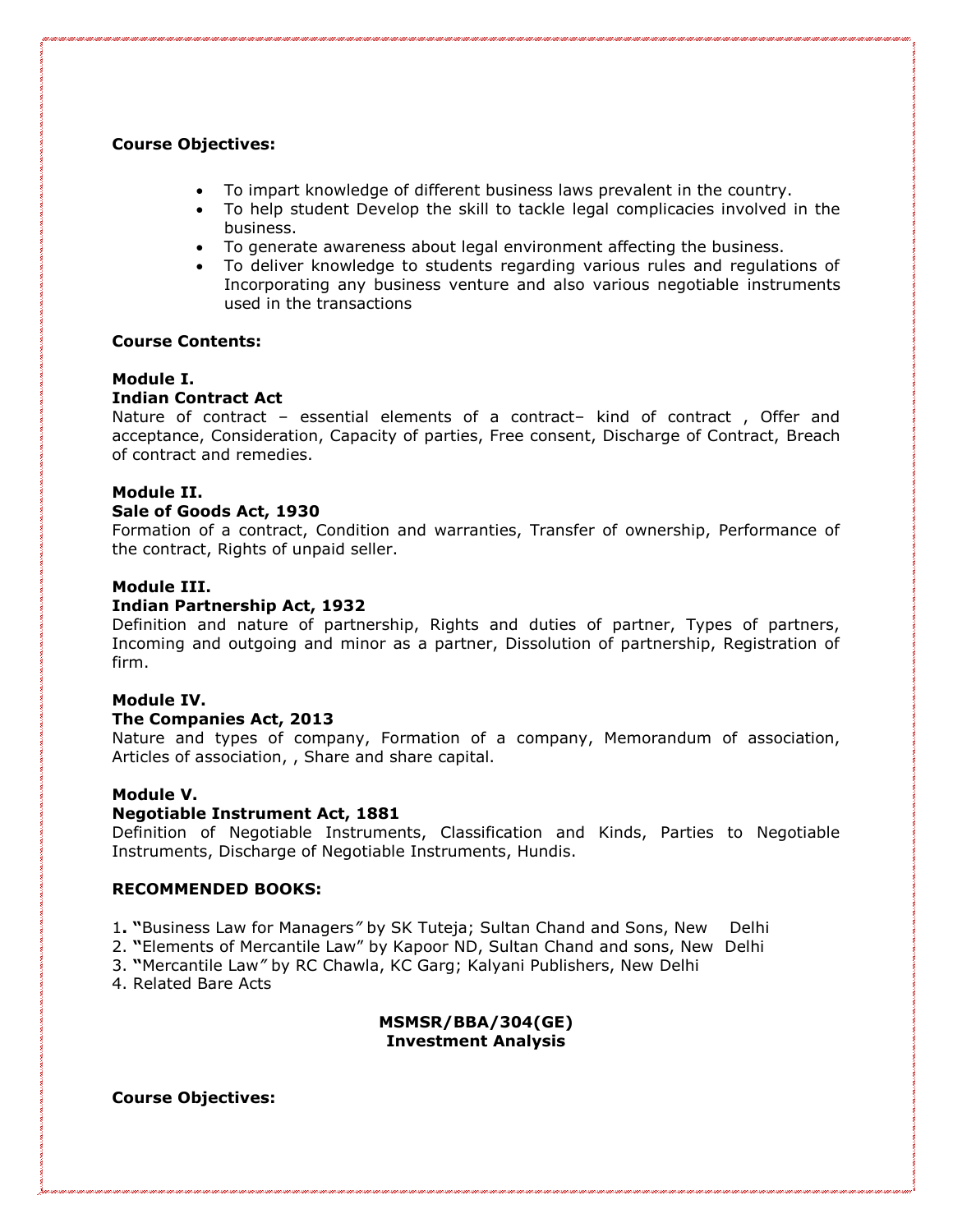• provide an in-depth introduction to investment analysis

# **Corse Contents:**

# **UNIT-1**

Investment Analysis – Need for savings and investment – Role of savings practices – financial intermediaries – linkage between financial and real savings – Importance of household savings – Shifts in Savings and investment.Financial Systems in India –Money Market – Debt Market – Capital Market – Need for correlating them – Bullion Market and Foreign Exchange Market.

#### **UNIT-2**

Security Market Analysis – Need for study and research of market data – Factors influencing behaviour of market – Valuation of Shares and securities – Methods of valuation.Investment Avenues – Characteristics of investments – Risk Return relationship – Risk Return Trade off

#### **UNIT-3**

Security Pricing – Influencing factors – Valuation – Constant Growth Model – Book value – Intrinsic Value – Market Price – Bond Valuation – Single Period valuation Model – Multi Period Valuation Model –Dividend Payout Models – Valuation of Security in India.

#### **UNIT-4**

Technical Analysis of market – meaning and Importance – Timing of investment – Basic Terms – Dow theory – Major trends – Breadth of the markets – Volume of Trading – Principles of Technical Analysis.

#### **UNIT-5**

Portfolio Management – Need – Traditional Approach – Efficient Market Hypothesis – Approaches to Portfolio Theory and Practices – Need for costing

#### *Books Recommended –*

- 1. Investment and Securities Markets in India V. A. Avdhani.
- 2. Study of Indian Financial System V. A. Avdhani
- 3. Financial Management R. S. Rustogi
- 4. Indian Securities Market O. P. Gupta.

#### **Introduction to Entrepreneurship MSMSR/BBA/305(SEC)**

**Course Objective:**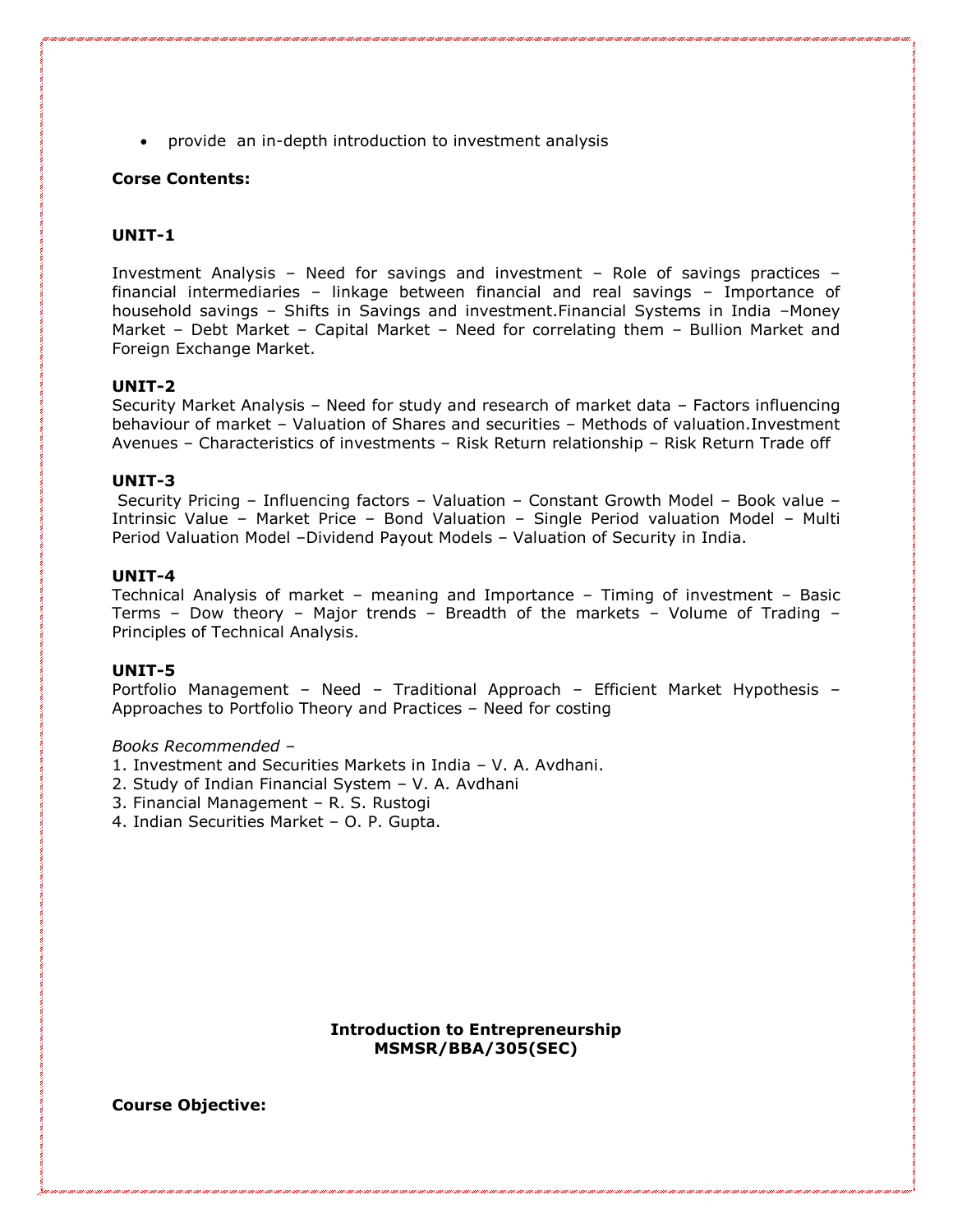• The objective of this course is to expose the students to the basic understanding of the Entrepreneurship, acquainting them with the different support agency and steps to be taken to start own enterprise.

# **Course Contents:**

# **Module I**

# **Entrepreneurs andEntrepreneurship Development**

**Entrepreneur:** Evolution and concept of Entrepreneur, Characteristics of Entrepreneur, Distinction between Entrepreneur and Manager, Functions of an Entrepreneur, classification of Entrepreneur, Intrapreneurs, Ultrapreneurs,

**Entrepreneurship:** Concept of Entrepreneurship, characteristics and scope of entrepreneurship, Barriers to Entrepreneurship

# **Module II**

# **Entrepreneurial Support System**

Govt. Institutions- DIC, SSIDC, SIDBI, NABARD, NSIC, IFCI, IDBI, LIC, Commercial Banks.

# **Module III**

# **Market Survey and Opportunity Identification**

Introduction, Sources of business ideas, identification of opportunity and steps in identification. Purpose and techniques of Market Survey;

# **Module IV**

# **Selection of Product and Choices of Technology**

Criteria for selecting product, barriers to the successful development of new product, Technology introduction, benefits, proper selection of plant and equipment.

# **Module V**

# **Project Formulation**

Introduction, project report, classification of project, content of project report, steps or guidelines in preparation of project report. Common mistakes by entrepreneurs in project formulation,

# **References.**

- 1. "Entrepreneurship" New Venture Creations David H. Holt
- 2. "Entrepreneurship" Hisrich Peters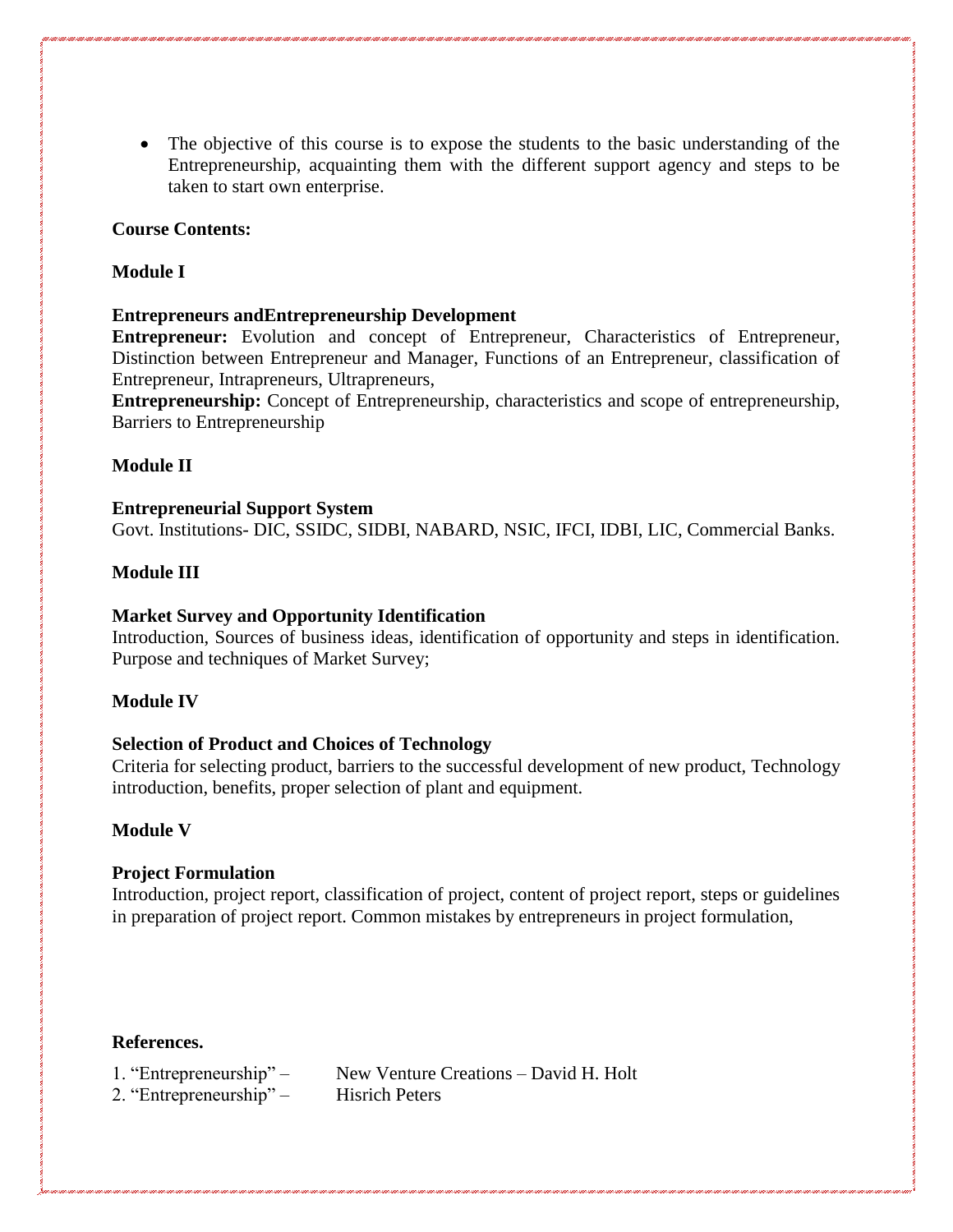3. "The culture of Entrepreneurship" – Brigitte Berger<br>4. "Project Management" – K/Nagarajan

4. "Project Management"  $-$ 

5. "Dynamics of Entrepreneurship Development" – Vasant Desai<br>6. "Entrepreneurship Development" – Dr. P. C. Shejwalkar

6. "Entrepreneurship Development" – D<br>7. "Thought Leaders" - Shrinivas Pandit

7. "Thought Leaders" - Shrinivas Pand<br>8. "Entrepreneurship" - Steven Brandt

8. "Entrepreneurship" –

9. "Management and Entrepreneurship" – Veerabhadrappa Havinal

**Principles of Human Resource Management MSMSR/BBA/401(CORE)**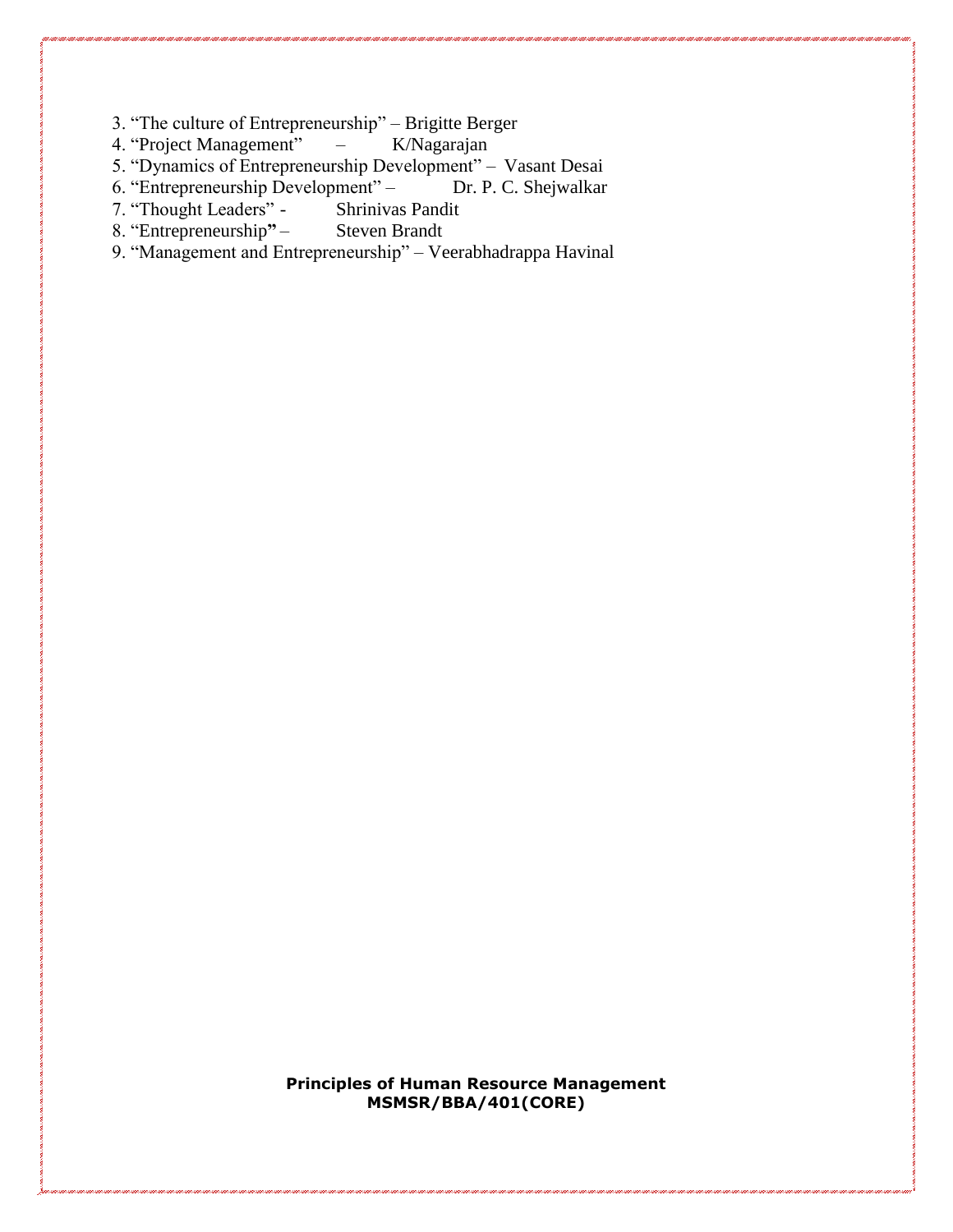# **Course Objectives:**

- To impart knowledge of Human Resource Management to the students
- To imbibe the inseparable competency in students of motivating, utilizing fully the capacities and potential of human resources.

#### **Course Contents:**

#### **Module I**

# **Introduction to HRM**

Meaning, definition, Philosophy; Nature and scope of HRM, Objectives of HRM; Importance of HRM, Personnel Management Vs. HRM; Problems of HRM, HRM as a profession; HRM practices in Indian Industries;

# **Module II**

#### **Human Resource Planning**

Meaning, basis, need and factors affecting Human Resource Planning; Objective of human Resource Planning – shot-term and long term; Prerequisites for Human Resource Planning; Human Resource planning process.

#### **Module III.**

# **Job Analysis, Job Description, Job Specification, Evaluation, Design**

Meaning, purpose, steps and techniques of Job Analysis; Meaning, purpose, contents, preparation and Characteristics of a good Job description; Meaning, purpose, contents, preparation and Characteristics of a good Job Specification; Meaning, approaches and Guidelines for job Designing Jobs; Job simplification, Job Enlargement, Job Rotation, and Job Enrichment.

#### **Module IV**

#### **Recruitment, Selection and Placement**

Meaning of Recruitment- Internal and External, Evaluation of sources of Recruitment; Meaning of Selection, factors affecting selection, Selection Policy, steps in selection, techniques of selection; Placement and Induction of Employees.

#### **Module V**

#### **Interviews and Test**

Meaning, purpose and Importance of Interviews; Employment Interview and importance of Interview in selection of Employees; Essentials of a good Interview, Preparation, conduct and Evaluation of the Interview, Limitations of Interview, Methods of Interview; Meaning and various methods of Testing.

#### **Reference:**

"Personnel: The Management of Human Resources*"*– Robbins, Stephen, P., Prentice Hall. *"*Personnel Management and Industrial relations" – Yodar and Dale, Prentice Hall, India.

> **Financial Management MSMSR/BBA/402(CORE)**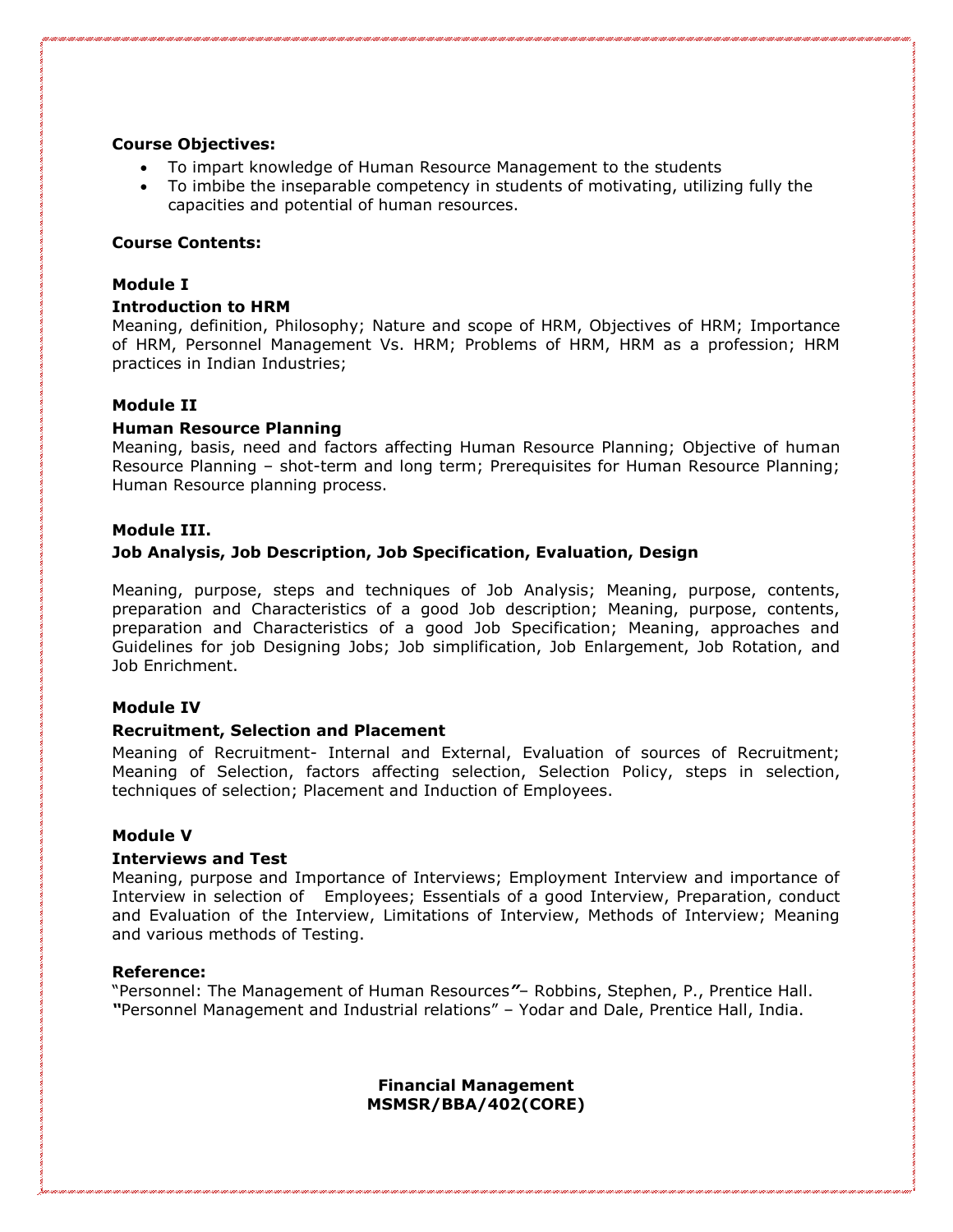#### **Course Objective:**

• To give an understanding of the various basic concepts of decision – making process in financial management.

# **Course Contents:**

#### **Module I**

Meaning, Importance and Objectives of Financial Management; Time value of money; Conflicts in profit versus value maximization principle; Financial Planning.

#### **Module II**

Tools of Financial Analysis and Planning; Ratio Analysis to evaluate performance and financial health; Application of Ratio analysis in financial decision making; Analysis of cash flow and funds flow statements.

#### **Module III**

Management of working capital; Cash and Marketable securities management; Treasury management. Receivables management, Inventory management, Financing of working capital,

#### **Module IV**

Investment decisions: Capital Budgeting; Techniques for evaluation like payback method, accounting rate of return, internal rate of return, Net present value and Profitability index – simple problems; Relationship between risk and return.

#### **Module V**

Financial Decisions: Cost of capital; Cost of different sources of finance, Weighted average cost of capital, Marginal cost of capital, Concepts of operating and financial leverage; Capital structure patterns; Designing optimum capital structure; Constraints; Various capital structure theories; Different sources of finance: Long, medium, and Short-term finance, Operating and Financial Leverage – their measure, effects on Profits, Analyzing alternate financial plan.

# **Text Books and References**:

- 1. Financial Management Khan and Jain
- 2. Financial Management I.M.Pandey
- 3. Financial Management Prassana Chandra

**Organizational Behavior MSMSR/BBA/403(CORE)**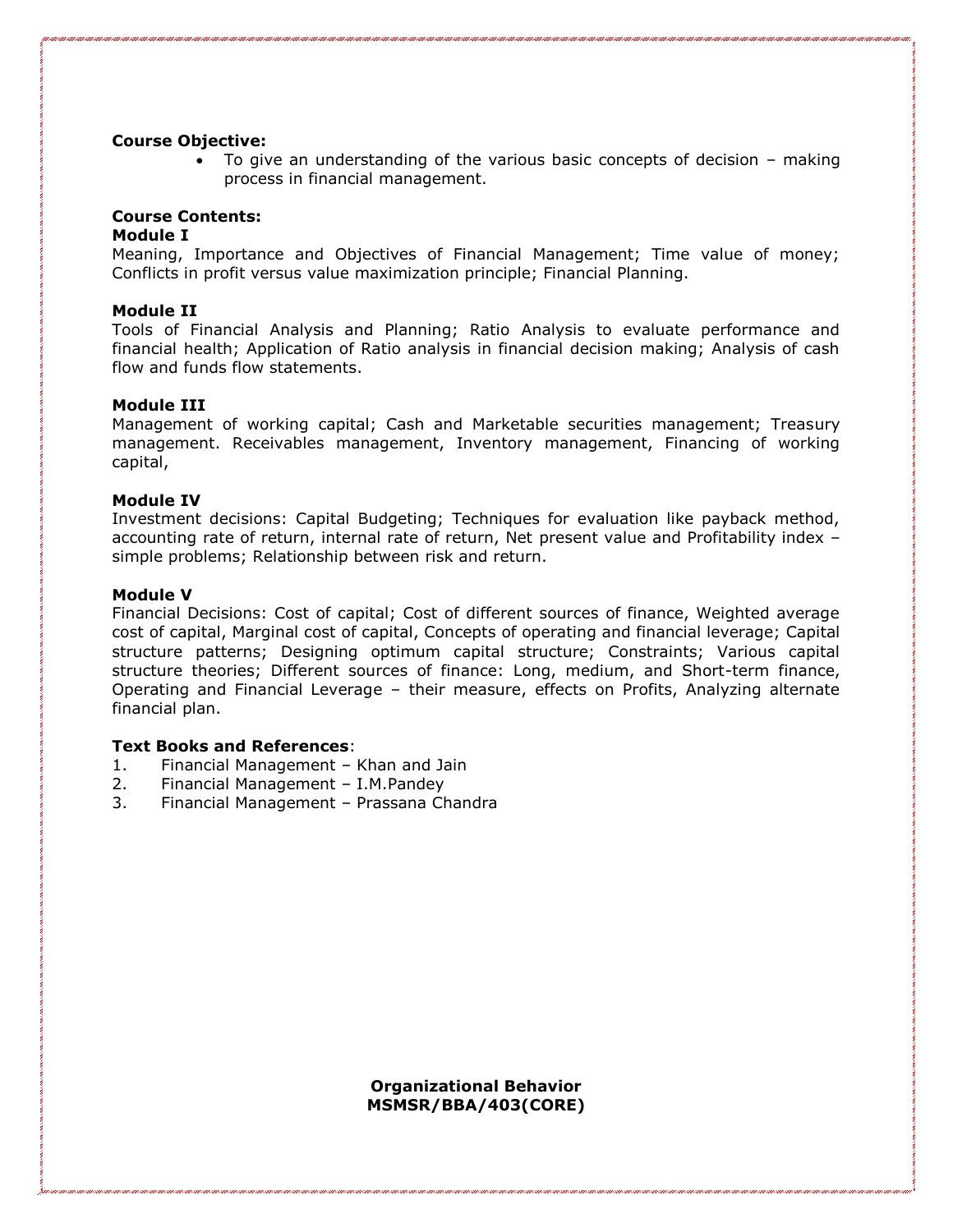#### **Course Objectives:**

- To imbibe in the students, understanding of Organizational behavior.
- To make the students understand the leadership theories and group behavior**.**

# **Module I**

# **FOCUS AND PURPOSE**

Definition; need and importance of Organisational Behaviour; Nature and scope; Framework - Organisational Behaviour Models.

# **Module II**

#### **INDIVIDUAL BEHAVIOUR**

Personality; Types; Factors influencing personality; Theories; Learning: Types of Learners; The Learning Process - Learning Theories Organizational Behaviour Modification. Attitudes - Characteristics - Components - formation – measurement. Perception - Importance - Factors influencing perception - Interpersonal perception. Motivation - Importance - Theories - Effects on work behaviour.

# **Module III GROUP BEHAVIOUR**

Organisation Structure - Formation- Groups in Organisations - Influence - Group Dynamics - Emergence of informal leaders and working norms- Group Decision Making Techniques interpersonal relations - Communication - Control.

# **Module IV**

#### **LEADERSHIP AND POWER**

Meaning – Importance- Leadership styles – Theories- Leaders vs Managers - Sources of Power - Power Centers -Power and Politics.

#### **Module V**

# **DYNAMICS OF ORGANISATIONAL BEHAVIOUR**

Organisational Climate - Factors affecting Organisational climate - Importance. Job Satisfaction - Determinants - Measurement – Influence on behaviour. Organisational change - Importance - Stability vs. change - Proactive vs. Reactive change - The change process -Resistance to change - Managing change. Organisational Development - Characteristics - Objectives - Team building. Organisational Effectiveness - Perspectives - Effectiveness vs. efficiency - Approaches – The Time Dimension - Achieving organisational effectiveness.

# **TEXT BOOKS:**

- 1. Stephen P. Robbins, "Prentice Hall of India"9<sup>th</sup> Edition, 2001.
- 2. Hellriegel, Slocum and Woodman*, "Organisational Behavior"* South-Western, Thomson Learning, 9<sup>th</sup> edition, 2001.

# **REFERENCE BOOKS:**

- 1. Schermerhorn, Hunt and Osborn, *"Organisational Behavior"* John Wiley, 7th edition, 2001.
- 2. "*Organisational Behavior"*, Jit S.Chand, Vikas Publishing House Pvt. Ltd, 2nd edition, 2001.
- 3. Fred Luthans, "*Organisational Behavior"*, McGraw-Hill Book Co., 1998.
- 4. New Strom and Davis, "*Organisational Behaviour"*, McGraw-Hill, 2001.
- 5. Jeff Harris and Sandra Hartman, "*Organisational Behaviour"*, Jaico, 2002.

# **Ethics and Corporate Social Responsibility MSMSR/BBA/404(GE)**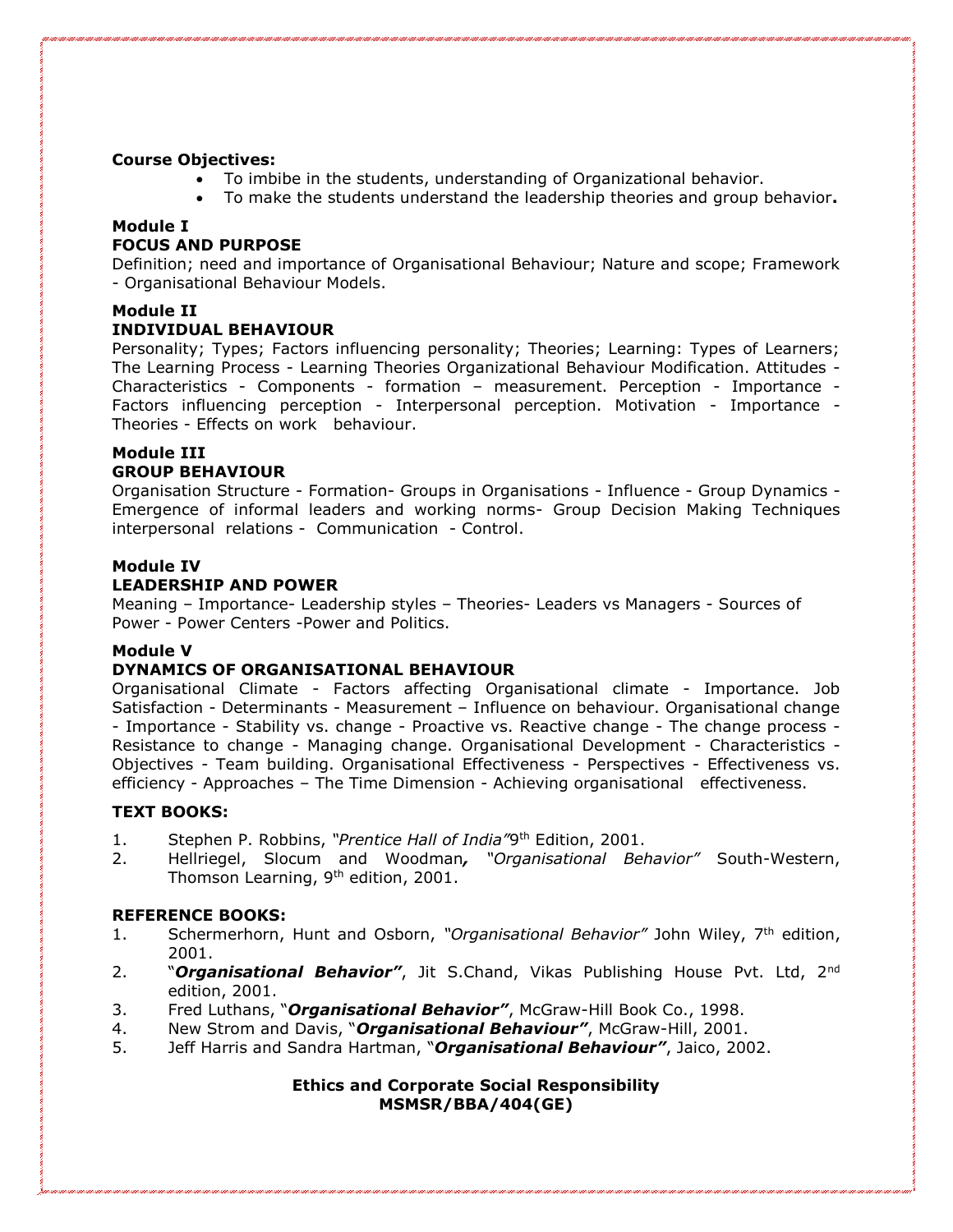# **Course Objective**:

• Understand how ethics can be incorporated into key business decisions • Learn to identify common ethical issues in business and become familiar with how firms evaluate social responsibility activities

# **Module I**

# **Introduction to Business Ethics:**

Definition & nature of Business Ethics; Characteristics; Ethical theories; Causes of unethical behavior; Ethical abuses; Work Ethics; Code of conduct; Public good.

# **Module II**

# **Ethics in Practice:**

Ethics for managers; Role and function of ethical managers; Code of ethics; Competitiveness; Organizational size, Profitability and ethics; Business and environmental issues in the Indian context and case studies

# **Module III**

# **Legal Aspects of Ethics:**

Political – legal environment; Provisions of the Indian constitution pertaining to Business – Political set up – major characteristics and their implications for business. Prominent features of MRTP and FERA. Social – Cultural environment and their impact on business operations, salient features of Indian culture and values.

# **Environmental Ethics:**

Economic Environment; Philosophy of economic grow and its implications for business; Main features of economic; planning with respect to business; Industrial policy and framework of government contract over business; Role of chamber of commerce and confederation of Indian Industries.

# **Module IV**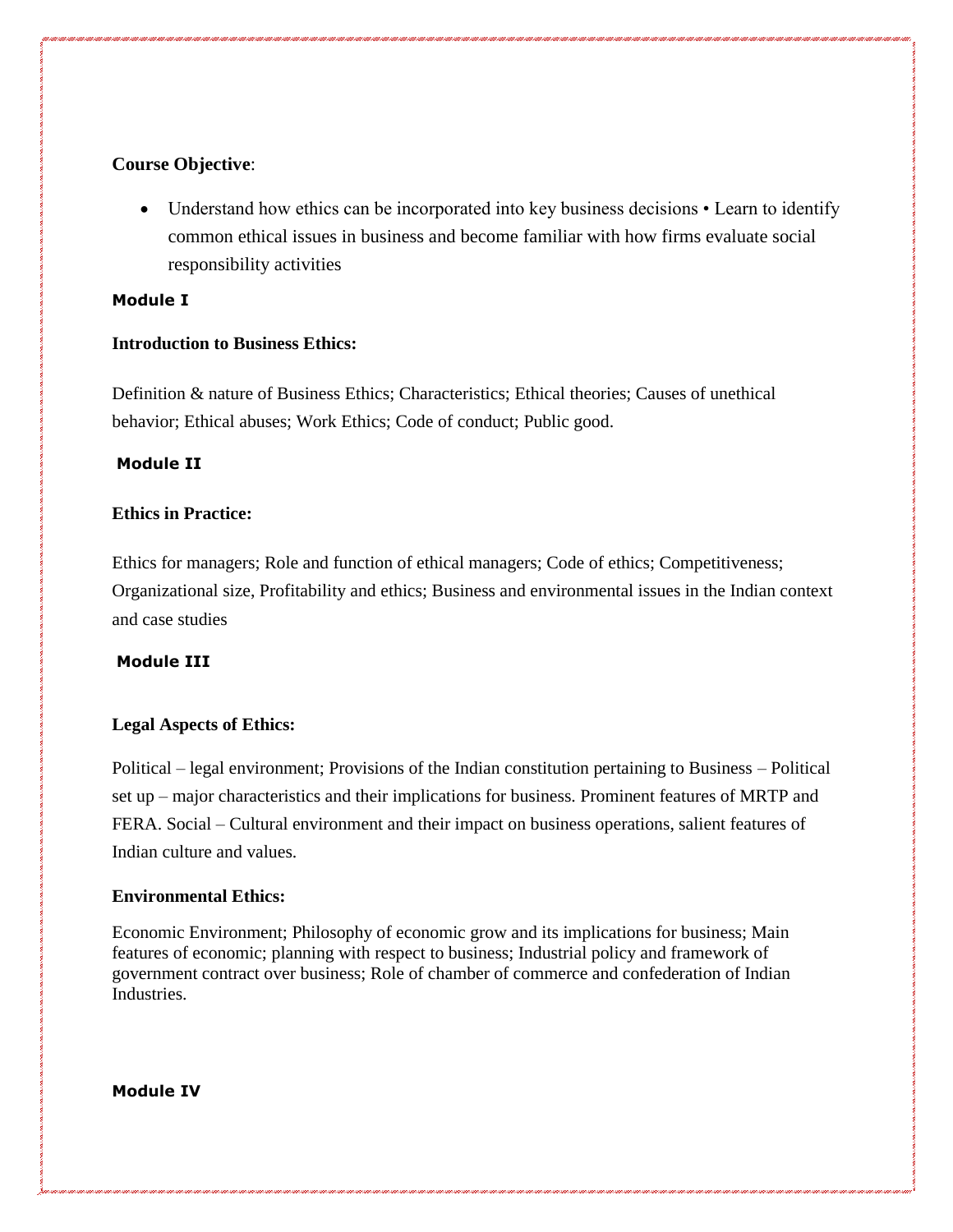# **Concept of CSR:**

Meaning and scope of CSR; Relevance and significance of CSR in contemporary society; Value approaches to CSR

**CSR within the organization:**Labor relations; Work atmosphere: healthy and productive; Exploitation, atrocities and harassment; Safely standards and environmental concerns; Perquisites and incentives

# **Module-V**

# **CSR and Society:**

Role and responsibility of local community in business; Interventions of business to fulfill social responsibilities; Role of NGOs and international agencies in CSR – integrating CSR into business; CSR measures and indicators: measuring CSR to improve shareholders value and societal value; CSR and sustainable development

# **Text Books:**

- 1. Ethics in Management, Himalaya Publishing House S.A.Sherlekar
- 2. An introduction to Business ethics Joseph Des Jardins
- 3. The Theory and Practice of Managerial Ethics Jayashree Sadri, Sorab Sadri and Dhun Dastoor
- 4. Discovering and Implementing the value of corporate social responsibility Buried Treasure

#### **Reference Books:**

- 1. An introduction to ethics William Lillie
- 2. The power of ethical management Kenneth Blanchard and Norman Vincent Peale
- 3. Indian Management Emerging Responses R.R. Prasad, S.R.P. Shukla, Ashok Kumar

**Research Methodology MSMSR/BBA/405(SEC)**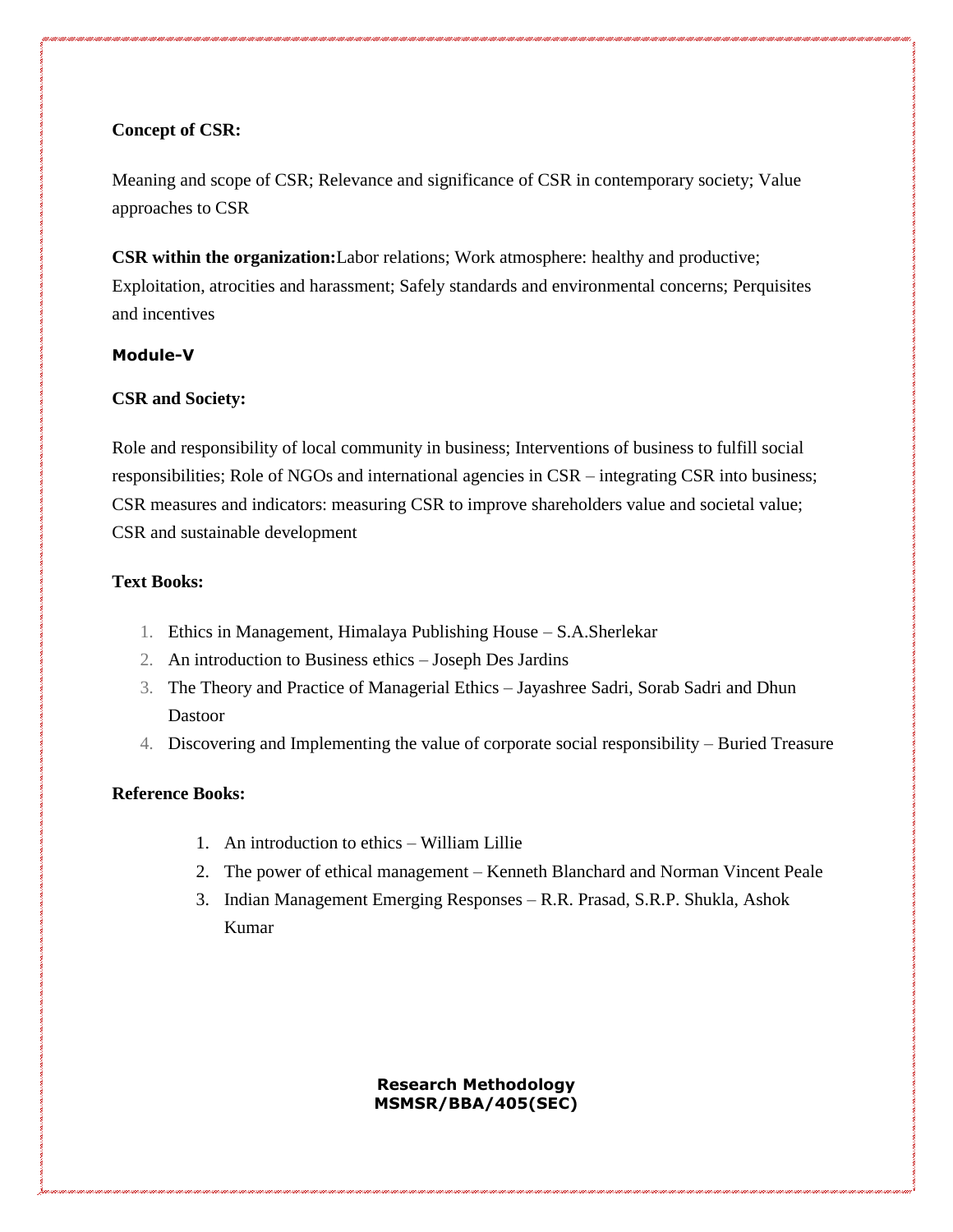# **Course Objectives:**

- To gain an insight into the basic concepts, tools and techniques
- To develop an independent ability for research.

# **Course Content**

#### **Module I**

The Scientific Method and Research: Definition, meaning, significance; Principles and characteristics of scientific method.

#### **Module II**

Steps in the Elaboration of a Research Project: Research design and preparing for Scope of Work (SoW), Design Criteria Study Approaches.

#### **Module III**

Hypothesis Definition; Sources, kind, characteristics; Formulation; Pre-test and Pilot survey.

#### **Module IV**

Survey and census method; Sampling techniques; Techniques of Data Collection: Documentary Method; Observation; Interview; Questionnaire; Questionnaire Design and administration; Reliability and validity.

# **Module V**

#### **Scaling Techniques:**

Definition, kinds and its usefulness; Data Tabulation and Analysis of Data; Meaning of Data Analysis; Elementary analysis of data; Coding and tabulation; Statistical analysis of data; Presentation of data; Report Writing ;(Contents of Good Report) **BOOKS RECOMMENDED:** 

*"Research Methodology"* by C.R.Kothari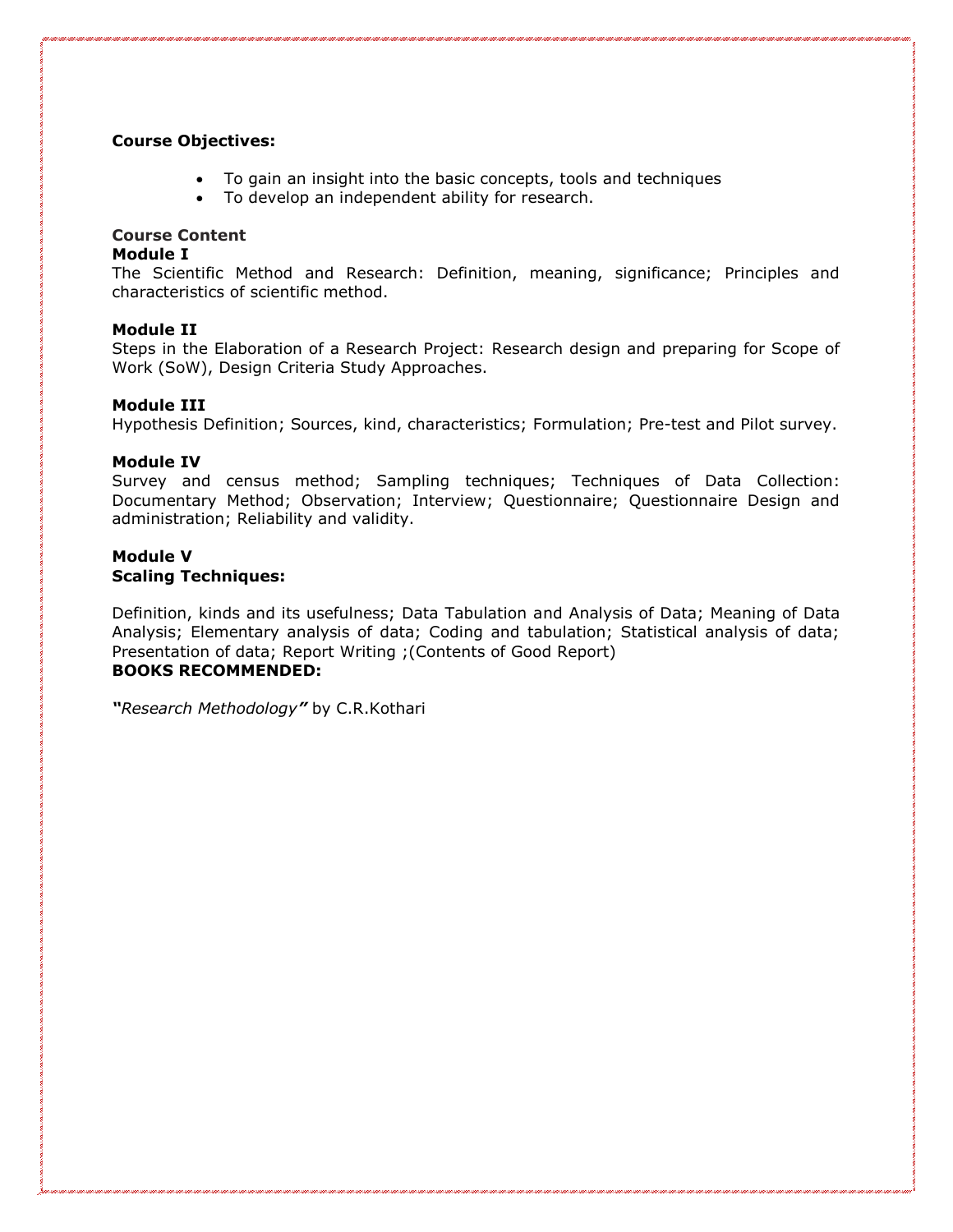# **International Trade MSMSR/BBA/501(CORE)**

#### **Course objectives:**

- 1. The objective of this course is to provide the students with a knowledge and specialized skills, necessary for developing a dedicated understanding in the area of International Trade.
- 2. To provide an exposure into export and import regulations, procedures and documentations.

#### **Course Contents:**

#### **Module I**

#### **Introduction to International Trade**

Meaning, need for International Trade, Evolution of international trade; distinction between international trade and domestic trade.

#### **Module II**

#### **Theories of International Trade**

Classical and neo-classical, Gains from international trade. Balance of trade, Balance of payments, Disequilibrium in balance of payments; Causes & Consequences

#### **Module III Foreign Exchange**

Meaning and need; Theories for exchange rate determination Mint parity theory; Purchasing Power parity Theory. Direction and Composition of India's foreign trade, recent trends, export promotion policies.

#### **Module IV GATT and WTO**

GATT, 1947 ,GATT 1994 (Marrakesh Agreement),Agreement establishing the World Trade Organisation, Structure and working of the WTO, Most Favoured Nations Treatment, Tariffs and non-tariff barriers.

#### **Module V**.

# **International Liquidity Problems and Documentation**

International Liquidity Problems I.M.F. and W.T.O., Documents used in foreign trade: Foreign bill of exchange, Letter of credit.

#### **BOOKS RECOMMENDED:**

- 1. "*Foreign Exchange Problems and Practices"* : K. K. Andley
- 2. '*Monetary Economics'* : M. C. Vaish
- 3. "*International Economics"* : Ohlin
- 4. "*Indian Economics"* : Dutt and Sundaram

# **Consumer Behavior and Advertisement Management**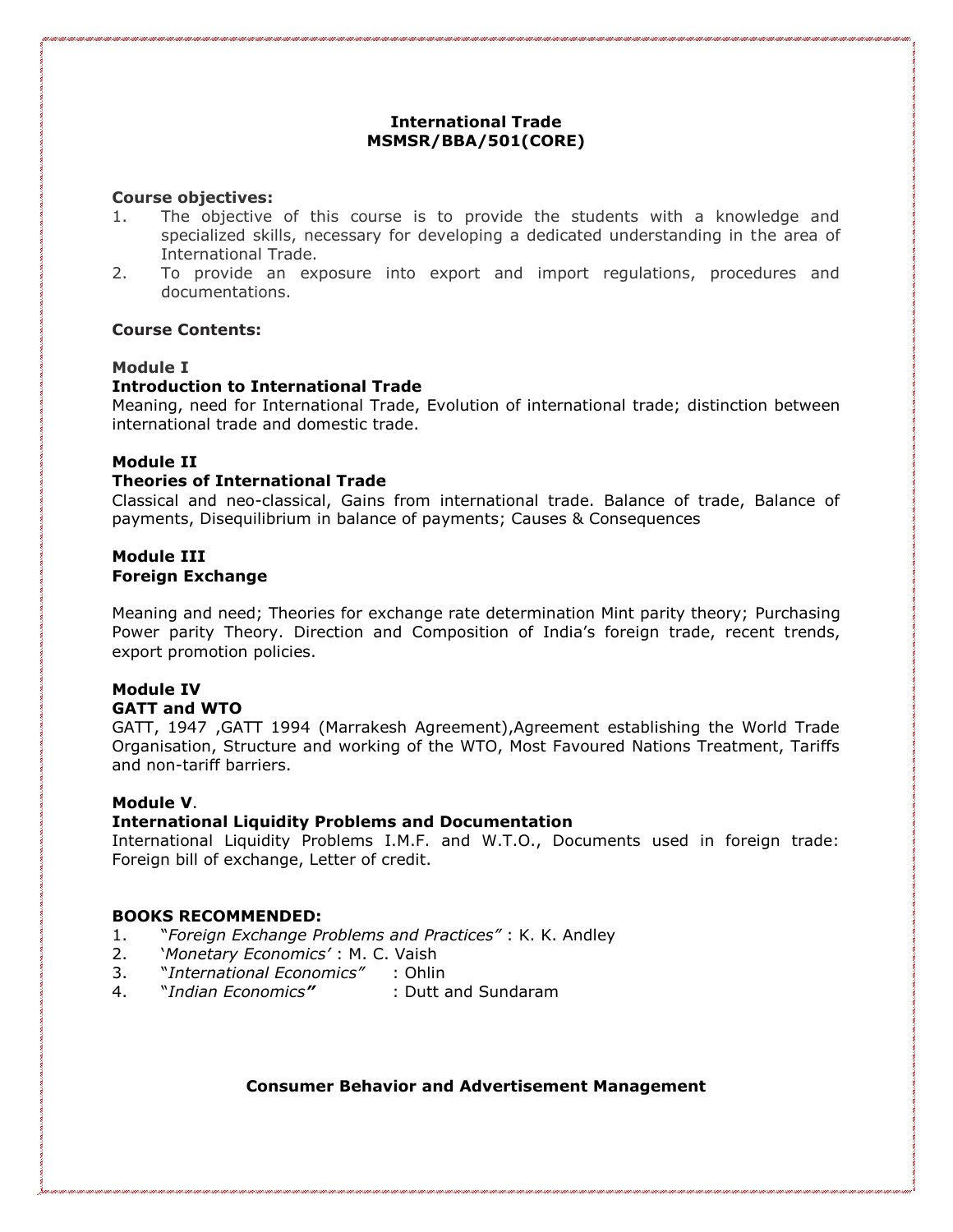# **MSMSR/BBA/502(CORE)**

#### **Course objectives:**

- Marketing and sale personnel are needed to understand the role of consumer behavior and advertising Management.
- Objective of this subject is to familiarize students the basics of consumer behaviour and factors influencing buying decision process.
- The topics of advertising management aims at acquainting students with concepts, techniques of advertising management.

# **COURSE CONTENTS:**

# **Module I**

#### **Introduction:**

Meaning, nature and importance of consumer behavior; model of consumer decision making (Howard and Sheth Model, Nicosia Model, Engle and Blackwell Model.

# **Module II**

#### **Consumer Decision Making process and determinants of buying behavior:**

Input, process and output Needs; Internal determinants of Buying behavior- Motives; perception; learning; attitudes; personality and life style; External Determinants of buying behavior, Family; groups, social class, culture.

#### **Module III**

#### **Introduction, uses and abuses of Advertising**

Meaning, scope and importance of advertising, Distinction between advertising & publicity and propaganda; types of advertisement; Benefit of advertising; Advertising and Consumer; Advertising and Society; Objections leveled against advertising; Is advertising a wasteful expenditure; Economic objections; Social objections; Ethical objections.

#### **Module IV**

#### **Creating an Advertisement and media selection**

Headline and its various types; illustrations, copy and the type of copy; techniques of layout typography and its importance in advertising; Role and importance of media/advertising agency, types of media, their weaknesses and strengths a) Media planning b) Media schedule

#### **Module V**

# **Preparing advertising budget and Legal aspects of advertising**

Preparing advertising budget; Awareness of laws strictly relating to advertising – general advertising regulations with particular emphasis on patents and trade marks; self regulation in advertising

**Text Books**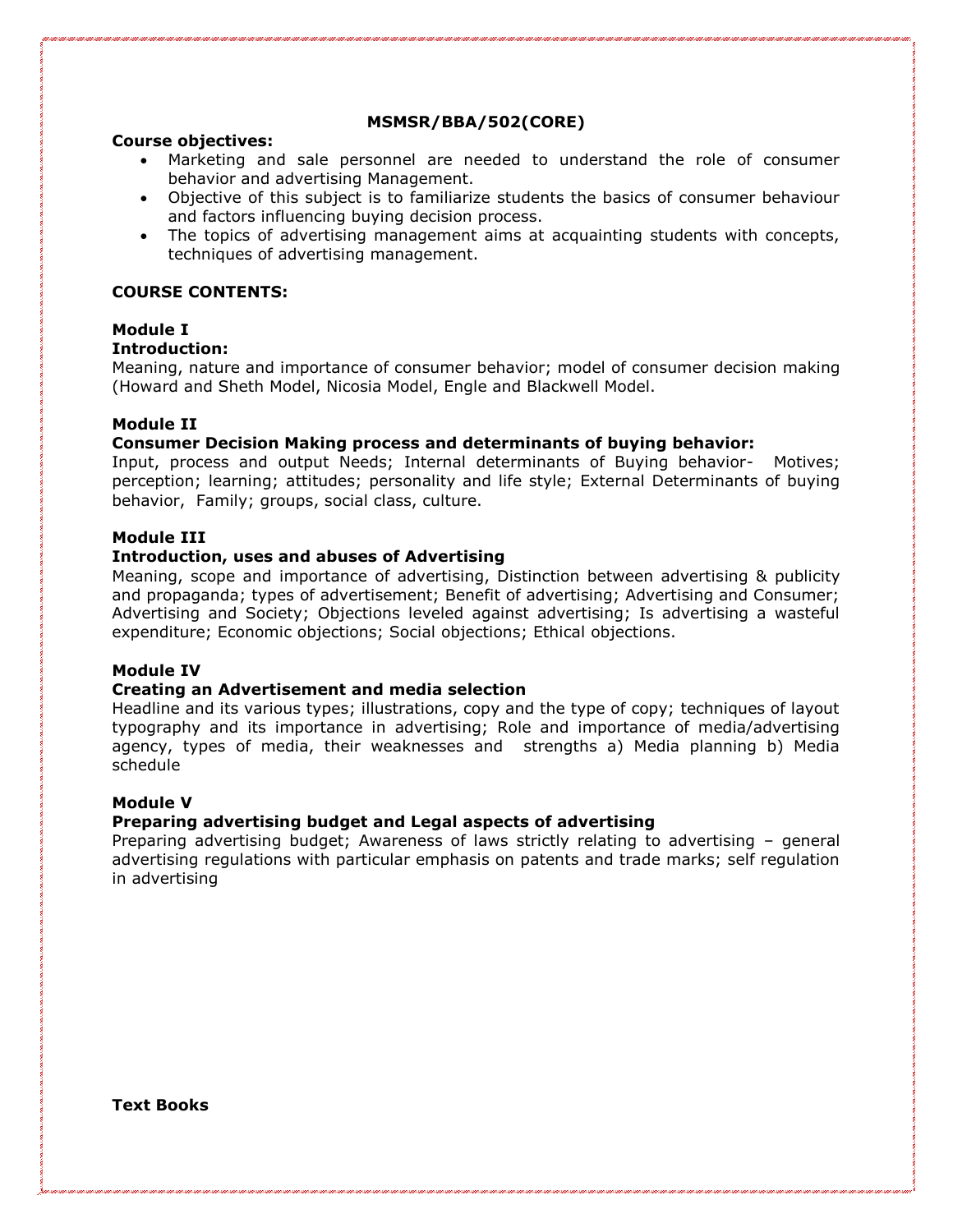- 1. Consumer Behaviour by Leon G Schiffman and LL Kanuk
- 2. Consumer Behaviour by James F Engel and Roger D Blackwell

# **Reference Books**

- 1. Consumer Behaviour; An Information Processing Perspective by B Strenthal and CS Craig
- 2. Consumer Behaviour by WL Wilkie
- 3. International Marketing by Vern Terpetra
- 4. Global Marketing Management by Warren J Kelgan
- 5. Mass Commission in India by DS Mehta
- 6. Advertising by John S Wright, Daniel S, Warner and Wills Winter, Jr
- 7 Advertising Mass Communication Marketing by Little field and CA Kirkpatrick
- 8. Advertising Its Role in Marketing by SW Dunn and AM Barban
- 9. Advertising Management by Boyd and Newman
- 10. Introduction to Advertising and Promotion 3rd Ed., Chicogo Irwin, 2002
- 11.Advertising Management 4th Ed. by Rajeev Balu, Prentice Hall of India, New Delhi, 2002

**Project Report and Viva –Voce MSMSR/BBA/503(DSE)**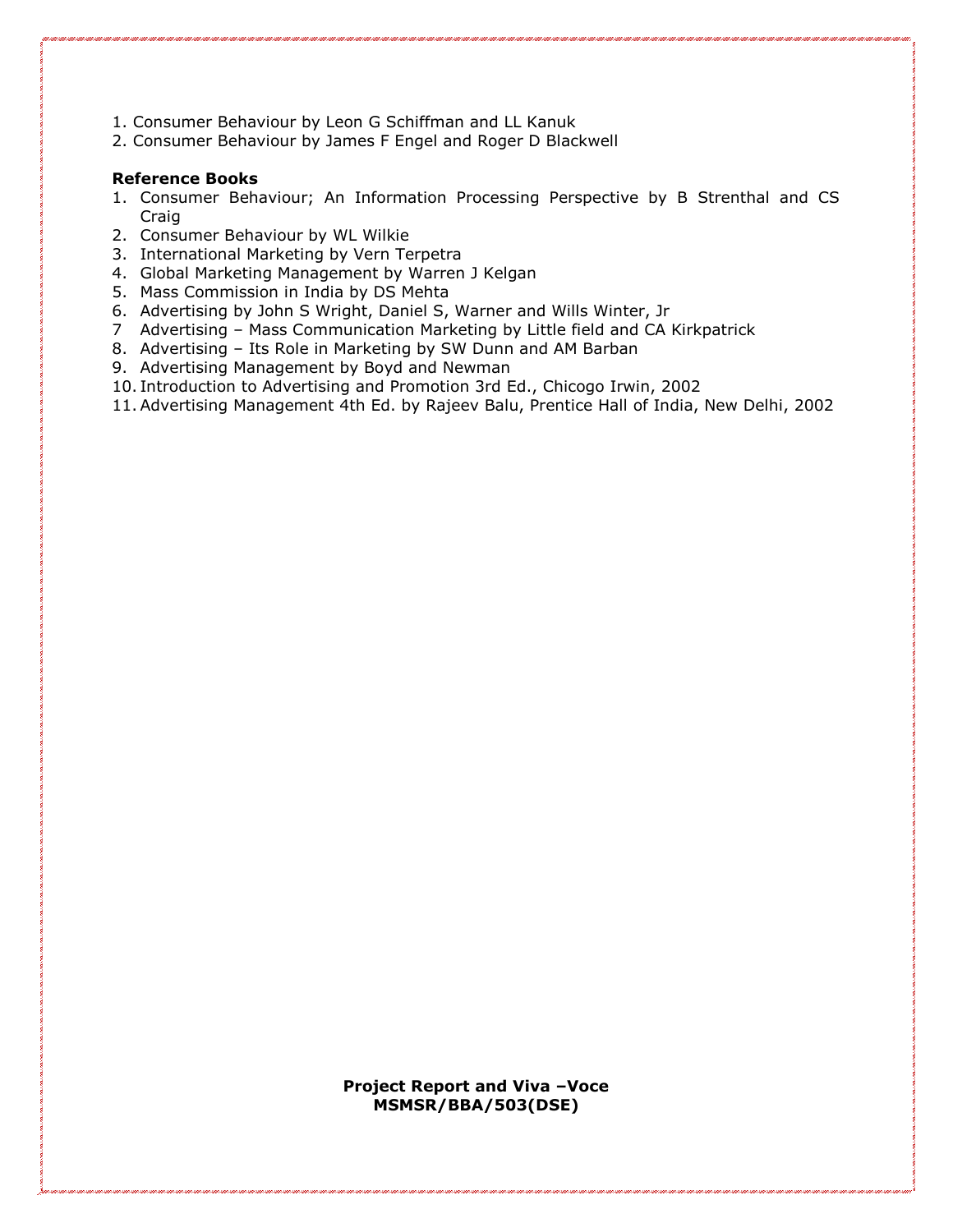#### **Objectives:**

- The four to six weeks practical training is the most important part of the curriculum where the students will be given finishing touch to come out as a successful person from a raw product for self employment/ service.
- During his first four, semesters of study he gets little exposure of industrial environment through industrial visits. He has to undergo exhaustive practical training in some good business organization, which he will opt as per specialization of the course of his interest for developing specific work related competencies.
- Before actually, going to the business organization the student will be given detailed instructions in written about what he will do in the business organization regarding discipline, etiquettes, manners and actual learning. The student will be supervised behaviour skill guided all through the training by a faculty member.
- The teacher will be responsible for chalking out plan, monitoring progress of student and assist him in achieving the desired objectives.

#### **The criteria for selection of company (business organization) would be based upon:**

- 1. Goodwill of the company
- 2. Strength of manpower for training of HR students
- 3. Sales turnover of the company for marketing students
- 4. Placement potential in the training organization
- 5. Existence of training and development department will be preferred
- 6. Professional approach in management
- 7. Proximity within or near Chhattisgarh State
- 8. Suitability of the students with reference to specialization

#### **Training Diary**

Each student has to maintain a diary in which he will record/writing the details of work/ activity progress, the diary has to be got checked by the concerned officer/section in-charge **Preparation of Training Report**

The student has to keep record in their training diary regarding organization structure, number of persons working, their designations and nature of duties performed and all other activities relating to work. After the completion of training the student will submit training report to the Head of the Department within 15 days

#### **Project Work**

After carefully having understanding of the working environment of the business organization the student has to undergo a major project work in consultation with company and its guide from the institution in his related field of specialization i.e. Human Resource Management or Marketing Management or Finance. The student is expected to undergo detailed study regarding the topic from books and available journals and prepare a questionnaire duly approved by the company and the faculty. He will collect

the relevant data with the help of questionnaire and observation method. He/she is expected to complete the project report in a nice manner (types and bind) after getting consultation from the guide of the company and guide from the institution He is supposed to prepare Two copies of the project report.

# **GUIDELINES FOR SUBMISSION PROJECTS AND SUMMER INTERNSHIP**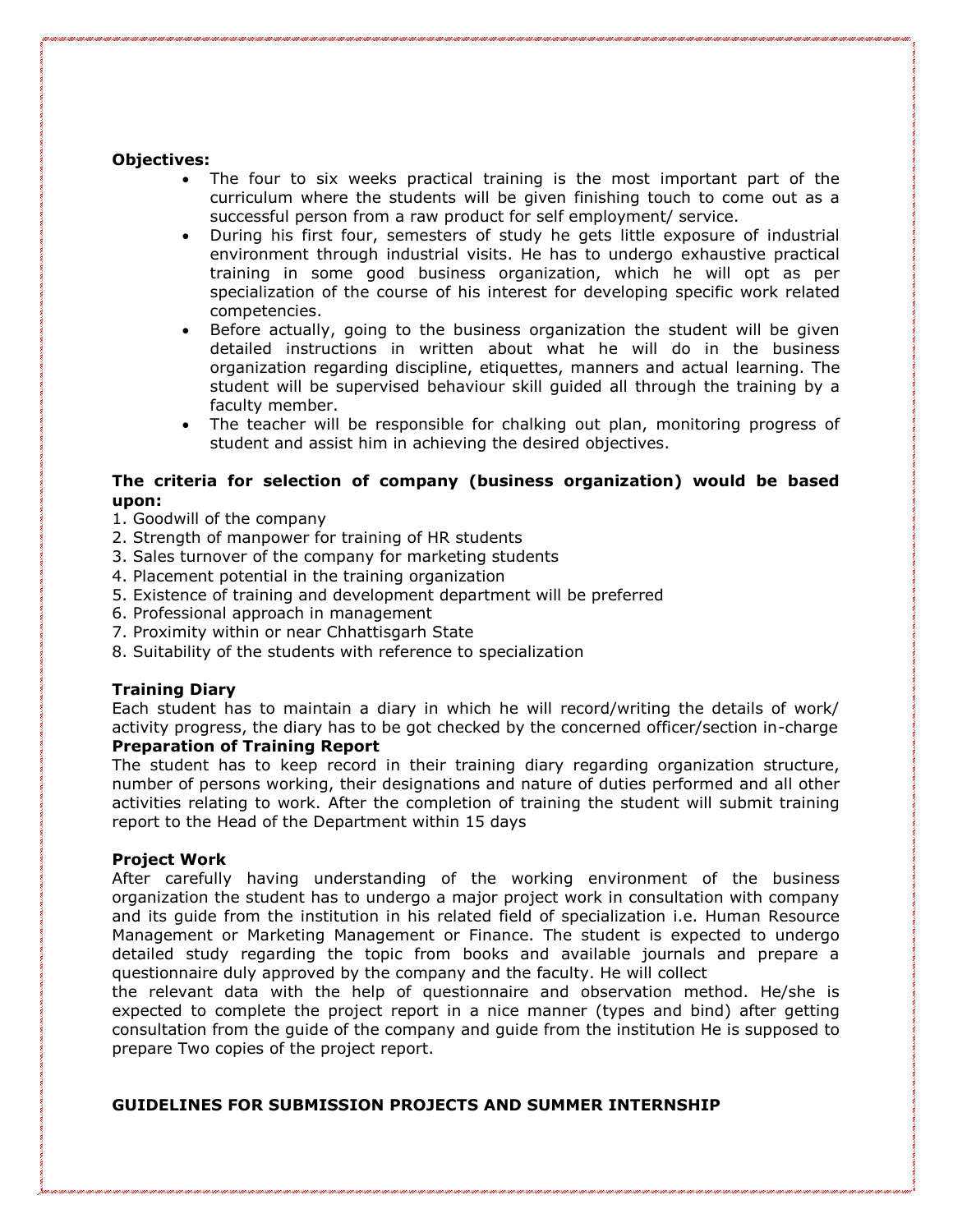All the candidates of BBM-IV SEMESTER after there term end examinations are required to submit a project-report based on the work done by him/her during the summer period. **THE GUIDE** 

The Guide for BBM would be a person From the MATS

A guide cannot guide more than six projects at a given time.

#### **PROJECT TIME / MAN-HOURS**

➢The BBM Major Projects would be of approximately 4 to 6 weeks and carries total marks of 200 including project report and viva.

➢Number of students in a project group will not be more than three for BBM.

#### **PROJECT EVALUATION GUIDELINES**

**A.)** The evaluation of Major Project /Summer Assignment will be done on the basis of following heads:

Presentation and viva - 50% of total marks.

Thesis/Project report - 50% of total marks.

#### **B.) To be done at MATS Campus by External Examiner**

Presentation and viva - 50% of total marks. Thesis/Project report - 50% of total marks.

The evaluation of Major/Minor Project will be done on the basis of following heads:

#### **SUMMARY/ABSTRACT**

All students must submit a summary/abstract separately with the project report. Summary, preferably, should be of about 3-4 pages. The content should be as brief as is sufficient enough to explain the objective and implementation of the project that the candidate is going to take up. The write up must adhere to the guidelines and should include the following:

➢Name / Title of the Project

- ➢Statement about the Problem
- ➢Why is the particular topic chosen?
- ➢Objective and scope of the Project
- ➢Methodology (including a summary of the project)
- ➢What contribution would the project make?

**TOPIC OF THE PROJECT**- This should be explicitly mentioned at the beginning of the Synopsis. Since the topic itself gives a peep into the project to be taken up, candidate is advised to be prudent on naming the project. This being the overall impression on the future work, the topic should corroborate the work.

**OBJECTIVE AND SCOPE:** This should give a clear picture of the project. Objective should be clearly specified. What the project ends up to and in what way this is going to help the end user has to be mentioned.

**RESOURCES AND LIMITATIONS:** The requirement of the resources for designing and developing the proposed system must be given. The resources might be in form of the hardware/software or the data from the industry. The limitation of the proposed system in respect of a larger and comprehensive system must be given.

**CONCLUSION:** The write-up must end with the concluding remarks-briefly describing innovation in the approach for implementing the Project, main achievements and also any other important feature that makes the system stand out from the rest.

**The following suggested guidelines must be followed in preparing the Final project Report:**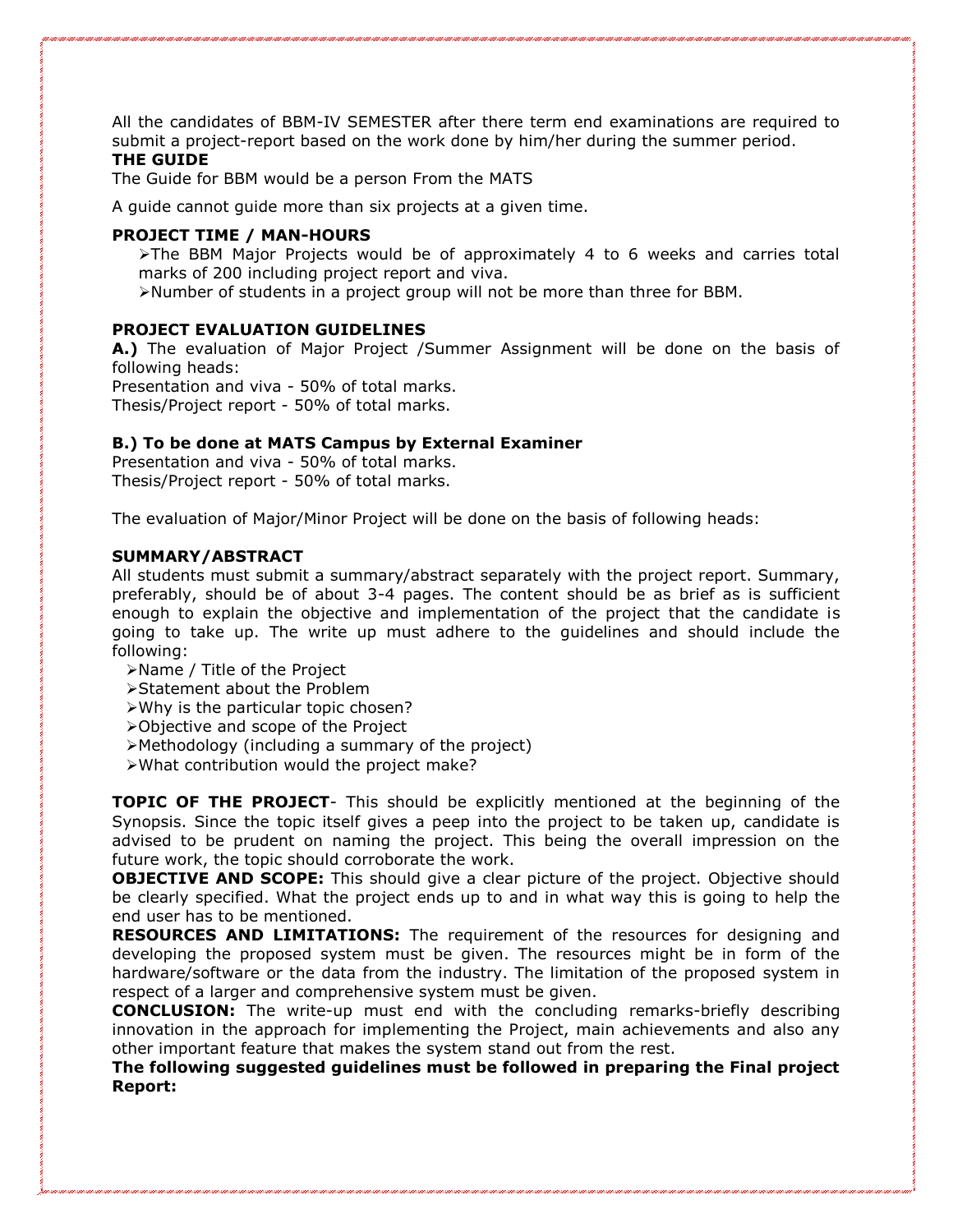Good quality white executive bond paper A4 size should be used for typing and duplication. Care should be taken to avoid smudging while duplicating the copies.

Page Specification :(Written paper and source code)

➢Left margin - 3.0 cms

➢Right margin- 2.0 cms

➢Top margin 2.54 cms

➢Bottom margin 2.54 cms

➢Page numbers - All text pages should be numbered at the bottom center of the pages.

**Normal Body Text: Font Size**: 12, Times New Roman, Double Spacing, Justified. 6 point above and below para spacing

**Paragraph Heading Font Size:** 14, Times New Roman, Underlined, Left Aligned. 12 point above & below spacing.

**Chapter Heading Font Size:** 20, Times New Roman, Centre Aligned, 30 point above and below spacing.

**Binding::** The project report should be book binding (Spiral binding and other forms of bindings are not permitted)

Colo

**Submission of Project Report to the MATS :** The student will submit his/her project report in the prescribed format. The Project Report should include:

- 1. One copy of the summary/abstract.
- 2. Two hard Copy of the Project Report.

3. Soft copy of project on CD in a thick envelope pasted inside of the back cover of the project report.

4. The Project Report may be about 75 pages.

# **FORMAT OF THE STUDENT PROJECT REPORT ON COMPLETION OF THE PROJECT**

- ➢Cover Page as per format
- ➢Acknowledgement
- ➢Certificate of the project guide as at Annexure III
- ➢Certificate of the Company/Organisation
- ➢Synopsis of the Project
- ➢Main Report
	- ♦ Objective & Scope of the Project
	- ♦ Theoretical Background Definition of Problem
	- ♦ Methodology adopted,

#### **Annexure:**

- 1. Brief background of the organisation where the student has developed the project.
- 3. List of abbreviations, Figures, Tables
- 4. References

Bibliography

- Website
- 5. Soft copy of the project on CD/Floppy

#### **Formats of various certificates and formatting styles are as:**

# **1) Certificate from the Guide**

Guide Name & Designation Full Address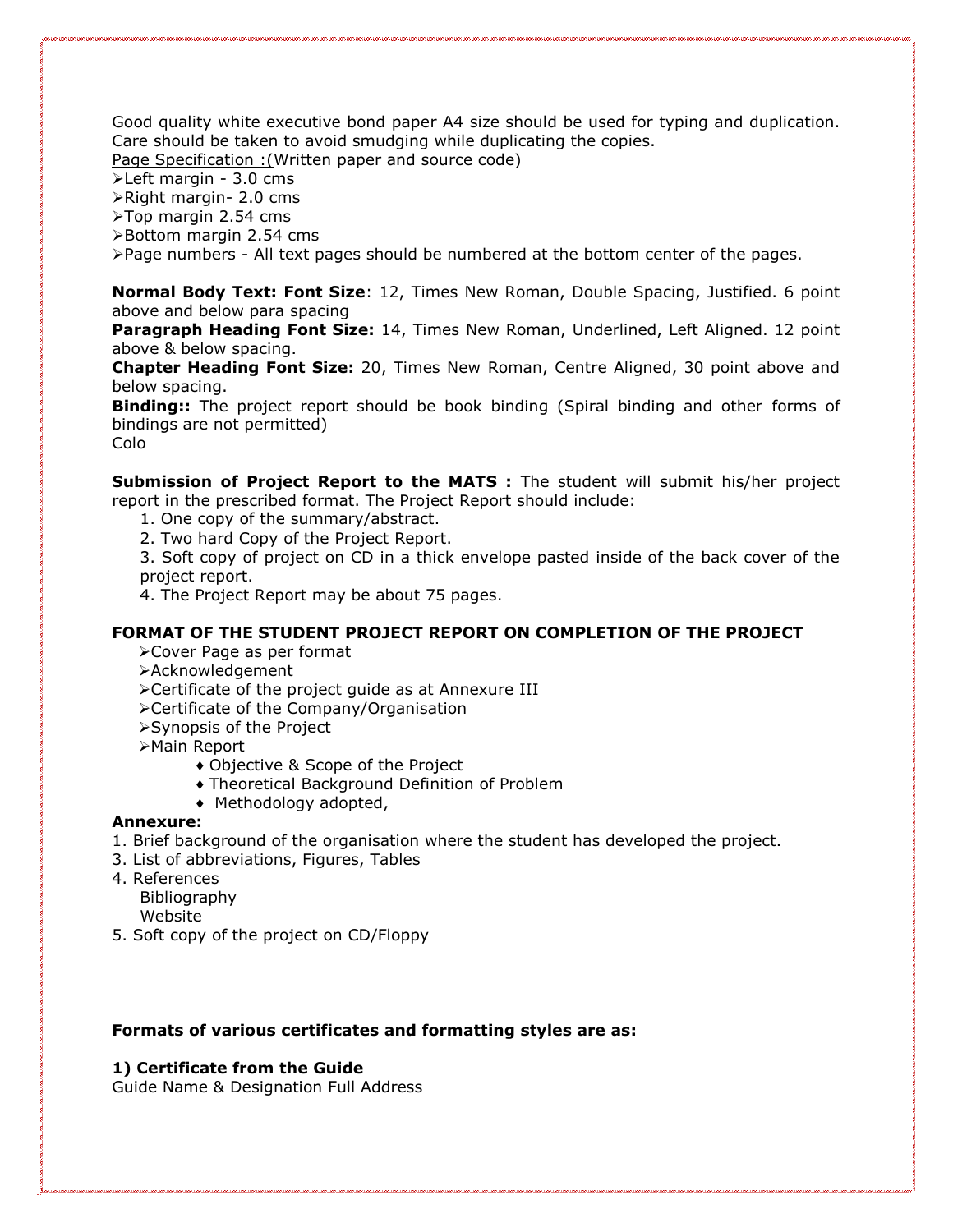# CERTIFICATE

This is to certify that this project entitled " xxxxxx xxxxx xxxxx xxxx xxxx xxx" submitted in partial fulfillment of the degree of Bachelor of Business Management to the MATS, Raipur, done by Mr./Ms. The contract of the contract of the contract of the contract of the contract of the contract of the contract of the contract of the contract of the contract of the contract of the contract of the contract o authentic work carried out by him/her at  $\blacksquare$ guidance. The matter embodied in this project work has not been submitted earlier for award of any degree or diploma to the best of my knowledge and belief.

Signature of the student Signature of the Guide

# **2) Project Report Cover Page Format:**

**Title of the thesis/report** (Times New Roman, Italic, Font size = 24)

Submitted in partial fulfilment of the requirements for the award of the degree of Bachelor of Computer Applications (Bookman Old Style, 16 point, centre)

Guide **Submitted by:** Submitted by: (Guide Name) (Student's name) Roll No.:

Submitted to MATS, RAIPUR LOGO

#### 3) **Self certificate by the students**

#### **SELF CERTIFICATE**

This is to certify that the dissertation/project report entitled " is done by me is an authentic work carried out for the partial fulfilment of the requirements for the award of the degree of Bachelor of Business Management under the guidance of \_\_\_\_\_\_\_\_\_\_\_\_\_\_\_\_\_\_\_\_\_\_\_\_\_\_\_\_\_\_. The matter embodied in this project work has not been submitted earlier for award of any degree or diploma to the best of my knowledge and belief.

Signature of the student

Name of the Student

Roll No

# **ACKNOWLEDGEMENTS**

In the "Acknowledgements" page, the writer recognises his indebtedness for guidance and assistance of the thesis adviser and other members of the faculty. Courtesy demands that he also recognise specific contributions by other persons or institutions such as libraries and research foundations. Acknowledgements should be expressed simply, tastefully, and tactfully.

# **BIBLIOGRAPHY**

# **FINANCIAL MARKETS**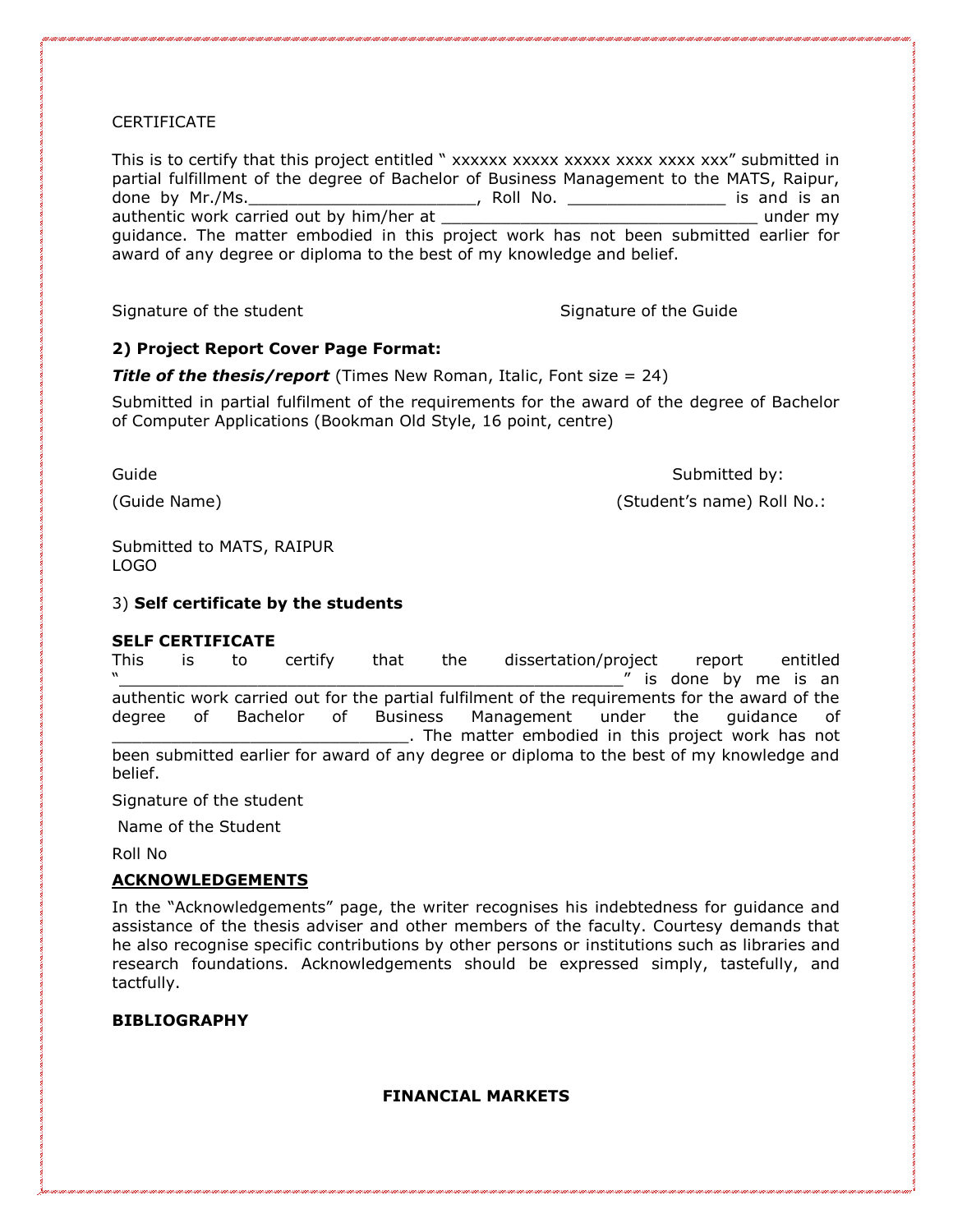# **MSMSR/BBA/504(F)(DSE)**

#### **Course objectives:**

- The course gives an overview of financial Markets and their operations.
- The course provides an insight into the regulatory framework of the financial markets.

#### **Course contents:**

#### **Module I**

An overview of financial markets in India; Money markets: Indian money markets structure and compositions: Acceptance houses, Discount house, and call money market, recent trends in Indian money market.

#### **Module II**

Capital market: Security market – (a) New issue market (b) Secondary market; functions and role of stock exchange, Listing, Pricing of public issue, Stock exchanges and over the counter exchanges.

#### **Module III**

Securities contract and regulation act: Main provisions; Investor's protection: Grievances handling and their removal.

#### **Module IV**

Functionaries of stock exchange; brokers, sub brokers, market makers, jobbers, portfolio consultants, institutional investors and NRIs.

#### **Module V**

Financial services: Merchant banking- functions and roles, SEBI guidelines; credit rating – concepts, functions, and types.

#### **Text Book**:

Financial institutions and Markets : L.M.Bhole

#### **Reference Books**:

| Indian Securities market | : Hooda.R.P   |
|--------------------------|---------------|
| Monetary Economics       | : Suraj Gupta |

#### **INDUSTRIAL RELATIONS&LABOUR LAWS**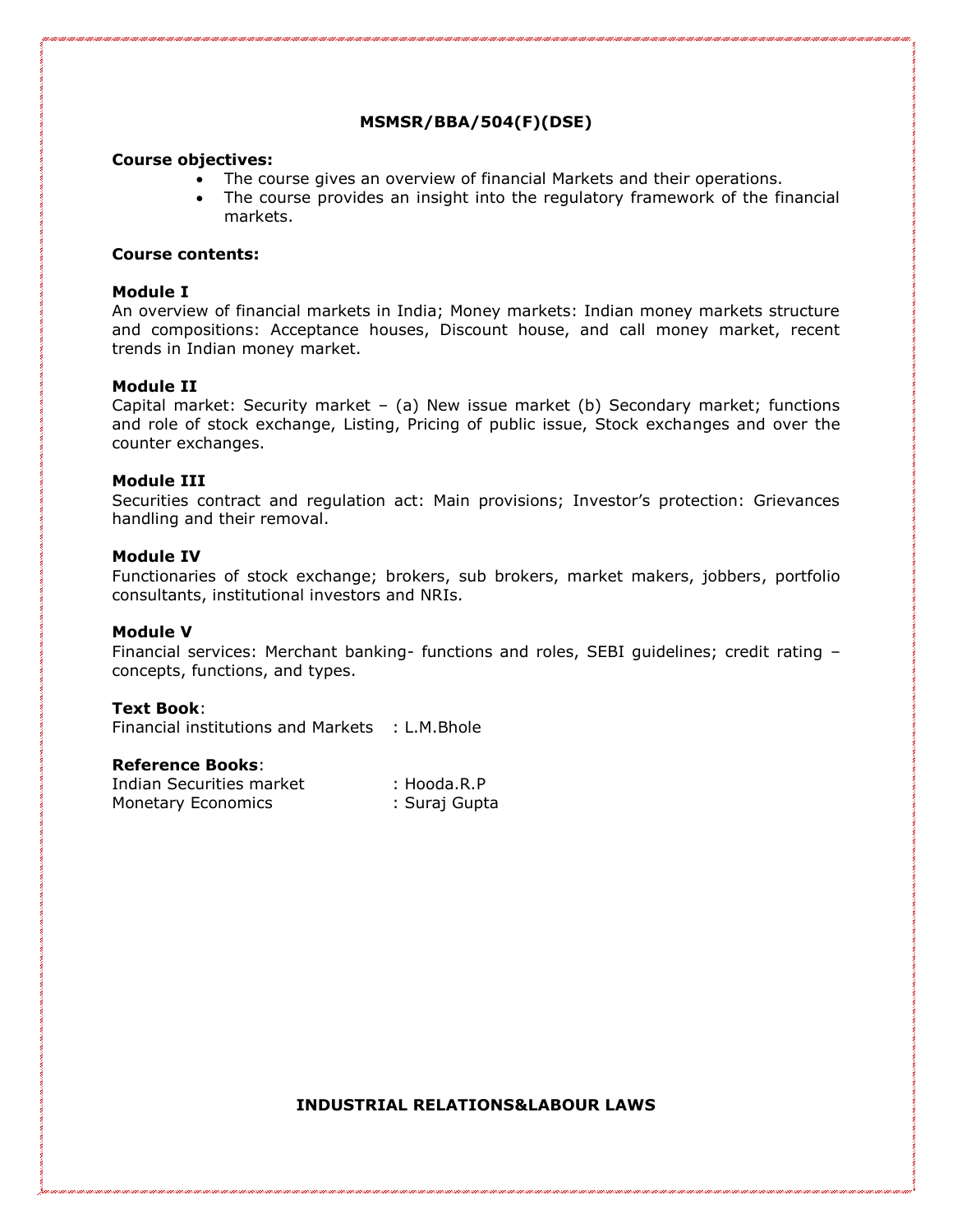# **MSMSR/BBA/504(H)(DSE)**

# **Course objective:**

This course provides the students with an exposure to the basic concepts of industrial relations and deals with industrial disputes, collective bargaining& acquaint the participants with legal obligations pertaining to employment conditions, benefits and labors regulatory Mechanisms in business and Industry including exposure to concerned pieces of enactments and connected court decisions.

#### **Coursecontents: Module I Industrial Relations**

Meaning & Objectives, Importance, Approaches to Industrial Relations - Unitary, Pluralistic, Marxist. Role of Three Actors to Industrial Relations – State, Employer & Employees, Causes for poor IR, Developing sound IR.Trade Unions – Definition Types of trade unions, Problems of trade unions, Functions of trade unions, Measures to strengthen trade unions.

#### **Module II**

#### **Industrial Disputes**

Definition, Causes of Industrial disputes, Types of Industrial disputes, Prevention of Industrial disputes, Settlement of Industrial disputes. Industrial Dispute Act – Conditions to Strikes, Lock-outs, Lay-off & Retrenchment, Laws relating to standing orders.

#### **Module III**

#### **Collective Bargaining**

Definition, Importance, Prerequisites of collective bargaining – Union bargaining process – Types of bargaining– Collective bargaining in India. Grievance & Disciplinary procedure Meaning, Need & procedure

#### **Module IV**

**Laws in Working Conditions:** Factories Act 1948, Mines Act 1952, Contract Labour (Regulation & Abolition) Act 1970,

**Industrial Relations Law:** Trade Unions Act 1926, Industrial employment standing orders Act 1946.

#### **Module V**

**Wages of Labour Laws:** Minimum Wages Act 1948, Payment of Wages Act 1936, Payment of Bonus Act 1965.

**Laws of Labour Welfare, Social Security Act:** Workmen's Compensation Act 1923, ESI Act 1948, EPF Act 1952, Payment of gratuity Act 1972, Maternity Act 1961.

**Text Books**:1.Industrial Relation-Arun Monappa

2.Aspects of labour welfare & social Security-A.M.Sharma

#### **Reference Books**:

 1.Managing Human Resource & Industrial Relation-RS.Diwedi 2.Labour and Industrial Law-P.L.Malik

#### **Income Tax**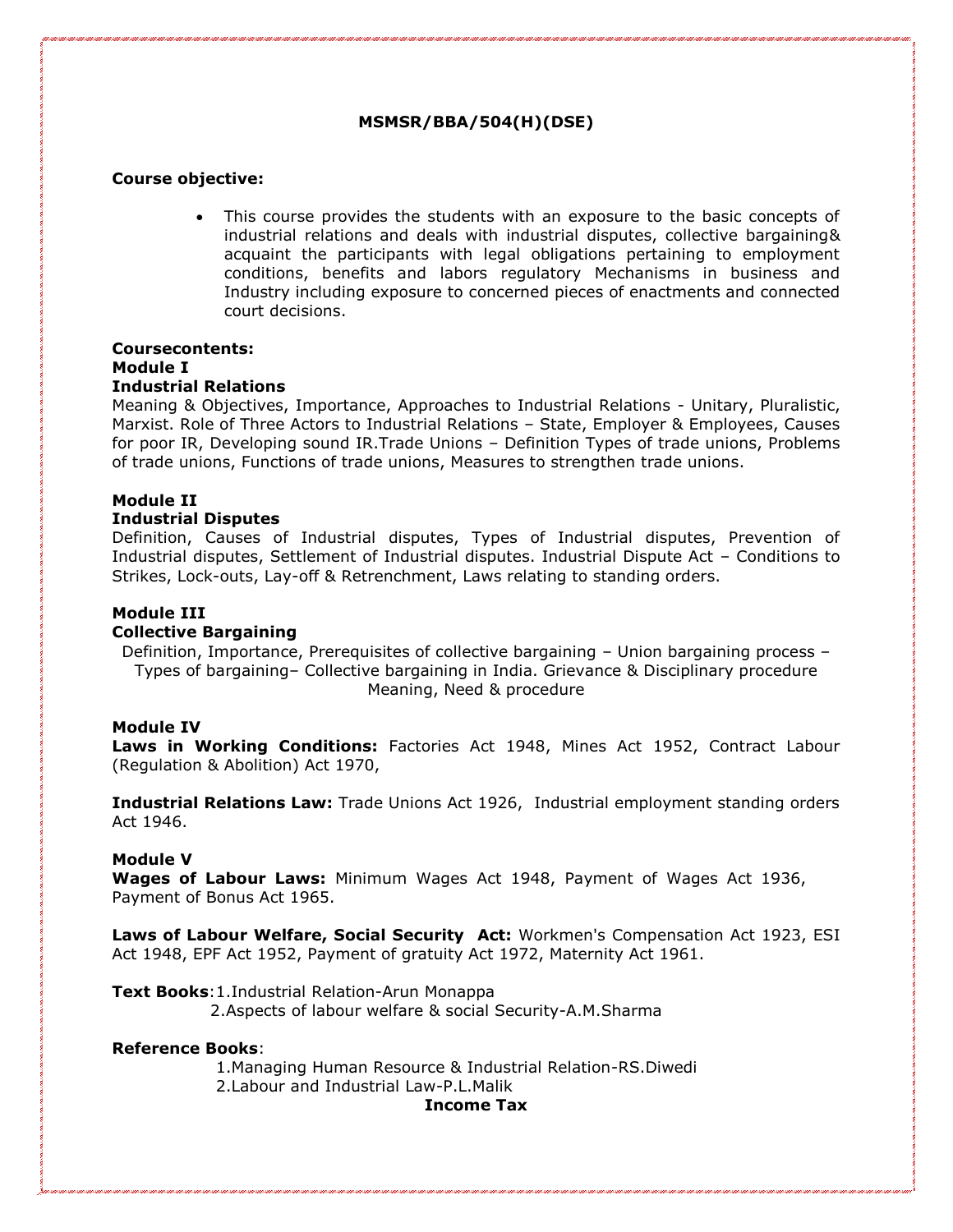# **MSMSR/BBA/601(CORE)**

#### **OBJECTIVE:**

• To provide in–depth knowledge of tax laws and their impact on management decision and more particularly to emphasize the role of the tax factors in the use of management accounting techniques**.**

#### **COURSE CONTENTS**

#### **Module I:**

Introduction – Assesee, Previous year, AY, Person, Residence and Tax Liability in Case of Individual, Firm, HUF & Company. Exemption from Tax – Specifically for Individual. Income from Salary – Allowance, Perquisite, Provident fund. Retirement Benefits – Pension, Gratuity, Earned Leave, Salary, Compensation.

#### **Module II:**

Income from House property – Computation GAV, let out house and Deemed Let out, Self occupied House. Income from Business & profession – Deduction u/s 30 to 37; Disallowed Expenditure section 37 (23) & section 40.;Section 44 AB – Compulsory Audit of Account.

#### **Module III:**

Income from Capital Gain – Capital Assets, short term & long term assets, cost in special cases, full value consideration in special cases. Exemption from Gain Income from other sources.

#### **Module IV:**

Provision related to set off & carry forward, clubbing of Income, Deduction from Gross Total Income (80 CCC to 80 U).

#### **Module V:**

Compute – Total Income, Tax on Total Income. Rebate on Tax, Computation of Individual Income.

#### **Reference Book** -

- 1. Dr. Vinod Singhania and Dr. Kapil Singhania, Taxmann's publication Pvt.
- 2. Dr. H.C. Mehrotra & Goyal, Sahitya bhawan Publication.
- 3. Grish Ahuja and Dr. Ravi Gupta, Bharat Law House

#### **LOGISTICS AND SUPPLY CHAIN MANAGEMENT**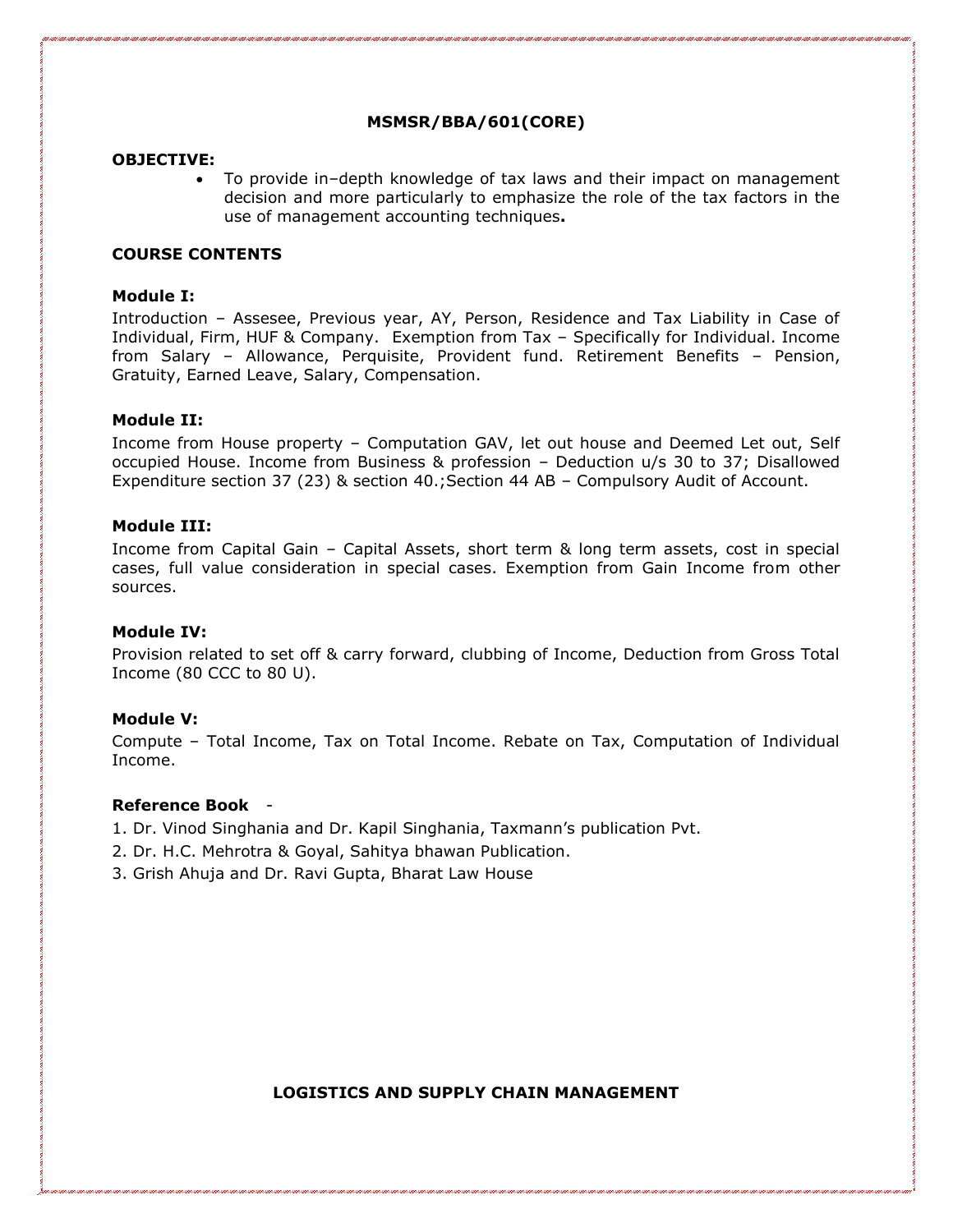# **MSMSR/BBA/602(CORE)**

# **Course Objective:**

• To make students understand the importance of supply chain and logistics in the field of marketing and acquaint him with the functioning of logistics, for the a optimum output and better managerial decisions.

#### **Course contents:**

# **Module I:**

# **OVERVIEW OF SUPPLY CHAIN MANAGEMENT**

Evolution of Supply Chains as a Management Discipline, Role of Supply Chain Management: Scope and Importance, Value Chain and Value Delivery; Customer Driver Strategies, Formulating Supply Chain Strategies, Logistics and Competitive Strategy: Systems view.

# **Module II:**

# **CO-ORDINATION AND MANAGEMENT OF TRANSPORTATION**

Inventory, Order Processing, Purchasing, Warehousing, Materials Handling, Packaging, Customer Service Management.

#### **Module III:**

# **INTERFACES WITH OTHER AREAS**

Functional Interfaces within the Organization;Customer Focus and Profitability in Supply Chain, Finance and Supply Chain Interface, Marketing and Supply Chain Interface.

# **Module IV:**

# **DISTRIBUTION REQUIREMENT PLANNING**

Transportation;Costs and Handling;Economics of Transportation; Warehousing – Storage and Transit Risks, Distribution Network Planning and Warehouse Location, Integrated Supply, Production, distribution Policies and Plans.

#### **Module V:**

.

.

# **INTERNATIONAL LOGISTICS and DECISION MODELS**

Ocean Carrier Management, Import-Export Logistic Management. Decision support models of supply chain management: Transportation Systems, Warehouse Design, Distribution Inventory Policies, Transshipment, etc.

#### **TEXT BOOKS**

- 1. Donald J. Bowersox & David J. Closs, Logistical Management, Tata McGraw-Hill Editions, New Delhi, 2000.
- 2. Jeremy F. Shapiro, Modelling and Supply Chain, Thomson Learning, 2001.
- 3. Martin Christopher, Logistics and supply chain management, Financial times management, 2000.

#### **REFERENCES**

- 1. David Taylor and David Brunt, Manufacturing Operations and Supply Chain Management, Vikas Thomson Learning, 2001.
- 2. Philippe Pierre Dornier, Global operations & logistics, John Wiley & sons Inc, New York, 2002.
- 3. Monczka / Trend / Handfiled, Purchasing and Supply chain management, Thomson south- western college publishing, 2000.
- 4. B.S. Sahay, Supply chain management for global competitiveness, Macmillan India Ltd, Delhi, 2000.
- 5. David Hutchins, Just in Time, Jaico Publishing House, Mumbai, 2001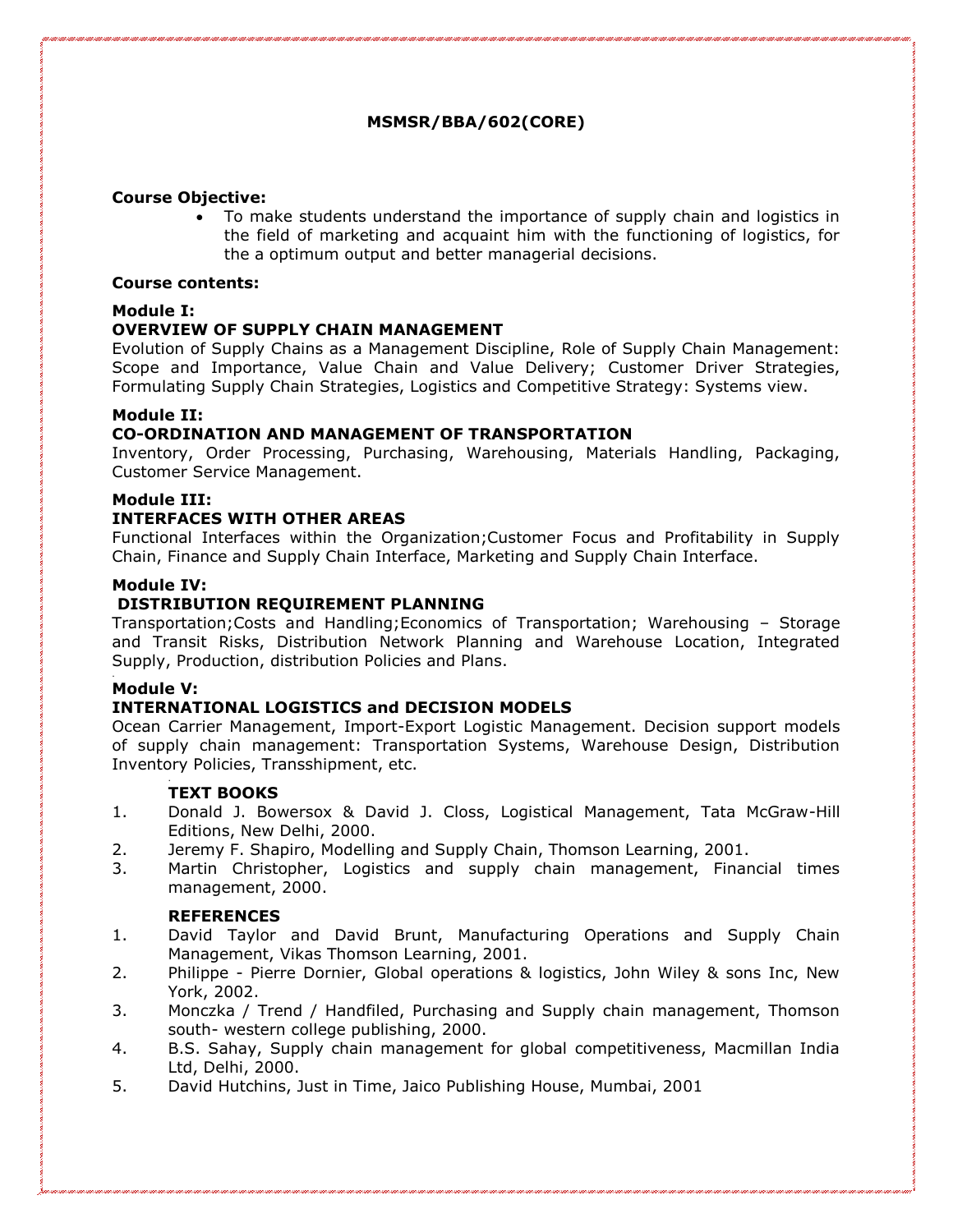6. David Simchi – Levi & Philip Kaminsk, Designing and Managing the supply chain, McGraw-Hill Companies Inc., 2000.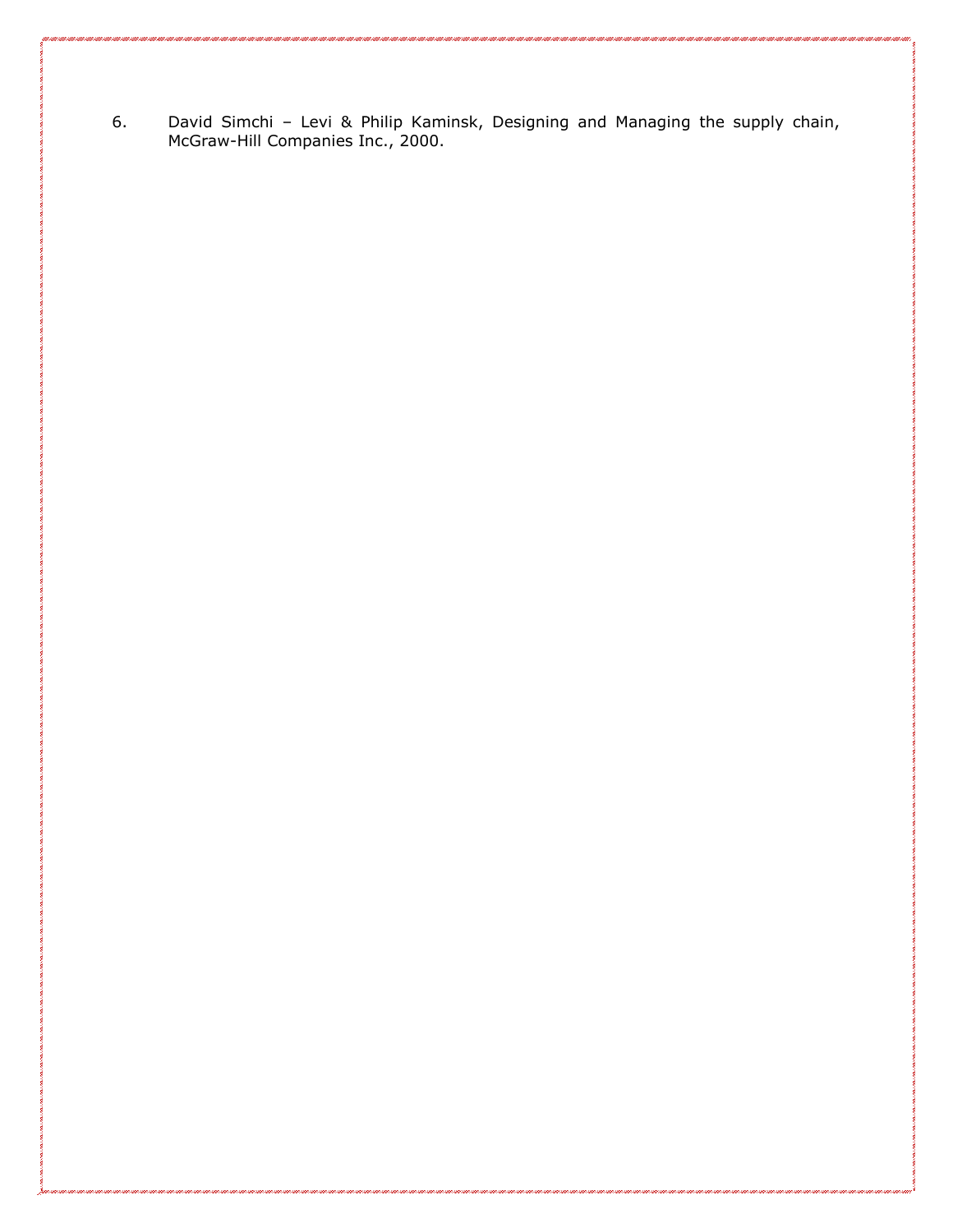# **BANKING SERVICES AND OPERATIONS MSMSR/BBA/603(F)(DSE)**

#### **Course Objectives:**

- To give an insight in to the working and regulation of the banking system in India
- To give an insight into the latest developments in the banking scenario in India

# **Course contents:**

#### **Module I:**

Indian banking system; structure and organization.Concept; Classification; Objective & functions of Banks

#### **Module II:**

Banking Regulation Act 1949 & main amendments; RBI Act 1934 and its main amendments; Functions & Roles played by RBI & NPA

#### **Module III:**

Banking Forms – Corporate Banking; Rural Banking; Retail Banking; International Banking. e-banking reforms in Banking after 1991.

#### **Module IV:**

Banking – Customer Relationship: Payment and Collection of cheques; social services rendered by banks.

#### **Module V:**

Role of IT in the Banking: Computerization; Internet Banking; Mobile Banking; ATMs; Security Issues. Performance Analysis of Banks.

#### **Text Book**:

Fundamentals of Banking Theories and practices by A Mukharjee.

#### **Reference Books**:

Banking in India by S.G Panandikar and Mithani RBI Bulletin Banking law and practices in India by M.L.Tennan

#### **RISK MANAGEMENT & INSURANCE**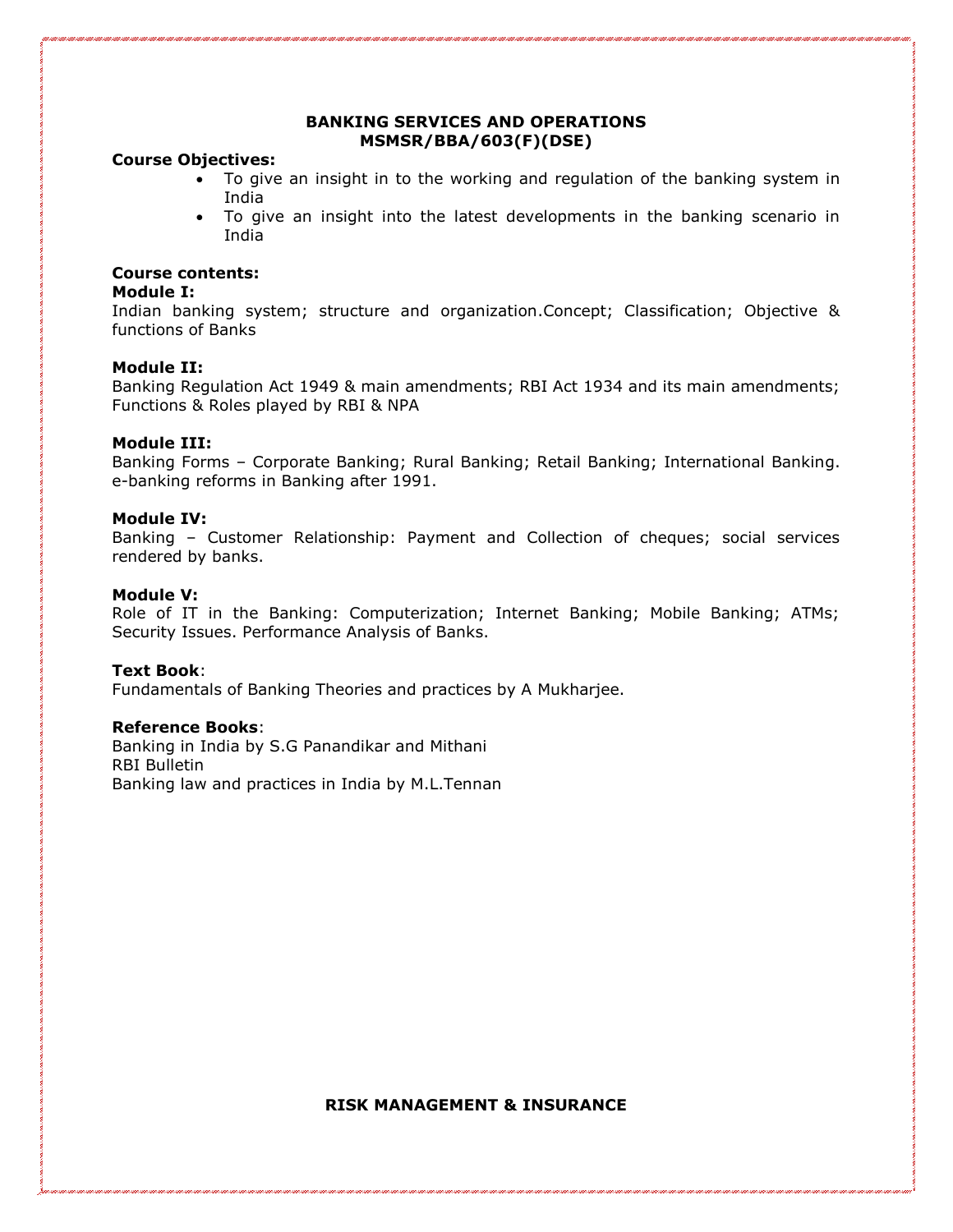#### **MSMSR/BBA/604(F)(DSE)**

# **Course objective:**

• **To make the students aware of the various types of risks inherent in the Insurance sector and the techniques to control them.**

# **Course contents:**

#### **Module1**

Risk- an introduction, risk vs. uncertainty, classification of risk, significance of risk, calculation of risk in the light of simple probability. Relationship between risk and other managerial functions.

# **Module2**

Insurance-Concept, Nature, Classification of Insurance , Functions, Importance and evolution of

Insurance sector in India. Principles of Insurance.

#### **Module3**

Life Insurance and General Insurance–Concept; Public & Pvt. Sector players in India – their

products, schemes & plans; LIC Act 1956. IRDA Act 1999 – scope, nature and functions

#### **Module4**

Distribution channel in Insurance-Introduction, Individual Agents-Appointment, functions, code

of conduct and remuneration; Eligibility, functions. Role of corporate agents and brokers

#### **Module5**

Insurance Underwriting - need for insurance underwriting, factors that affect the activities performed by the underwriter, steps involved in the process of insurance underwriting.

Claims Management: factors affecting the insurance claim management system, types of documents needed in various types of claims, meaning of 'Causa Proxima' in insurance claim settlement.

Insurance Pricing and Marketing - principles of insurance pricing and marketing, tools and techniques used in pricing individual life and health insurance

Insurance Ombudsman: importance of financial management in insurance companies, tools of managing expenses in the insurance companies, modes used by the insurance companies in channelizing their funds. Reinsurance: reinsurance in the insurance sector.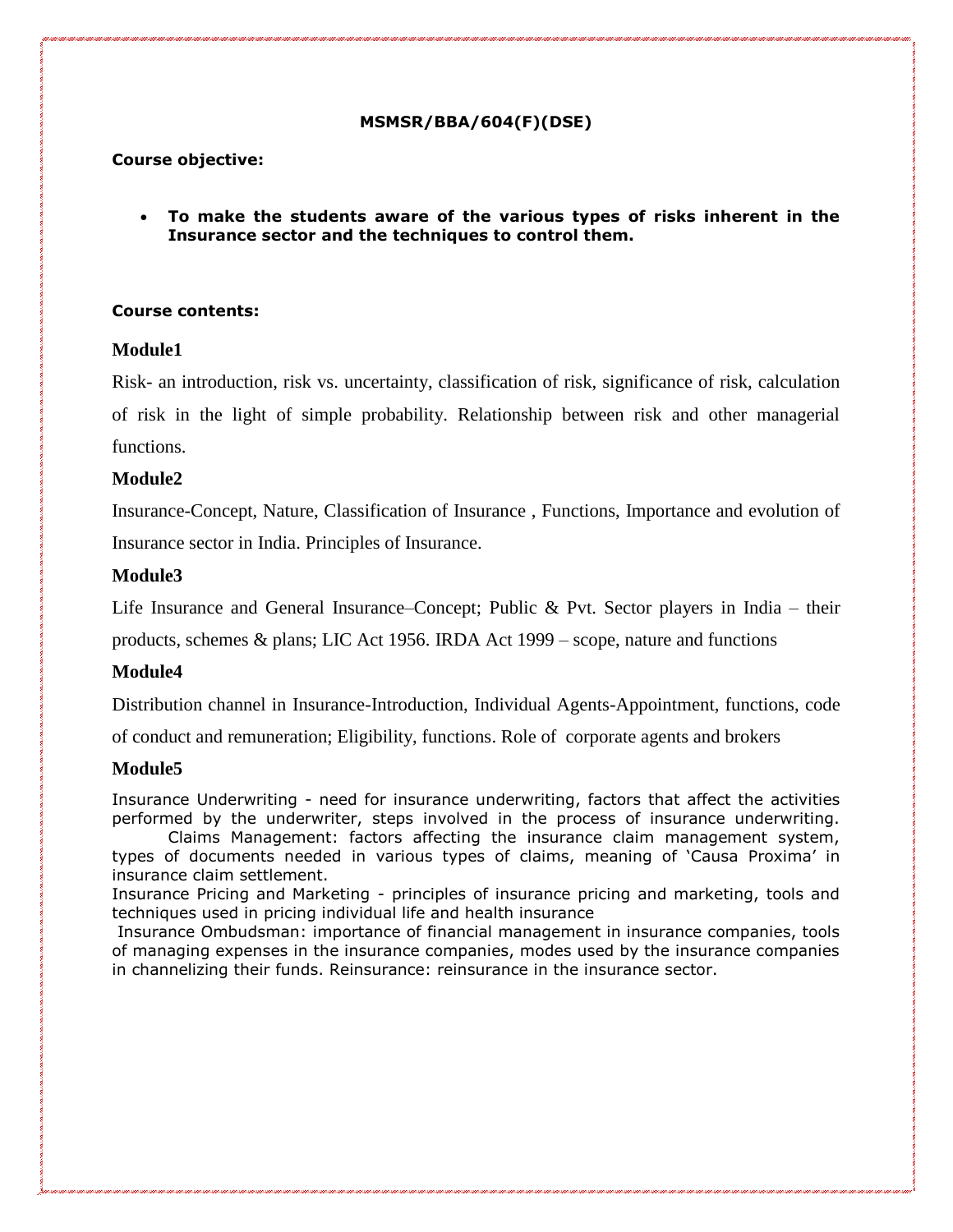# **HUMAN RESOURCE PLANNING AND PROCUREMENT MSMSR/BBA/603(H)(DSE)**

#### **Course objectives:**

- To make students understands the planning skills of human resource inventory and the different sources from where he can procure these valuable resources.
- To make student aware of the strategic issues involved in the Human Resource Planning and procurement

#### **Course contents:**

#### **Module I**

**Strategic Human Resource Management**: Meaning, Benefits, Role of HRM in Strategic Management, Strategic Management Process.

**Human Resource Planning** : Definition , Objectives, Importance, Factors affecting HRP, Process of HRP Employee Forecasting – Trend analysis, Ratio Analysis, Scatter Plot, Computerized Forecasting , Delphi Method, Manager Judgment, Supply Forecasting.

#### **Module II**

**Job Analysis**: Meaning, Purpose, Process, Methods of Collecting Data. Job Description – Contents, Writing Job Description, Job Specification.

#### **Module III**

**Procurement and selection of Human resource: Recruitment- Meaning and Process;** Sources of Recruitment , Internal and External Source, Modern Techniques of Recruitment, Sources- Internet Based, Placement Agencies.

**Selection of Human Resource**: Meaning, Essentials of Selection Procedure, Selection Hurdles, Selection Procedure - Application Blank; Employment Tests- Utility and Validity. Employment Interviews- Principles and Techniques, Medical Text, Reference Check Appointment- Terms and Conditions.

#### **Module IV**

**Induction & Placement**- Induction –Meaning, Induction Programme –formal or informal, individual or collective, serial or disjunctive, Investiture or Disinvestiture, Requisites of effective programme.

#### **Module V**

**Changing environment of HRM** – Internal and External Factors.

Internal factors – Human Resource of Country, changing demands of employers, employee's organization. External factors – Change in Technology, Legal and Government, Customer Social factors, Economic and Political factors.

#### **Reference Books**:

- 1. Personnel Management by Edwin Flippo.
- 2. Personnel & Human Resource Management Text & Cases By P. Subba Rao.
- 3. Human Resource Management An Experiential Approach by H. John Bernandin & Joyce E.A.Russell.
- 4. Human Resource Management S.S.Khanka (S. Chand & Company Ltd. New Delhi.)

5. Human Resource Management and Personnel Management – Aswathappa (Tata Magraw Hill New Delhi)